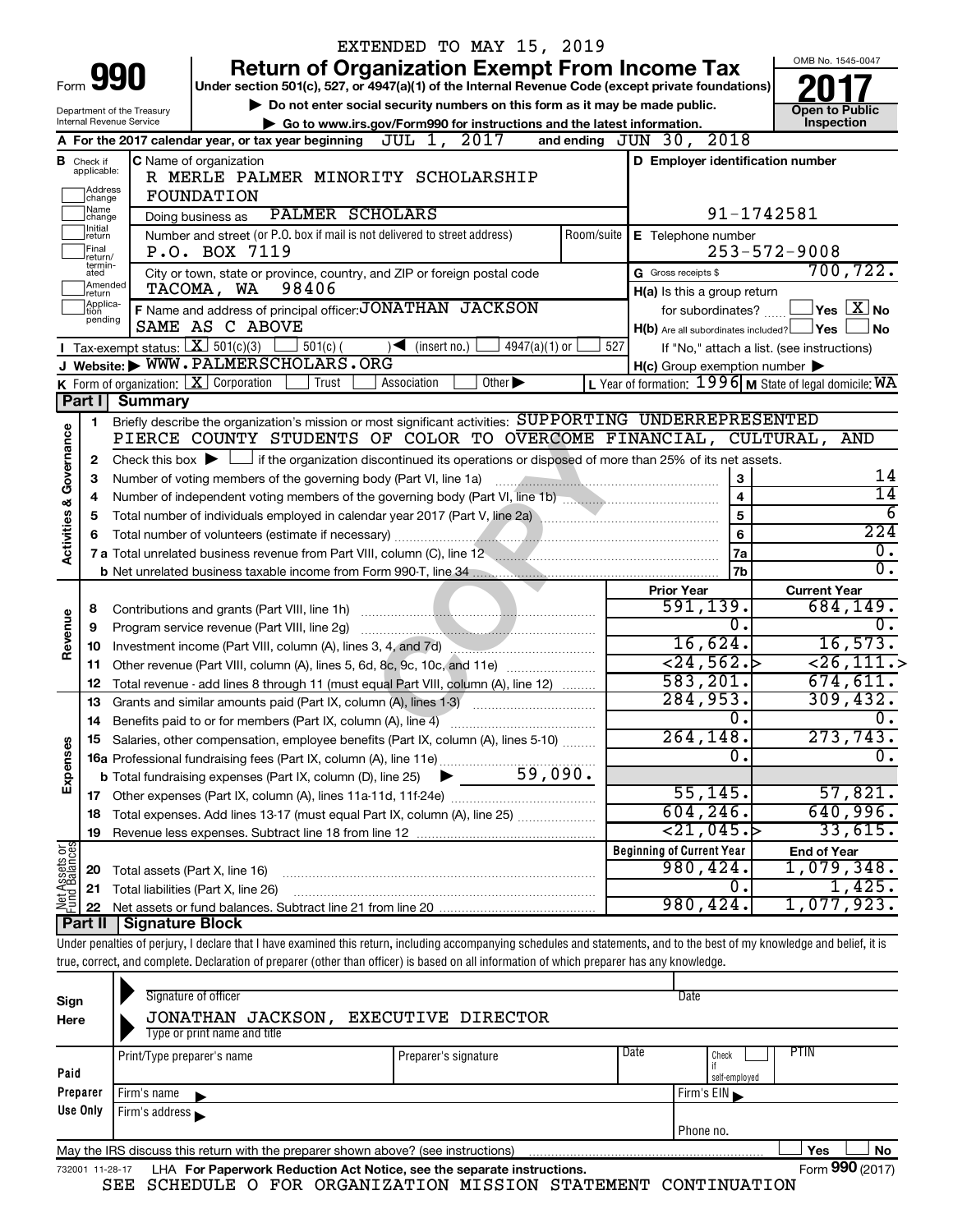|              | FOUNDATION<br>Form 990 (2017)                                                                                                                                                           | R MERLE PALMER MINORITY SCHOLARSHIP     | 91-1742581                | Page 2                                  |
|--------------|-----------------------------------------------------------------------------------------------------------------------------------------------------------------------------------------|-----------------------------------------|---------------------------|-----------------------------------------|
|              | Part III   Statement of Program Service Accomplishments                                                                                                                                 |                                         |                           |                                         |
|              |                                                                                                                                                                                         |                                         |                           | $\overline{\mathbf{X}}$                 |
| 1.           | Briefly describe the organization's mission:<br>SUPPORTING UNDERREPRESENTED PIERCE COUNTY STUDENTS OF COLOR TO                                                                          |                                         |                           |                                         |
|              | OVERCOME FINANCIAL, CULTURAL, AND SOCIAL BARRIERS IN THEIR PURSUIT OF                                                                                                                   |                                         |                           |                                         |
|              | HIGHER EDUCATION. OUR VISION IS FOR OUR STUDENTS TO SUCCEED IN                                                                                                                          |                                         |                           |                                         |
|              | GRADUATING FROM COLLEGE WITH THE ESSENTIAL TOOLS TO BE CATALYSTS FOR                                                                                                                    |                                         |                           |                                         |
| $\mathbf{2}$ | Did the organization undertake any significant program services during the year which were not listed on the<br>prior Form 990 or 990-EZ?                                               |                                         |                           | $\Box$ Yes $[\overline{\mathrm{X}}]$ No |
| З            | If "Yes," describe these new services on Schedule O.<br>Did the organization cease conducting, or make significant changes in how it conducts, any program services?                    |                                         |                           | $\Box$ Yes $[\overline{\mathrm{X}}]$ No |
| 4            | If "Yes," describe these changes on Schedule O.<br>Describe the organization's program service accomplishments for each of its three largest program services, as measured by expenses. |                                         |                           |                                         |
|              | Section 501(c)(3) and 501(c)(4) organizations are required to report the amount of grants and allocations to others, the total expenses, and                                            |                                         |                           |                                         |
|              | revenue, if any, for each program service reported.                                                                                                                                     | $540$ , $443$ or including grants of \$ | 309, $432.$ ) (Revenue \$ | 674, 611.                               |
| 4a           | ) (Expenses \$<br>(Code:<br>THE ORGANIZATION PROVIDED SCHOLARSHIPS AND MENTORING SERVICES TO 159                                                                                        |                                         |                           |                                         |
|              | STUDENTS DURING THE YEAR ENDED JUNE 30, 2018.                                                                                                                                           |                                         |                           |                                         |
|              |                                                                                                                                                                                         |                                         |                           |                                         |
|              |                                                                                                                                                                                         |                                         |                           |                                         |
|              |                                                                                                                                                                                         |                                         |                           |                                         |
|              |                                                                                                                                                                                         |                                         |                           |                                         |
|              |                                                                                                                                                                                         |                                         |                           |                                         |
|              |                                                                                                                                                                                         |                                         |                           |                                         |
|              |                                                                                                                                                                                         |                                         |                           |                                         |
|              |                                                                                                                                                                                         |                                         |                           |                                         |
|              | 4b (Code: ) (Expenses \$                                                                                                                                                                | including grants of \$                  | $\left($ Revenue \$       |                                         |
|              |                                                                                                                                                                                         |                                         |                           |                                         |
|              |                                                                                                                                                                                         |                                         |                           |                                         |
|              |                                                                                                                                                                                         |                                         |                           |                                         |
|              |                                                                                                                                                                                         |                                         |                           |                                         |
|              |                                                                                                                                                                                         |                                         |                           |                                         |
|              |                                                                                                                                                                                         |                                         |                           |                                         |
|              |                                                                                                                                                                                         |                                         |                           |                                         |
|              |                                                                                                                                                                                         |                                         |                           |                                         |
|              |                                                                                                                                                                                         |                                         |                           |                                         |
|              |                                                                                                                                                                                         |                                         |                           |                                         |
| 4c           | (Code: ) (Expenses \$                                                                                                                                                                   | including grants of \$                  | ) (Revenue \$             |                                         |
|              |                                                                                                                                                                                         |                                         |                           |                                         |
|              |                                                                                                                                                                                         |                                         |                           |                                         |
|              |                                                                                                                                                                                         |                                         |                           |                                         |
|              |                                                                                                                                                                                         |                                         |                           |                                         |
|              |                                                                                                                                                                                         |                                         |                           |                                         |
|              |                                                                                                                                                                                         |                                         |                           |                                         |
|              |                                                                                                                                                                                         |                                         |                           |                                         |
|              |                                                                                                                                                                                         |                                         |                           |                                         |
|              |                                                                                                                                                                                         |                                         |                           |                                         |
| 4d -         | Other program services (Describe in Schedule O.)<br>(Expenses \$<br>including grants of \$                                                                                              |                                         | Revenue \$                |                                         |
|              |                                                                                                                                                                                         |                                         |                           |                                         |
| 4е           | Total program service expenses                                                                                                                                                          | 540, 443.                               |                           |                                         |
|              |                                                                                                                                                                                         |                                         |                           | Form 990 (2017)                         |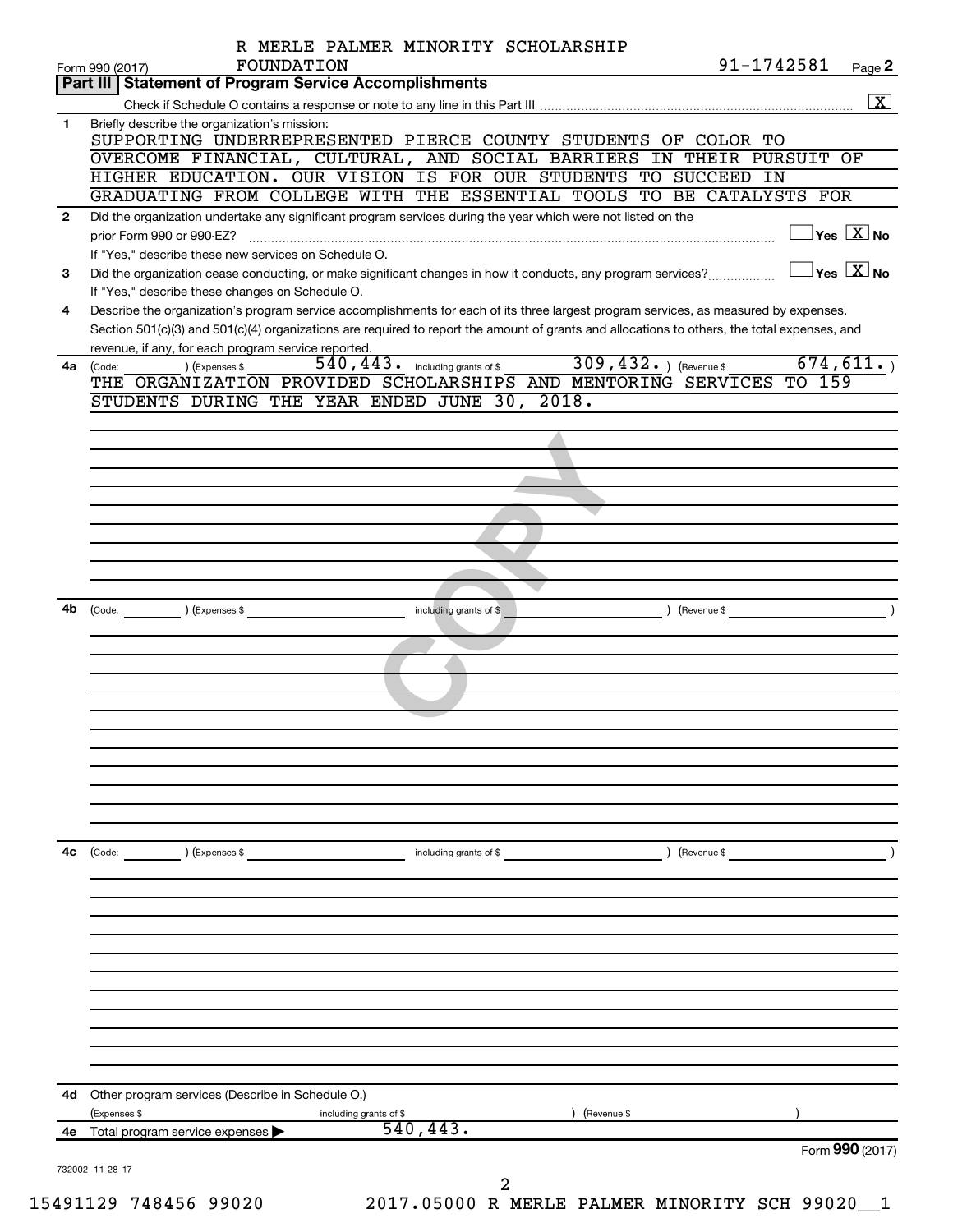|    | Part IV   Checklist of Required Schedules                                                                                                                                                                                           |                |                         |                         |
|----|-------------------------------------------------------------------------------------------------------------------------------------------------------------------------------------------------------------------------------------|----------------|-------------------------|-------------------------|
|    |                                                                                                                                                                                                                                     |                | Yes                     | No.                     |
| 1  | Is the organization described in section $501(c)(3)$ or $4947(a)(1)$ (other than a private foundation)?                                                                                                                             |                |                         |                         |
|    |                                                                                                                                                                                                                                     | 1              | X                       |                         |
| 2  | Is the organization required to complete Schedule B, Schedule of Contributors? [111] [12] the organization required to complete Schedule B, Schedule of Contributors? [11] [12] [12] the organization required to complete Sch      | $\overline{2}$ | $\overline{\texttt{x}}$ |                         |
| З  | Did the organization engage in direct or indirect political campaign activities on behalf of or in opposition to candidates for                                                                                                     |                |                         |                         |
|    |                                                                                                                                                                                                                                     | 3              |                         | х                       |
| 4  | Section 501(c)(3) organizations. Did the organization engage in lobbying activities, or have a section 501(h) election in effect                                                                                                    |                |                         |                         |
|    |                                                                                                                                                                                                                                     | 4              |                         | х                       |
| 5  | Is the organization a section 501(c)(4), 501(c)(5), or 501(c)(6) organization that receives membership dues, assessments, or                                                                                                        |                |                         |                         |
|    |                                                                                                                                                                                                                                     | 5              |                         | х                       |
| 6  | Did the organization maintain any donor advised funds or any similar funds or accounts for which donors have the right to                                                                                                           |                |                         |                         |
|    | provide advice on the distribution or investment of amounts in such funds or accounts? If "Yes," complete Schedule D, Part I                                                                                                        | 6              |                         | х                       |
| 7  | Did the organization receive or hold a conservation easement, including easements to preserve open space,                                                                                                                           |                |                         |                         |
|    | the environment, historic land areas, or historic structures? If "Yes," complete Schedule D, Part II                                                                                                                                | $\overline{7}$ |                         | х                       |
|    |                                                                                                                                                                                                                                     |                |                         |                         |
| 8  | Did the organization maintain collections of works of art, historical treasures, or other similar assets? If "Yes," complete                                                                                                        |                |                         | х                       |
|    | Schedule D, Part III <b>Marting Community</b> Construction of the Construction of the Construction of the Construction of the Construction of the Construction of the Construction of the Construction of the Construction of the C | 8              |                         |                         |
| 9  | Did the organization report an amount in Part X, line 21, for escrow or custodial account liability, serve as a custodian for                                                                                                       |                |                         |                         |
|    | amounts not listed in Part X; or provide credit counseling, debt management, credit repair, or debt negotiation services?                                                                                                           |                |                         | х                       |
|    | If "Yes." complete Schedule D, Part IV                                                                                                                                                                                              | 9              |                         |                         |
| 10 | Did the organization, directly or through a related organization, hold assets in temporarily restricted endowments, permanent                                                                                                       |                |                         |                         |
|    | endowments, or quasi-endowments? If "Yes," complete Schedule D, Part V Annumer Communication contents and the                                                                                                                       | 10             | X                       |                         |
| 11 | If the organization's answer to any of the following questions is "Yes," then complete Schedule D, Parts VI, VII, VIII, IX, or X                                                                                                    |                |                         |                         |
|    | as applicable.                                                                                                                                                                                                                      |                |                         |                         |
|    | a Did the organization report an amount for land, buildings, and equipment in Part X, line 10? If "Yes," complete Schedule D,                                                                                                       |                |                         |                         |
|    | Part VI                                                                                                                                                                                                                             | 11a            | X                       |                         |
|    | <b>b</b> Did the organization report an amount for investments - other securities in Part X, line 12 that is 5% or more of its total                                                                                                |                |                         |                         |
|    | assets reported in Part X, line 16? If "Yes," complete Schedule D, Part VII [1999] [1999] [1999] [1999] [1999] [1999] [1999] [1999] [1999] [1999] [1999] [1999] [1999] [1999] [1999] [1999] [1999] [1999] [1999] [1999] [1999]      | 11b            |                         | х                       |
|    | c Did the organization report an amount for investments - program related in Part X, line 13 that is 5% or more of its total                                                                                                        |                |                         |                         |
|    | assets reported in Part X, line 16? If "Yes," complete Schedule D, Part VIII [[[[[[[[[[[[[[[[[[[[[[[[[[[[[[[[                                                                                                                       | 11c            |                         | х                       |
|    | d Did the organization report an amount for other assets in Part X, line 15 that is 5% or more of its total assets reported in                                                                                                      |                |                         |                         |
|    |                                                                                                                                                                                                                                     | 11d            | X                       |                         |
|    |                                                                                                                                                                                                                                     | 11e            |                         | $\overline{\text{X}}$   |
| f  | Did the organization's separate or consolidated financial statements for the tax year include a footnote that addresses                                                                                                             |                |                         |                         |
|    | the organization's liability for uncertain tax positions under FIN 48 (ASC 740)? If "Yes," complete Schedule D, Part X                                                                                                              | 11f            |                         | х                       |
|    | 12a Did the organization obtain separate, independent audited financial statements for the tax year? If "Yes," complete                                                                                                             |                |                         |                         |
|    | Schedule D, Parts XI and XII <b>continuum continuum continuum continuum continuum continuum continuum continuum</b> continuum continuum continuum continuum continuum continuum continuum continuum continuum continuum continuum c | 12a            |                         | x                       |
|    | b Was the organization included in consolidated, independent audited financial statements for the tax year?                                                                                                                         |                |                         |                         |
|    | If "Yes," and if the organization answered "No" to line 12a, then completing Schedule D, Parts XI and XII is optional                                                                                                               | 12b            |                         | х                       |
| 13 |                                                                                                                                                                                                                                     | 13             |                         | $\overline{\textbf{X}}$ |
|    |                                                                                                                                                                                                                                     | 14a            |                         | x                       |
|    | <b>b</b> Did the organization have aggregate revenues or expenses of more than \$10,000 from grantmaking, fundraising, business,                                                                                                    |                |                         |                         |
|    | investment, and program service activities outside the United States, or aggregate foreign investments valued at \$100,000                                                                                                          |                |                         |                         |
|    |                                                                                                                                                                                                                                     | 14b            |                         | х                       |
| 15 | Did the organization report on Part IX, column (A), line 3, more than \$5,000 of grants or other assistance to or for any                                                                                                           |                |                         |                         |
|    |                                                                                                                                                                                                                                     | 15             |                         | х                       |
| 16 | Did the organization report on Part IX, column (A), line 3, more than \$5,000 of aggregate grants or other assistance to                                                                                                            |                |                         |                         |
|    |                                                                                                                                                                                                                                     | 16             |                         | х                       |
| 17 | Did the organization report a total of more than \$15,000 of expenses for professional fundraising services on Part IX,                                                                                                             |                |                         |                         |
|    |                                                                                                                                                                                                                                     | 17             |                         | х                       |
| 18 | Did the organization report more than \$15,000 total of fundraising event gross income and contributions on Part VIII, lines                                                                                                        |                |                         |                         |
|    |                                                                                                                                                                                                                                     | 18             | х                       |                         |
| 19 | Did the organization report more than \$15,000 of gross income from gaming activities on Part VIII, line 9a? If "Yes,"                                                                                                              |                |                         |                         |
|    |                                                                                                                                                                                                                                     | 19             |                         | x                       |

Form (2017) **990**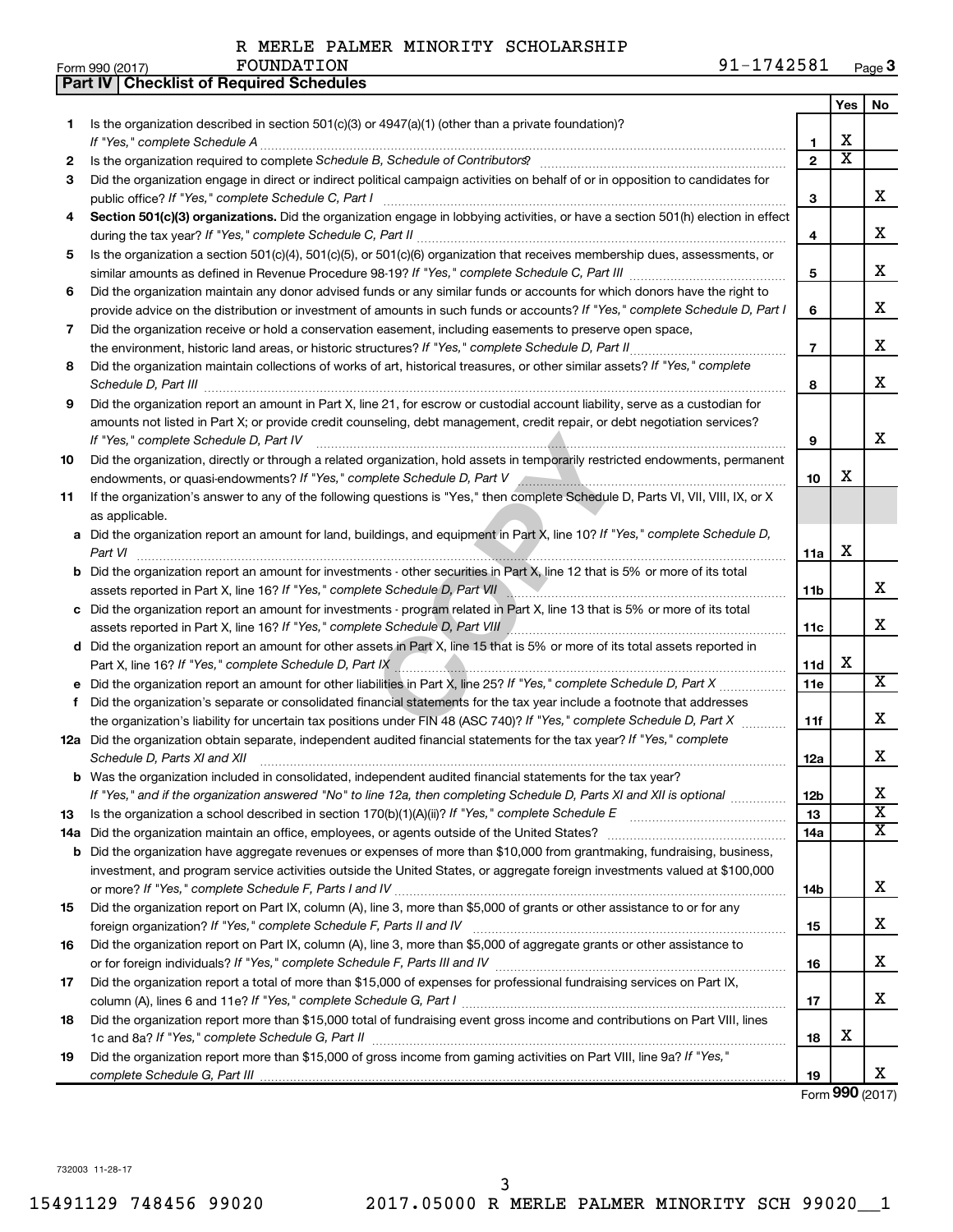|    | 91-1742581<br>FOUNDATION<br>Form 990 (2017)                                                                                                                                                    |                 |     | Page 4                  |
|----|------------------------------------------------------------------------------------------------------------------------------------------------------------------------------------------------|-----------------|-----|-------------------------|
|    | Part IV   Checklist of Required Schedules (continued)                                                                                                                                          |                 |     |                         |
|    |                                                                                                                                                                                                |                 | Yes | No                      |
|    | 20a Did the organization operate one or more hospital facilities? If "Yes," complete Schedule H                                                                                                | 20a             |     | х                       |
|    |                                                                                                                                                                                                | 20 <sub>b</sub> |     |                         |
| 21 | Did the organization report more than \$5,000 of grants or other assistance to any domestic organization or                                                                                    |                 |     |                         |
|    | domestic government on Part IX, column (A), line 1? If "Yes," complete Schedule I, Parts I and II manufactured with the set                                                                    | 21              |     | x                       |
| 22 | Did the organization report more than \$5,000 of grants or other assistance to or for domestic individuals on                                                                                  |                 |     |                         |
|    | Part IX, column (A), line 2? If "Yes," complete Schedule I, Parts I and III [11]] [11]] [11] [11] [11] [11] [1                                                                                 | 22              | X   |                         |
| 23 | Did the organization answer "Yes" to Part VII, Section A, line 3, 4, or 5 about compensation of the organization's current                                                                     |                 |     |                         |
|    | and former officers, directors, trustees, key employees, and highest compensated employees? If "Yes," complete                                                                                 |                 |     |                         |
|    | Schedule J <b>Execute Schedule J Execute Schedule J Execute Schedule J Execute Schedule J</b>                                                                                                  | 23              |     | x                       |
|    | 24a Did the organization have a tax-exempt bond issue with an outstanding principal amount of more than \$100,000 as of the                                                                    |                 |     |                         |
|    | last day of the year, that was issued after December 31, 2002? If "Yes," answer lines 24b through 24d and complete                                                                             |                 |     |                         |
|    | Schedule K. If "No", go to line 25a                                                                                                                                                            | 24a             |     | x                       |
|    |                                                                                                                                                                                                | 24 <sub>b</sub> |     |                         |
|    | c Did the organization maintain an escrow account other than a refunding escrow at any time during the year to defease                                                                         |                 |     |                         |
|    |                                                                                                                                                                                                | 24c             |     |                         |
|    |                                                                                                                                                                                                | 24d             |     |                         |
|    | 25a Section 501(c)(3), 501(c)(4), and 501(c)(29) organizations. Did the organization engage in an excess benefit                                                                               |                 |     |                         |
|    | transaction with a disqualified person during the year? If "Yes," complete Schedule L, Part I manual content of the disqualified person during the year? If "Yes," complete Schedule L, Part I | 25a             |     | x                       |
|    | <b>b</b> Is the organization aware that it engaged in an excess benefit transaction with a disqualified person in a prior year, and                                                            |                 |     |                         |
|    | that the transaction has not been reported on any of the organization's prior Forms 990 or 990-EZ? If "Yes," complete                                                                          |                 |     |                         |
|    | Schedule L, Part I                                                                                                                                                                             | 25b             |     | x                       |
| 26 | Did the organization report any amount on Part X, line 5, 6, or 22 for receivables from or payables to any current or                                                                          |                 |     |                         |
|    | former officers, directors, trustees, key employees, highest compensated employees, or disqualified persons? If "Yes,"                                                                         |                 |     |                         |
|    | complete Schedule L, Part II                                                                                                                                                                   | 26              |     | x                       |
| 27 | Did the organization provide a grant or other assistance to an officer, director, trustee, key employee, substantial                                                                           |                 |     |                         |
|    | contributor or employee thereof, a grant selection committee member, or to a 35% controlled entity or family member                                                                            |                 |     |                         |
|    |                                                                                                                                                                                                | 27              |     | x                       |
| 28 | Was the organization a party to a business transaction with one of the following parties (see Schedule L, Part IV                                                                              |                 |     |                         |
|    | instructions for applicable filing thresholds, conditions, and exceptions):                                                                                                                    |                 |     |                         |
|    | a A current or former officer, director, trustee, or key employee? If "Yes," complete Schedule L, Part IV                                                                                      | 28a             |     | x                       |
|    | <b>b</b> A family member of a current or former officer, director, trustee, or key employee? If "Yes," complete Schedule L, Part IV                                                            | 28 <sub>b</sub> |     | $\overline{\mathtt{x}}$ |
|    | c An entity of which a current or former officer, director, trustee, or key employee (or a family member thereof) was an officer,                                                              |                 |     |                         |
|    | director, trustee, or direct or indirect owner? If "Yes," complete Schedule L, Part IV                                                                                                         | 28c             |     | х                       |
| 29 |                                                                                                                                                                                                | 29              |     | $\overline{\mathtt{x}}$ |
| 30 | Did the organization receive contributions of art, historical treasures, or other similar assets, or qualified conservation                                                                    |                 |     |                         |
|    |                                                                                                                                                                                                | 30              |     | х                       |
| 31 | Did the organization liquidate, terminate, or dissolve and cease operations?                                                                                                                   |                 |     |                         |
|    |                                                                                                                                                                                                | 31              |     | х                       |
| 32 | Did the organization sell, exchange, dispose of, or transfer more than 25% of its net assets? If "Yes," complete                                                                               |                 |     |                         |
|    |                                                                                                                                                                                                | 32              |     | х                       |
| 33 | Did the organization own 100% of an entity disregarded as separate from the organization under Regulations                                                                                     |                 |     | х                       |
|    | sections 301.7701-2 and 301.7701-3? If "Yes," complete Schedule R, Part I [1] [1] [1] [1] [1] [1] sections 301.7701-2 and 301.7701-3? If "Yes," complete Schedule R, Part I                    | 33              |     |                         |
| 34 | Was the organization related to any tax-exempt or taxable entity? If "Yes," complete Schedule R, Part II, III, or IV, and                                                                      |                 |     | x                       |
|    | Part V, line 1                                                                                                                                                                                 | 34              |     | $\overline{\text{x}}$   |
|    |                                                                                                                                                                                                | 35a             |     |                         |
|    | <b>b</b> If "Yes" to line 35a, did the organization receive any payment from or engage in any transaction with a controlled entity                                                             |                 |     |                         |
|    |                                                                                                                                                                                                | 35b             |     |                         |
| 36 | Section 501(c)(3) organizations. Did the organization make any transfers to an exempt non-charitable related organization?                                                                     |                 |     | x                       |
|    |                                                                                                                                                                                                | 36              |     |                         |
| 37 | Did the organization conduct more than 5% of its activities through an entity that is not a related organization                                                                               | 37              |     | х                       |
| 38 | Did the organization complete Schedule O and provide explanations in Schedule O for Part VI, lines 11b and 19?                                                                                 |                 |     |                         |
|    |                                                                                                                                                                                                | 38              | х   |                         |
|    |                                                                                                                                                                                                |                 |     | Form 990 (2017)         |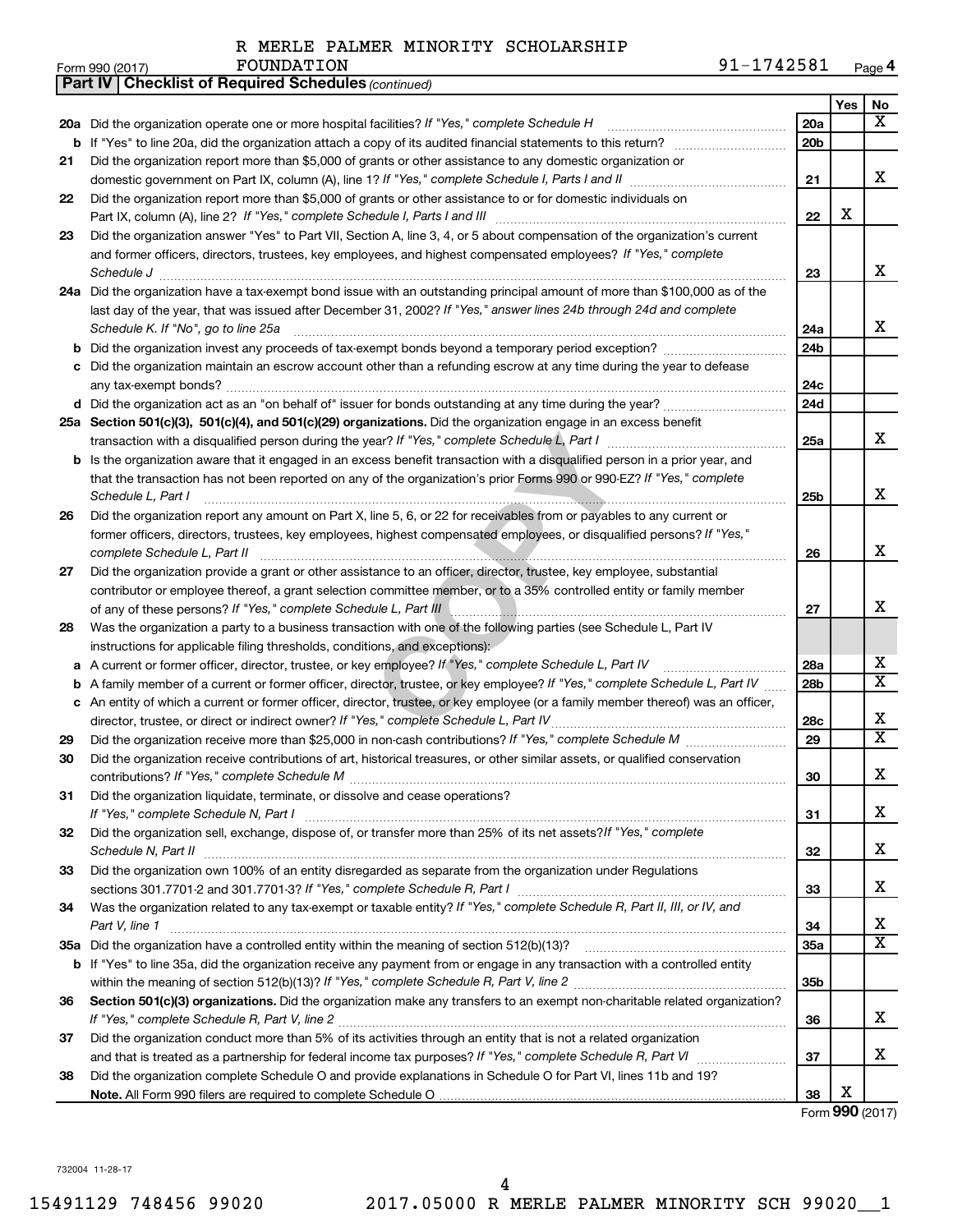| R MERLE PALMER MINORITY SCHOLARSHIP |  |
|-------------------------------------|--|
|-------------------------------------|--|

| <b>Part V</b> | <b>Statements Regarding Other IRS Filings and Tax Compliance</b>                                                                                                                                                                     |                |       |    |  |  |  |  |  |  |
|---------------|--------------------------------------------------------------------------------------------------------------------------------------------------------------------------------------------------------------------------------------|----------------|-------|----|--|--|--|--|--|--|
|               | Check if Schedule O contains a response or note to any line in this Part V                                                                                                                                                           |                |       |    |  |  |  |  |  |  |
|               |                                                                                                                                                                                                                                      |                | Yes I | No |  |  |  |  |  |  |
|               | 1a Enter the number reported in Box 3 of Form 1096. Enter -0- if not applicable<br>1a                                                                                                                                                |                |       |    |  |  |  |  |  |  |
|               | 1 <sub>b</sub><br><b>b</b> Enter the number of Forms W-2G included in line 1a. Enter -0- if not applicable <i>manumerane</i> on                                                                                                      |                |       |    |  |  |  |  |  |  |
|               | c Did the organization comply with backup withholding rules for reportable payments to vendors and reportable gaming                                                                                                                 |                |       |    |  |  |  |  |  |  |
|               |                                                                                                                                                                                                                                      | 1c             |       |    |  |  |  |  |  |  |
|               | 2a Enter the number of employees reported on Form W-3, Transmittal of Wage and Tax Statements,                                                                                                                                       |                |       |    |  |  |  |  |  |  |
|               | filed for the calendar year ending with or within the year covered by this return<br>2a                                                                                                                                              | 6              |       |    |  |  |  |  |  |  |
|               |                                                                                                                                                                                                                                      | 2 <sub>b</sub> | x     |    |  |  |  |  |  |  |
|               |                                                                                                                                                                                                                                      |                |       |    |  |  |  |  |  |  |
|               | 3a Did the organization have unrelated business gross income of \$1,000 or more during the year?                                                                                                                                     | За             |       | x  |  |  |  |  |  |  |
|               |                                                                                                                                                                                                                                      | 3b             |       |    |  |  |  |  |  |  |
|               | 4a At any time during the calendar year, did the organization have an interest in, or a signature or other authority over, a                                                                                                         |                |       |    |  |  |  |  |  |  |
|               | financial account in a foreign country (such as a bank account, securities account, or other financial account)?                                                                                                                     | 4a             |       | x  |  |  |  |  |  |  |
|               | <b>b</b> If "Yes," enter the name of the foreign country: $\blacktriangleright$                                                                                                                                                      |                |       |    |  |  |  |  |  |  |
|               | See instructions for filing requirements for FinCEN Form 114, Report of Foreign Bank and Financial Accounts (FBAR).                                                                                                                  |                |       |    |  |  |  |  |  |  |
|               |                                                                                                                                                                                                                                      | 5a             |       | х  |  |  |  |  |  |  |
|               |                                                                                                                                                                                                                                      | 5 <sub>b</sub> |       | x  |  |  |  |  |  |  |
|               |                                                                                                                                                                                                                                      | 5 <sub>c</sub> |       |    |  |  |  |  |  |  |
|               | 6a Does the organization have annual gross receipts that are normally greater than \$100,000, and did the organization solicit                                                                                                       |                |       |    |  |  |  |  |  |  |
|               | any contributions that were not tax deductible as charitable contributions? Annumeration and contributions that were not tax deductible as charitable contributions?                                                                 | 6а             |       | x  |  |  |  |  |  |  |
|               | b If "Yes," did the organization include with every solicitation an express statement that such contributions or gifts                                                                                                               |                |       |    |  |  |  |  |  |  |
|               | were not tax deductible?                                                                                                                                                                                                             | 6b             |       |    |  |  |  |  |  |  |
| 7             | Organizations that may receive deductible contributions under section 170(c).                                                                                                                                                        | 7a             |       | x  |  |  |  |  |  |  |
|               | Did the organization receive a payment in excess of \$75 made partly as a contribution and partly for goods and services provided to the payor?                                                                                      |                |       |    |  |  |  |  |  |  |
|               |                                                                                                                                                                                                                                      | 7b             |       |    |  |  |  |  |  |  |
|               | c Did the organization sell, exchange, or otherwise dispose of tangible personal property for which it was required<br>to file Form 8282?                                                                                            |                |       | x  |  |  |  |  |  |  |
|               | 7d<br>d If "Yes," indicate the number of Forms 8282 filed during the year manufactured in the second of the number of Forms 8282 filed during the year manufactured in the second of the second of the Second Internal second in the | 7c             |       |    |  |  |  |  |  |  |
|               | e Did the organization receive any funds, directly or indirectly, to pay premiums on a personal benefit contract?                                                                                                                    | 7е             |       | х  |  |  |  |  |  |  |
| f             |                                                                                                                                                                                                                                      | 7f             |       | х  |  |  |  |  |  |  |
|               | g If the organization received a contribution of qualified intellectual property, did the organization file Form 8899 as required?                                                                                                   | 7g             |       |    |  |  |  |  |  |  |
|               | h If the organization received a contribution of cars, boats, airplanes, or other vehicles, did the organization file a Form 1098-C?                                                                                                 | 7h             |       |    |  |  |  |  |  |  |
| 8             | Sponsoring organizations maintaining donor advised funds. Did a donor advised fund maintained by the                                                                                                                                 |                |       |    |  |  |  |  |  |  |
|               | sponsoring organization have excess business holdings at any time during the year?                                                                                                                                                   | 8              |       |    |  |  |  |  |  |  |
| 9             | Sponsoring organizations maintaining donor advised funds.                                                                                                                                                                            |                |       |    |  |  |  |  |  |  |
|               | a Did the sponsoring organization make any taxable distributions under section 4966?                                                                                                                                                 | 9а             |       |    |  |  |  |  |  |  |
|               |                                                                                                                                                                                                                                      | 9b             |       |    |  |  |  |  |  |  |
| 10            | Section 501(c)(7) organizations. Enter:                                                                                                                                                                                              |                |       |    |  |  |  |  |  |  |
|               | 10a<br><b>a</b> Initiation fees and capital contributions included on Part VIII, line 12                                                                                                                                             |                |       |    |  |  |  |  |  |  |
|               | <b>b</b> Gross receipts, included on Form 990, Part VIII, line 12, for public use of club facilities <i>manument</i><br>10 <sub>b</sub>                                                                                              |                |       |    |  |  |  |  |  |  |
| 11            | Section 501(c)(12) organizations. Enter:                                                                                                                                                                                             |                |       |    |  |  |  |  |  |  |
|               | 11a                                                                                                                                                                                                                                  |                |       |    |  |  |  |  |  |  |
|               | <b>b</b> Gross income from other sources (Do not net amounts due or paid to other sources against                                                                                                                                    |                |       |    |  |  |  |  |  |  |
|               | amounts due or received from them.)<br>11b                                                                                                                                                                                           |                |       |    |  |  |  |  |  |  |
|               | 12a Section 4947(a)(1) non-exempt charitable trusts. Is the organization filing Form 990 in lieu of Form 1041?                                                                                                                       | 12a            |       |    |  |  |  |  |  |  |
|               | <b>b</b> If "Yes," enter the amount of tax-exempt interest received or accrued during the year<br>12b                                                                                                                                |                |       |    |  |  |  |  |  |  |
| 13            | Section 501(c)(29) qualified nonprofit health insurance issuers.                                                                                                                                                                     |                |       |    |  |  |  |  |  |  |
|               |                                                                                                                                                                                                                                      | 1За            |       |    |  |  |  |  |  |  |
|               | Note. See the instructions for additional information the organization must report on Schedule O.                                                                                                                                    |                |       |    |  |  |  |  |  |  |
|               | <b>b</b> Enter the amount of reserves the organization is required to maintain by the states in which the                                                                                                                            |                |       |    |  |  |  |  |  |  |
|               | 13 <sub>b</sub>                                                                                                                                                                                                                      |                |       |    |  |  |  |  |  |  |
|               | 13c                                                                                                                                                                                                                                  |                |       |    |  |  |  |  |  |  |
|               | 14a Did the organization receive any payments for indoor tanning services during the tax year?                                                                                                                                       | 14a            |       | x  |  |  |  |  |  |  |
|               |                                                                                                                                                                                                                                      | 14b            |       |    |  |  |  |  |  |  |

Form (2017) **990**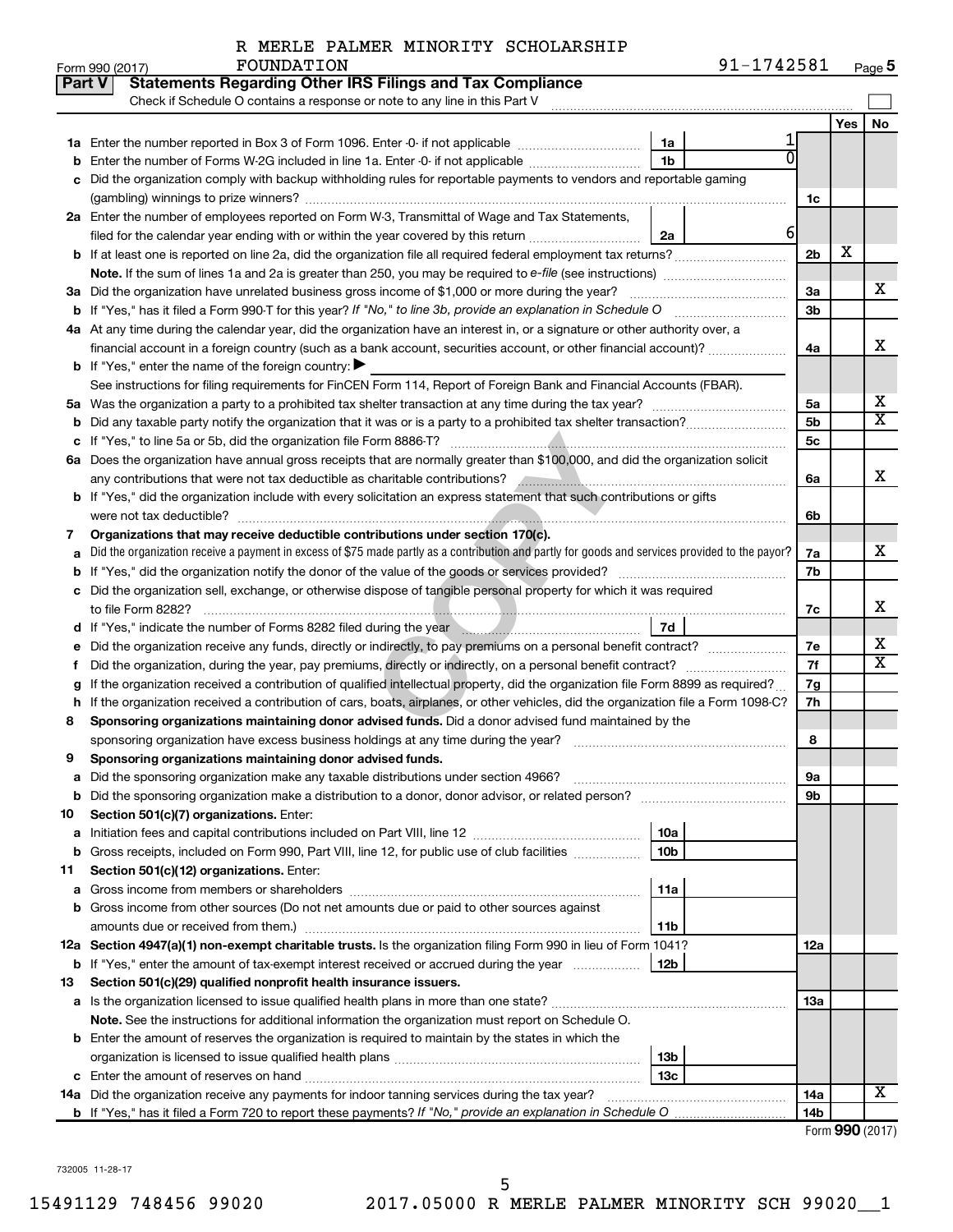**Part VI** Governance, Management, and Disclosure For each "Yes" response to lines 2 through 7b below, and for a "No" response

Form 990 (2017)  ${\bf F}$ OUNDATION  $91-1742581$   $_{\rm Page}$ **6**

|                | <b>Section A. Governing Body and Management</b>                                                                                           |                 |                         |                         |  |  |  |  |
|----------------|-------------------------------------------------------------------------------------------------------------------------------------------|-----------------|-------------------------|-------------------------|--|--|--|--|
|                |                                                                                                                                           |                 | Yes                     | No                      |  |  |  |  |
|                | 14<br>1a Enter the number of voting members of the governing body at the end of the tax year<br>1a                                        |                 |                         |                         |  |  |  |  |
|                | If there are material differences in voting rights among members of the governing body, or if the governing                               |                 |                         |                         |  |  |  |  |
|                | body delegated broad authority to an executive committee or similar committee, explain in Schedule O.                                     |                 |                         |                         |  |  |  |  |
|                | 14<br>Enter the number of voting members included in line 1a, above, who are independent<br>1b                                            |                 |                         |                         |  |  |  |  |
| 2              | Did any officer, director, trustee, or key employee have a family relationship or a business relationship with any other                  |                 |                         |                         |  |  |  |  |
|                |                                                                                                                                           | $\mathbf{2}$    |                         | Х                       |  |  |  |  |
| З              | Did the organization delegate control over management duties customarily performed by or under the direct supervision                     |                 |                         |                         |  |  |  |  |
|                |                                                                                                                                           | 3               |                         | Х                       |  |  |  |  |
| 4              | Did the organization make any significant changes to its governing documents since the prior Form 990 was filed?                          | 4               |                         | $\overline{\mathbf{X}}$ |  |  |  |  |
| 5              |                                                                                                                                           | 5               |                         | $\overline{\mathbf{X}}$ |  |  |  |  |
| 6              |                                                                                                                                           | 6               |                         | $\overline{\mathbf{X}}$ |  |  |  |  |
| 7a             | Did the organization have members, stockholders, or other persons who had the power to elect or appoint one or                            |                 |                         |                         |  |  |  |  |
|                |                                                                                                                                           | 7a              |                         | X                       |  |  |  |  |
|                | <b>b</b> Are any governance decisions of the organization reserved to (or subject to approval by) members, stockholders, or               |                 |                         |                         |  |  |  |  |
|                |                                                                                                                                           | 7b              |                         | x                       |  |  |  |  |
| 8              | Did the organization contemporaneously document the meetings held or written actions undertaken during the year by the following:         |                 |                         |                         |  |  |  |  |
| a              |                                                                                                                                           | 8а              | х                       |                         |  |  |  |  |
|                |                                                                                                                                           | 8b              | $\overline{\textbf{x}}$ |                         |  |  |  |  |
| 9              | Is there any officer, director, trustee, or key employee listed in Part VII, Section A, who cannot be reached at the                      |                 |                         |                         |  |  |  |  |
|                |                                                                                                                                           | 9               |                         | x                       |  |  |  |  |
|                | <b>Section B. Policies</b> (This Section B requests information about policies not required by the Internal Revenue Code.)                |                 |                         |                         |  |  |  |  |
|                |                                                                                                                                           |                 | Yes                     | No                      |  |  |  |  |
|                |                                                                                                                                           | 10a             |                         | х                       |  |  |  |  |
|                | b If "Yes," did the organization have written policies and procedures governing the activities of such chapters, affiliates,              |                 |                         |                         |  |  |  |  |
|                |                                                                                                                                           | 10b             |                         |                         |  |  |  |  |
|                | 11a Has the organization provided a complete copy of this Form 990 to all members of its governing body before filing the form?           | 11a             | $\overline{\textbf{x}}$ |                         |  |  |  |  |
|                | <b>b</b> Describe in Schedule O the process, if any, used by the organization to review this Form 990.                                    |                 |                         |                         |  |  |  |  |
| 12a            | Did the organization have a written conflict of interest policy? If "No," go to line 13                                                   |                 |                         |                         |  |  |  |  |
|                |                                                                                                                                           |                 |                         |                         |  |  |  |  |
| с              | Did the organization regularly and consistently monitor and enforce compliance with the policy? If "Yes," describe                        |                 |                         |                         |  |  |  |  |
|                | in Schedule O how this was done manufactured and continuum and contract the state of the state of the state of                            | 12c             | х                       |                         |  |  |  |  |
| 13             |                                                                                                                                           | 13              | $\overline{\mathbf{x}}$ |                         |  |  |  |  |
| 14             |                                                                                                                                           | 14              | $\overline{\mathbf{x}}$ |                         |  |  |  |  |
|                | Did the process for determining compensation of the following persons include a review and approval by independent                        |                 |                         |                         |  |  |  |  |
|                |                                                                                                                                           |                 |                         |                         |  |  |  |  |
|                | persons, comparability data, and contemporaneous substantiation of the deliberation and decision?                                         |                 |                         |                         |  |  |  |  |
|                |                                                                                                                                           | 15a             | х                       |                         |  |  |  |  |
|                |                                                                                                                                           | 15 <sub>b</sub> | $\overline{\textbf{x}}$ |                         |  |  |  |  |
|                | If "Yes" to line 15a or 15b, describe the process in Schedule O (see instructions).                                                       |                 |                         |                         |  |  |  |  |
|                | 16a Did the organization invest in, contribute assets to, or participate in a joint venture or similar arrangement with a                 |                 |                         |                         |  |  |  |  |
|                | taxable entity during the year?                                                                                                           | 16a             |                         |                         |  |  |  |  |
|                | b If "Yes," did the organization follow a written policy or procedure requiring the organization to evaluate its participation            |                 |                         |                         |  |  |  |  |
|                | in joint venture arrangements under applicable federal tax law, and take steps to safeguard the organization's                            |                 |                         |                         |  |  |  |  |
|                | exempt status with respect to such arrangements?                                                                                          | 16b             |                         |                         |  |  |  |  |
|                | <b>Section C. Disclosure</b>                                                                                                              |                 |                         |                         |  |  |  |  |
|                | List the states with which a copy of this Form 990 is required to be filed $\blacktriangleright\texttt{WA}$                               |                 |                         |                         |  |  |  |  |
| 15<br>17<br>18 | Section 6104 requires an organization to make its Forms 1023 (or 1024 if applicable), 990, and 990-T (Section 501(c)(3)s only) available  |                 |                         |                         |  |  |  |  |
|                | for public inspection. Indicate how you made these available. Check all that apply.                                                       |                 |                         |                         |  |  |  |  |
|                | $\lfloor x \rfloor$ Another's website<br>$\lfloor x \rfloor$ Upon request<br>$ X $ Own website<br>Other (explain in Schedule O)           |                 |                         |                         |  |  |  |  |
|                | Describe in Schedule O whether (and if so, how) the organization made its governing documents, conflict of interest policy, and financial |                 |                         |                         |  |  |  |  |
| 19             | statements available to the public during the tax year.                                                                                   |                 |                         |                         |  |  |  |  |
| 20             | State the name, address, and telephone number of the person who possesses the organization's books and records:                           |                 |                         | х                       |  |  |  |  |
|                | PALMER SCHOLARS - 253-572-9008                                                                                                            |                 |                         |                         |  |  |  |  |
|                | $P.O.$ BOX 7119, TACOMA,<br>WA<br>98406                                                                                                   |                 | Form 990 (2017)         |                         |  |  |  |  |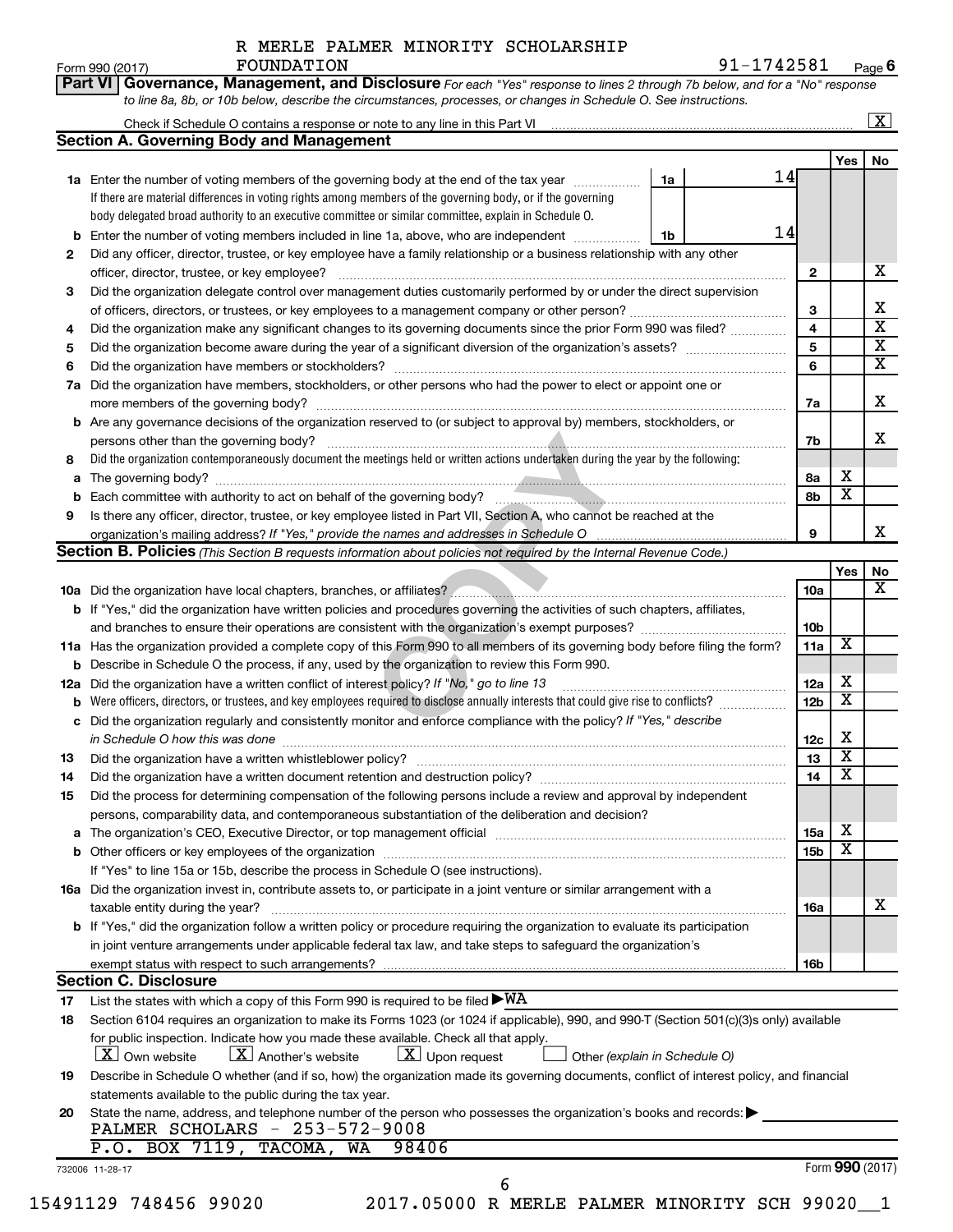|  |  |  |  |  | R MERLE PALMER MINORITY SCHOLARSHIP |
|--|--|--|--|--|-------------------------------------|
|--|--|--|--|--|-------------------------------------|

 $\Box$ 

| Part VII Compensation of Officers, Directors, Trustees, Key Employees, Highest Compensated |
|--------------------------------------------------------------------------------------------|
| <b>Employees, and Independent Contractors</b>                                              |

Check if Schedule O contains a response or note to any line in this Part VII

FOUNDATION

**Section A. Officers, Directors, Trustees, Key Employees, and Highest Compensated Employees**

**1a**  Complete this table for all persons required to be listed. Report compensation for the calendar year ending with or within the organization's tax year.

**•** List all of the organization's current officers, directors, trustees (whether individuals or organizations), regardless of amount of compensation. Enter -0- in columns  $(D)$ ,  $(E)$ , and  $(F)$  if no compensation was paid.

**•** List all of the organization's **current** key employees, if any. See instructions for definition of "key employee."

**•** List the organization's five current highest compensated employees (other than an officer, director, trustee, or key employee) who received reportable compensation (Box 5 of Form W-2 and/or Box 7 of Form 1099-MISC) of more than \$100,000 from the organization and any related organizations.

**•** List all of the organization's former officers, key employees, and highest compensated employees who received more than \$100,000 of reportable compensation from the organization and any related organizations.

**•** List all of the organization's former directors or trustees that received, in the capacity as a former director or trustee of the organization, more than \$10,000 of reportable compensation from the organization and any related organizations.

List persons in the following order: individual trustees or directors; institutional trustees; officers; key employees; highest compensated employees; and former such persons.

Check this box if neither the organization nor any related organization compensated any current officer, director, or trustee.  $\Box$ 

| (A)                              | (B)           |                                |                       |                                         | (C)          |                                 |        | (D)             | (E)             | (F)           |
|----------------------------------|---------------|--------------------------------|-----------------------|-----------------------------------------|--------------|---------------------------------|--------|-----------------|-----------------|---------------|
| Name and Title                   | Average       |                                |                       | Position<br>(do not check more than one |              |                                 |        | Reportable      | Reportable      | Estimated     |
|                                  | hours per     |                                |                       | box, unless person is both an           |              |                                 |        | compensation    | compensation    | amount of     |
|                                  | week          |                                |                       | officer and a director/trustee)         |              |                                 |        | from            | from related    | other         |
|                                  | (list any     |                                |                       |                                         |              |                                 |        | the             | organizations   | compensation  |
|                                  | hours for     |                                |                       |                                         |              |                                 |        | organization    | (W-2/1099-MISC) | from the      |
|                                  | related       |                                |                       |                                         |              |                                 |        | (W-2/1099-MISC) |                 | organization  |
|                                  | organizations |                                |                       |                                         |              |                                 |        |                 |                 | and related   |
|                                  | below         | Individual trustee or director | Institutional trustee | Officer                                 | Key employee | Highest compensated<br>employee | Former |                 |                 | organizations |
|                                  | line)<br>2.00 |                                |                       |                                         |              |                                 |        |                 |                 |               |
| <b>DOUGLAS HOSTETTER</b><br>(1)  |               | $\mathbf x$                    |                       | $\mathbf X$                             |              |                                 |        | 0.              | 0.              | $\mathbf 0$ . |
| PRESIDENT                        | 2.00          |                                |                       |                                         |              |                                 |        |                 |                 |               |
| (2)<br>STEVE SCHAIN              |               |                                |                       |                                         |              |                                 |        |                 |                 |               |
| <b>SECRETARY</b>                 |               | $\mathbf X$                    |                       | $\mathbf X$                             |              |                                 |        | 0.              | $\mathbf 0$ .   | $\mathbf 0$ . |
| <b>DWAYNE CHRISTOPHER</b><br>(3) | 2.00          |                                |                       |                                         |              |                                 |        |                 |                 |               |
| PRESIDENT ELECT                  |               | $\mathbf X$                    |                       | $\mathbf X$                             |              |                                 |        | 0.              | $\mathbf 0$ .   | $\mathbf 0$ . |
| DENNIS MCGOVERN<br>(4)           | 2.00          |                                |                       |                                         |              |                                 |        |                 |                 |               |
| IMMEDIATE PAST PRESIDENT         |               | $\overline{\mathbf{X}}$        |                       | $\mathbf X$                             |              |                                 |        | 0.              | $\mathbf 0$     | $\mathbf 0$ . |
| (5)<br>ZACH PARSONS              | 2.00          |                                |                       |                                         |              |                                 |        |                 |                 |               |
| TREASURER                        |               | X                              |                       | $\mathbf x$                             |              |                                 |        | 0.              | $\mathbf 0$ .   | $\mathbf 0$ . |
| CAROL MITCHELL<br>(6)            | 1.00          |                                |                       |                                         |              |                                 |        |                 |                 |               |
| <b>DIRECTOR</b>                  |               | X                              |                       |                                         |              |                                 |        | $\mathbf 0$     | $\mathbf 0$ .   | $\mathbf 0$ . |
| MARISSA RATHBONE<br>(7)          | 1.00          |                                |                       |                                         |              |                                 |        |                 |                 |               |
| <b>DIRECTOR</b>                  |               | $\mathbf X$                    |                       |                                         |              |                                 |        | $\mathbf 0$ .   | $\mathbf 0$ .   | $\mathbf 0$ . |
| AMALIA PEREZ<br>(8)              | 1.00          |                                |                       |                                         |              |                                 |        |                 |                 |               |
| <b>DIRECTOR</b>                  |               | $\mathbf X$                    |                       |                                         |              |                                 |        | 0.              | 0.              | $\mathbf 0$ . |
| (9)<br>VALARIE ZEECK             | 1.00          |                                |                       |                                         |              |                                 |        |                 |                 |               |
| <b>DIRECTOR</b>                  |               | $\mathbf X$                    |                       |                                         |              |                                 |        | 0.              | 0.              | $\mathbf 0$ . |
| (10) GAYLE RIEBER                | 1.00          |                                |                       |                                         |              |                                 |        |                 |                 |               |
| <b>DIRECTOR</b>                  |               | X                              |                       |                                         |              |                                 |        | $\mathbf 0$ .   | $\mathbf 0$     | $\mathbf 0$ . |
| (11) LISA WOJTANOWICZ            | 1.00          |                                |                       |                                         |              |                                 |        |                 |                 |               |
| <b>DIRECTOR</b>                  |               | X                              |                       |                                         |              |                                 |        | $\mathbf 0$     | $\mathbf 0$     | 0.            |
| (12) DAN POWELL                  | 1.00          |                                |                       |                                         |              |                                 |        |                 |                 |               |
| <b>DIRECTOR</b>                  |               | X                              |                       |                                         |              |                                 |        | $\mathbf 0$     | $\mathbf 0$     | $\mathbf 0$ . |
| (13) CHRISTAL HARRISON           | 1.00          |                                |                       |                                         |              |                                 |        |                 |                 |               |
| <b>DIRECTOR</b>                  |               | $\mathbf X$                    |                       |                                         |              |                                 |        | $\mathbf 0$     | $\mathbf 0$     | $\mathbf 0$ . |
| (14) JONATHAN JACKSON            | 1.00          |                                |                       |                                         |              |                                 |        |                 |                 |               |
| <b>DIRECTOR</b>                  |               | $\mathbf X$                    |                       |                                         |              |                                 |        | 0.              | $\mathbf 0$     | 0.            |
| (15) SALLY JO BOSE               | 40.00         |                                |                       |                                         |              |                                 |        |                 |                 |               |
| EXECUTIVE DIRECTOR               |               |                                |                       | $\mathbf X$                             |              |                                 |        | 77,400.         | 0.              | 6,783.        |
|                                  |               |                                |                       |                                         |              |                                 |        |                 |                 |               |
|                                  |               |                                |                       |                                         |              |                                 |        |                 |                 |               |
|                                  |               |                                |                       |                                         |              |                                 |        |                 |                 |               |
|                                  |               |                                |                       |                                         |              |                                 |        |                 |                 |               |

7

732007 11-28-17

Form (2017) **990**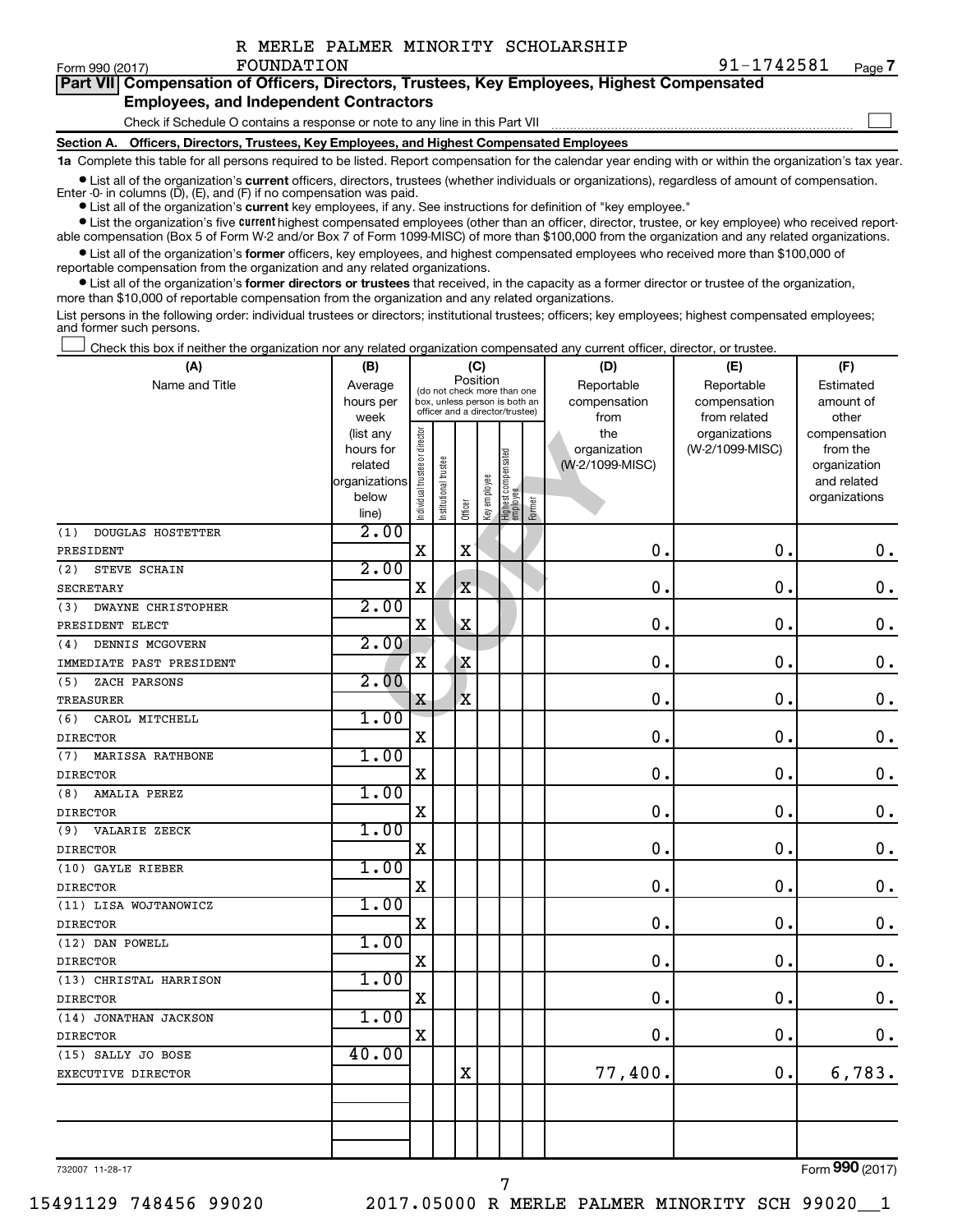|                                                                                                        |                                                                                                                                                                                                                                                        |  |  |             |                                                                                                                    |              |                                 |        | R MERLE PALMER MINORITY SCHOLARSHIP       |                                                   |   |                                                                          |                               |
|--------------------------------------------------------------------------------------------------------|--------------------------------------------------------------------------------------------------------------------------------------------------------------------------------------------------------------------------------------------------------|--|--|-------------|--------------------------------------------------------------------------------------------------------------------|--------------|---------------------------------|--------|-------------------------------------------|---------------------------------------------------|---|--------------------------------------------------------------------------|-------------------------------|
| Form 990 (2017)                                                                                        | FOUNDATION                                                                                                                                                                                                                                             |  |  |             |                                                                                                                    |              |                                 |        |                                           | 91-1742581                                        |   |                                                                          | Page 8                        |
| <b>Part VII</b>                                                                                        | Section A. Officers, Directors, Trustees, Key Employees, and Highest Compensated Employees (continued)                                                                                                                                                 |  |  |             |                                                                                                                    |              |                                 |        |                                           |                                                   |   |                                                                          |                               |
| (B)<br>(A)<br>Average<br>Name and title<br>hours per<br>week                                           |                                                                                                                                                                                                                                                        |  |  |             | (C)<br>Position<br>(do not check more than one<br>box, unless person is both an<br>officer and a director/trustee) |              |                                 |        | (D)<br>Reportable<br>compensation<br>from | (E)<br>Reportable<br>compensation<br>from related |   | (F)<br>Estimated<br>amount of<br>other                                   |                               |
| (list any<br>Individual trustee or director<br>hours for<br>related<br>organizations<br>below<br>line) |                                                                                                                                                                                                                                                        |  |  |             |                                                                                                                    | Key employee | Highest compensated<br>employee | Former | the<br>organization<br>(W-2/1099-MISC)    | organizations<br>(W-2/1099-MISC)                  |   | compensation<br>from the<br>organization<br>and related<br>organizations |                               |
|                                                                                                        |                                                                                                                                                                                                                                                        |  |  |             |                                                                                                                    |              |                                 |        |                                           |                                                   |   |                                                                          |                               |
|                                                                                                        |                                                                                                                                                                                                                                                        |  |  |             |                                                                                                                    |              |                                 |        |                                           |                                                   |   |                                                                          |                               |
|                                                                                                        |                                                                                                                                                                                                                                                        |  |  |             |                                                                                                                    |              |                                 |        |                                           |                                                   |   |                                                                          |                               |
|                                                                                                        |                                                                                                                                                                                                                                                        |  |  |             |                                                                                                                    |              |                                 |        |                                           |                                                   |   |                                                                          |                               |
|                                                                                                        |                                                                                                                                                                                                                                                        |  |  |             |                                                                                                                    |              |                                 |        |                                           |                                                   |   |                                                                          |                               |
|                                                                                                        |                                                                                                                                                                                                                                                        |  |  |             |                                                                                                                    |              |                                 |        |                                           |                                                   |   |                                                                          | 6,783.                        |
|                                                                                                        | 1b Sub-total                                                                                                                                                                                                                                           |  |  |             |                                                                                                                    |              |                                 |        | 77,400.<br>$\overline{0}$ .<br>77,400.    | 0.<br>Ο.<br>Ο.                                    |   |                                                                          | $0$ .<br>6,783.               |
| $\mathbf{2}$                                                                                           | Total number of individuals (including but not limited to those listed above) who received more than \$100,000 of reportable<br>compensation from the organization $\blacktriangleright$                                                               |  |  |             |                                                                                                                    |              |                                 |        |                                           |                                                   |   |                                                                          | 0                             |
| З                                                                                                      | Did the organization list any former officer, director, or trustee, key employee, or highest compensated employee on<br>line 1a? If "Yes," complete Schedule J for such individual                                                                     |  |  |             |                                                                                                                    |              |                                 |        |                                           |                                                   |   | Yes                                                                      | No<br>$\overline{\textbf{X}}$ |
| 4                                                                                                      | For any individual listed on line 1a, is the sum of reportable compensation and other compensation from the organization                                                                                                                               |  |  |             |                                                                                                                    |              |                                 |        |                                           |                                                   | з | 4                                                                        | х                             |
| 5                                                                                                      | Did any person listed on line 1a receive or accrue compensation from any unrelated organization or individual for services                                                                                                                             |  |  |             |                                                                                                                    |              |                                 |        |                                           |                                                   |   |                                                                          | х                             |
|                                                                                                        | rendered to the organization? If "Yes," complete Schedule J for such person<br><b>Section B. Independent Contractors</b>                                                                                                                               |  |  |             |                                                                                                                    |              |                                 |        |                                           |                                                   | 5 |                                                                          |                               |
| 1                                                                                                      | Complete this table for your five highest compensated independent contractors that received more than \$100,000 of compensation from<br>the organization. Report compensation for the calendar year ending with or within the organization's tax year. |  |  |             |                                                                                                                    |              |                                 |        |                                           |                                                   |   |                                                                          |                               |
|                                                                                                        | (A)<br>Name and business address                                                                                                                                                                                                                       |  |  | <b>NONE</b> |                                                                                                                    |              |                                 |        | (B)<br>Description of services            |                                                   |   | (C)<br>Compensation                                                      |                               |
|                                                                                                        |                                                                                                                                                                                                                                                        |  |  |             |                                                                                                                    |              |                                 |        |                                           |                                                   |   |                                                                          |                               |
|                                                                                                        |                                                                                                                                                                                                                                                        |  |  |             |                                                                                                                    |              |                                 |        |                                           |                                                   |   |                                                                          |                               |
|                                                                                                        |                                                                                                                                                                                                                                                        |  |  |             |                                                                                                                    |              |                                 |        |                                           |                                                   |   |                                                                          |                               |
|                                                                                                        |                                                                                                                                                                                                                                                        |  |  |             |                                                                                                                    |              |                                 |        |                                           |                                                   |   |                                                                          |                               |
| 2                                                                                                      | Total number of independent contractors (including but not limited to those listed above) who received more than<br>\$100,000 of compensation from the organization                                                                                    |  |  |             |                                                                                                                    |              |                                 |        |                                           |                                                   |   |                                                                          |                               |

|  |  | 732008 11-28-17 |
|--|--|-----------------|
|--|--|-----------------|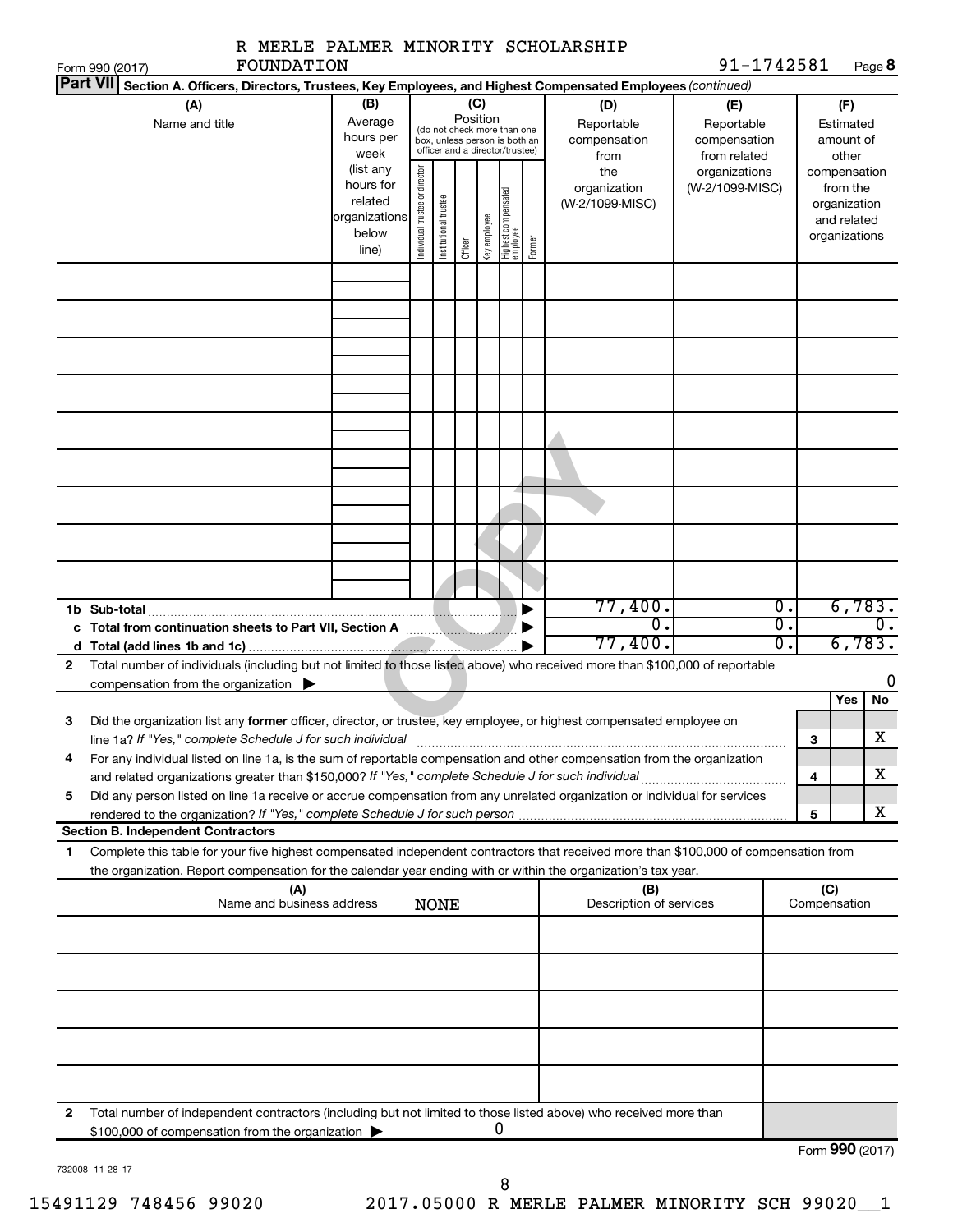|  |  | R MERLE PALMER MINORITY SCHOLARSHIP |
|--|--|-------------------------------------|
|  |  |                                     |

|                                                           | <b>Part VIII</b> | <b>Statement of Revenue</b>                                                                    |                |                      |                           |                                                 |                                                    |                                                                    |
|-----------------------------------------------------------|------------------|------------------------------------------------------------------------------------------------|----------------|----------------------|---------------------------|-------------------------------------------------|----------------------------------------------------|--------------------------------------------------------------------|
|                                                           |                  | Check if Schedule O contains a response or note to any line in this Part VIII                  |                |                      |                           |                                                 |                                                    |                                                                    |
|                                                           |                  |                                                                                                |                |                      | (A)<br>Total revenue      | (B)<br>Related or<br>exempt function<br>revenue | $\overline{C}$<br>Unrelated<br>business<br>revenue | (D)<br>Revenue excluded<br>from tax under<br>sections<br>512 - 514 |
|                                                           |                  | 1 a Federated campaigns                                                                        | 1a             |                      |                           |                                                 |                                                    |                                                                    |
|                                                           | b                | Membership dues                                                                                | 1 <sub>b</sub> |                      |                           |                                                 |                                                    |                                                                    |
|                                                           | c                | Fundraising events                                                                             | 1 <sub>c</sub> | 149,472.             |                           |                                                 |                                                    |                                                                    |
|                                                           | d                | Related organizations<br>$\overline{\phantom{a}}$                                              | 1 <sub>d</sub> |                      |                           |                                                 |                                                    |                                                                    |
| Contributions, Gifts, Grants<br>and Other Similar Amounts | е                | Government grants (contributions)                                                              | 1e             |                      |                           |                                                 |                                                    |                                                                    |
|                                                           | f                | All other contributions, gifts, grants, and                                                    |                |                      |                           |                                                 |                                                    |                                                                    |
|                                                           |                  | similar amounts not included above                                                             | 1f             | 534,677.             |                           |                                                 |                                                    |                                                                    |
|                                                           | g                | Noncash contributions included in lines 1a-1f: \$                                              |                |                      |                           |                                                 |                                                    |                                                                    |
|                                                           |                  |                                                                                                |                |                      | 684,149.                  |                                                 |                                                    |                                                                    |
|                                                           |                  |                                                                                                |                | <b>Business Code</b> |                           |                                                 |                                                    |                                                                    |
| Program Service<br>Revenue                                | 2a               | the control of the control of the control of the control of the control of                     |                |                      |                           |                                                 |                                                    |                                                                    |
|                                                           | b                |                                                                                                |                |                      |                           |                                                 |                                                    |                                                                    |
|                                                           | c                | the control of the control of the control of the control of the control of                     |                |                      |                           |                                                 |                                                    |                                                                    |
|                                                           | d                | the control of the control of the control of the control of                                    |                |                      |                           |                                                 |                                                    |                                                                    |
|                                                           |                  |                                                                                                |                |                      |                           |                                                 |                                                    |                                                                    |
|                                                           |                  |                                                                                                |                | ▶                    |                           |                                                 |                                                    |                                                                    |
|                                                           | 3                | Investment income (including dividends, interest, and                                          |                |                      |                           |                                                 |                                                    |                                                                    |
|                                                           |                  |                                                                                                |                |                      | 16,573.                   |                                                 |                                                    | 16, 573.                                                           |
|                                                           | 4                | Income from investment of tax-exempt bond proceeds                                             |                |                      |                           |                                                 |                                                    |                                                                    |
|                                                           | 5                |                                                                                                |                |                      |                           |                                                 |                                                    |                                                                    |
|                                                           |                  |                                                                                                | (i) Real       | (ii) Personal        |                           |                                                 |                                                    |                                                                    |
|                                                           | 6а               | Gross rents                                                                                    |                |                      |                           |                                                 |                                                    |                                                                    |
|                                                           | b                | Less: rental expenses                                                                          |                |                      |                           |                                                 |                                                    |                                                                    |
|                                                           | c                | Rental income or (loss)                                                                        |                |                      |                           |                                                 |                                                    |                                                                    |
|                                                           | d                |                                                                                                |                |                      |                           |                                                 |                                                    |                                                                    |
|                                                           |                  | 7 a Gross amount from sales of                                                                 | (i) Securities | (ii) Other           |                           |                                                 |                                                    |                                                                    |
|                                                           |                  | assets other than inventory                                                                    |                |                      |                           |                                                 |                                                    |                                                                    |
|                                                           |                  | <b>b</b> Less: cost or other basis                                                             |                |                      |                           |                                                 |                                                    |                                                                    |
|                                                           |                  | and sales expenses                                                                             |                |                      |                           |                                                 |                                                    |                                                                    |
|                                                           |                  |                                                                                                |                |                      |                           |                                                 |                                                    |                                                                    |
|                                                           |                  |                                                                                                |                |                      |                           |                                                 |                                                    |                                                                    |
|                                                           |                  | 8 a Gross income from fundraising events (not                                                  |                |                      |                           |                                                 |                                                    |                                                                    |
|                                                           |                  | $149$ ,472. $_{\sf of}$<br>including \$                                                        |                |                      |                           |                                                 |                                                    |                                                                    |
|                                                           |                  | contributions reported on line 1c). See                                                        |                |                      |                           |                                                 |                                                    |                                                                    |
| <b>Other Revenue</b>                                      |                  |                                                                                                | $\mathbf b$    | 0.<br>26, 111.       |                           |                                                 |                                                    |                                                                    |
|                                                           |                  |                                                                                                |                |                      | $\langle 26, 111.\rangle$ |                                                 |                                                    | $<$ 26,111.>                                                       |
|                                                           |                  | c Net income or (loss) from fundraising events<br>9 a Gross income from gaming activities. See |                | .                    |                           |                                                 |                                                    |                                                                    |
|                                                           |                  |                                                                                                |                |                      |                           |                                                 |                                                    |                                                                    |
|                                                           |                  |                                                                                                | b              |                      |                           |                                                 |                                                    |                                                                    |
|                                                           |                  |                                                                                                |                |                      |                           |                                                 |                                                    |                                                                    |
|                                                           |                  | 10 a Gross sales of inventory, less returns                                                    |                |                      |                           |                                                 |                                                    |                                                                    |
|                                                           |                  |                                                                                                |                |                      |                           |                                                 |                                                    |                                                                    |
|                                                           |                  |                                                                                                | b              |                      |                           |                                                 |                                                    |                                                                    |
|                                                           |                  | c Net income or (loss) from sales of inventory                                                 |                |                      |                           |                                                 |                                                    |                                                                    |
|                                                           |                  | Miscellaneous Revenue                                                                          |                | <b>Business Code</b> |                           |                                                 |                                                    |                                                                    |
|                                                           | 11 a             |                                                                                                |                |                      |                           |                                                 |                                                    |                                                                    |
|                                                           | b                | the control of the control of the control of the control of the control of                     |                |                      |                           |                                                 |                                                    |                                                                    |
|                                                           | с                | the control of the control of the control of the control of                                    |                |                      |                           |                                                 |                                                    |                                                                    |
|                                                           | d                |                                                                                                |                |                      |                           |                                                 |                                                    |                                                                    |
|                                                           |                  |                                                                                                |                |                      |                           |                                                 |                                                    |                                                                    |
|                                                           | 12               |                                                                                                |                |                      | 674, 611.                 | 0.                                              | 0.                                                 | $\overline{538.}$                                                  |
|                                                           | 732009 11-28-17  |                                                                                                |                |                      |                           |                                                 |                                                    | Form 990 (2017)                                                    |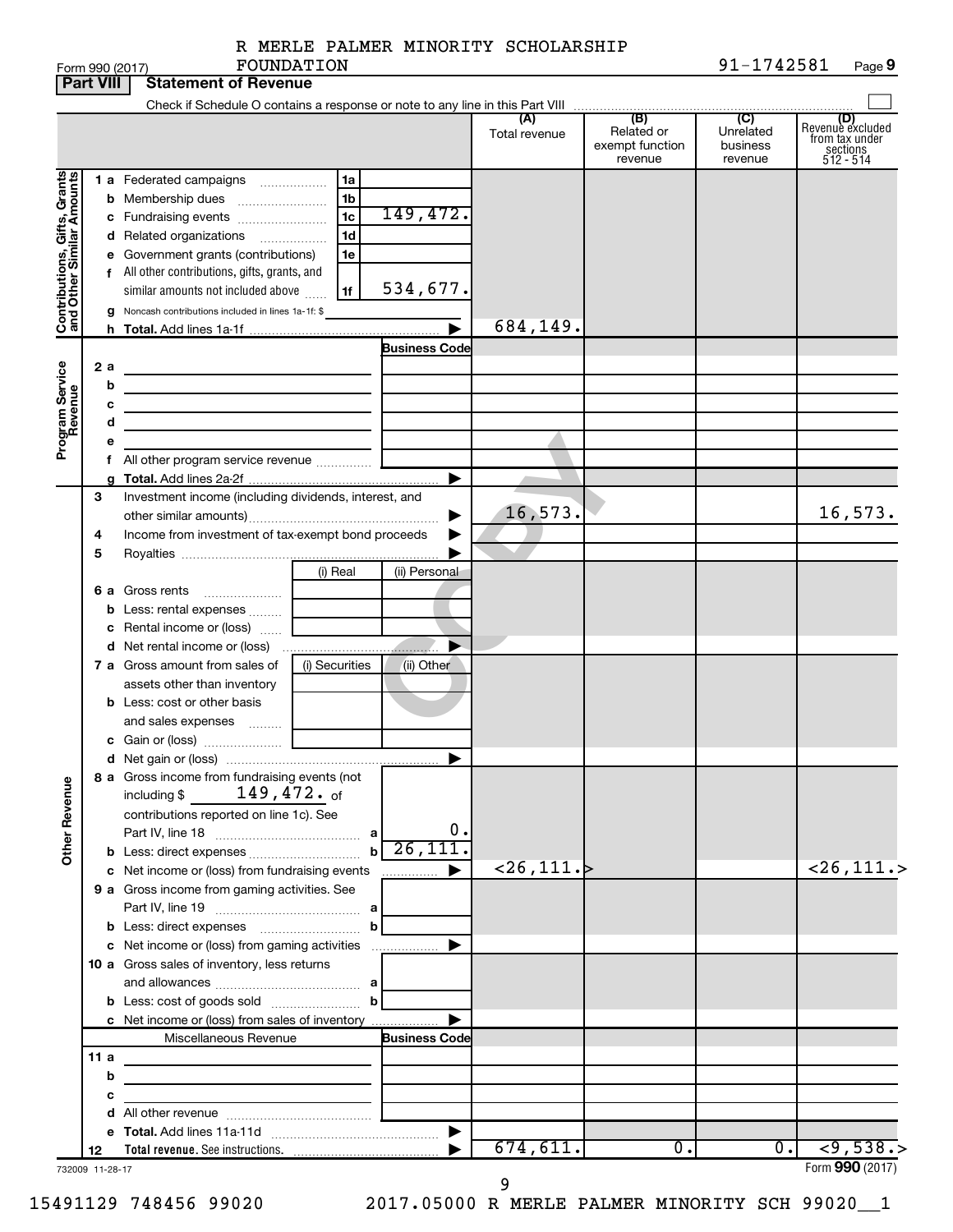<u>10</u> Page **10** 

 $\top$ 

| Form 990 (2017) | FOUNDATION                                                                                                                 | 91-1742581 |
|-----------------|----------------------------------------------------------------------------------------------------------------------------|------------|
|                 | <b>Part IX Statement of Functional Expenses</b>                                                                            |            |
|                 | Section 501(c)(3) and 501(c)(4) organizations must complete all columns. All other organizations must complete column (A). |            |

|              | Do not include amounts reported on lines 6b,<br>7b, 8b, 9b, and 10b of Part VIII.               | (A)<br>Total expenses | (B)<br>Program service<br>expenses | (C)<br>Management and<br>general expenses | (D)<br>Fundraising<br>expenses |
|--------------|-------------------------------------------------------------------------------------------------|-----------------------|------------------------------------|-------------------------------------------|--------------------------------|
| 1.           | Grants and other assistance to domestic organizations                                           |                       |                                    |                                           |                                |
|              | and domestic governments. See Part IV, line 21                                                  |                       |                                    |                                           |                                |
| $\mathbf{2}$ | Grants and other assistance to domestic                                                         |                       |                                    |                                           |                                |
|              | individuals. See Part IV, line 22                                                               | 309,432.              | 309,432.                           |                                           |                                |
| 3            | Grants and other assistance to foreign                                                          |                       |                                    |                                           |                                |
|              | organizations, foreign governments, and foreign                                                 |                       |                                    |                                           |                                |
|              | individuals. See Part IV, lines 15 and 16                                                       |                       |                                    |                                           |                                |
| 4            | Benefits paid to or for members                                                                 |                       |                                    |                                           |                                |
| 5            | Compensation of current officers, directors,                                                    |                       |                                    |                                           |                                |
|              | trustees, and key employees                                                                     | 83,220.               | 54,093.                            | 14,980.                                   | 14,147.                        |
| 6            | Compensation not included above, to disqualified                                                |                       |                                    |                                           |                                |
|              | persons (as defined under section 4958(f)(1)) and                                               |                       |                                    |                                           |                                |
|              | persons described in section 4958(c)(3)(B)<br>$\sim$                                            |                       |                                    |                                           |                                |
| 7            |                                                                                                 | 158, 169.             | 121,921.                           | 7,804.                                    | 28,444.                        |
| 8            | Pension plan accruals and contributions (include                                                |                       |                                    |                                           |                                |
|              | section 401(k) and 403(b) employer contributions)                                               |                       |                                    |                                           |                                |
| 9            |                                                                                                 | 13,652.               | 10,489.                            | 710.                                      | 2,453.                         |
| 10           |                                                                                                 | 18,702.               | 13,676.                            | 1,723.                                    | 3,303.                         |
| 11           | Fees for services (non-employees):                                                              |                       |                                    |                                           |                                |
|              |                                                                                                 |                       |                                    |                                           |                                |
| b            |                                                                                                 |                       |                                    |                                           |                                |
| c            |                                                                                                 |                       |                                    |                                           |                                |
| d            |                                                                                                 |                       |                                    |                                           |                                |
| е            | Professional fundraising services. See Part IV, line 17                                         |                       |                                    |                                           |                                |
| f            | Investment management fees                                                                      |                       |                                    |                                           |                                |
| g            | Other. (If line 11g amount exceeds 10% of line 25,                                              |                       |                                    |                                           |                                |
|              | column (A) amount, list line 11g expenses on Sch O.)                                            | 4,704.<br>5,593.      |                                    | $\frac{4,473.}{654.}$                     | 231.<br>4,939.                 |
| 12           |                                                                                                 | 4,976.                |                                    | 2,819.                                    | 2,157.                         |
| 13           |                                                                                                 | 6,792.                | 3,396.                             | 1,698.                                    | 1,698.                         |
| 14           |                                                                                                 |                       |                                    |                                           |                                |
| 15           |                                                                                                 |                       |                                    |                                           |                                |
| 16           |                                                                                                 |                       |                                    |                                           |                                |
| 17           |                                                                                                 |                       |                                    |                                           |                                |
| 18           | Payments of travel or entertainment expenses                                                    |                       |                                    |                                           |                                |
|              | for any federal, state, or local public officials                                               | 2,831.                | 1,119.                             | 1,412.                                    | 300.                           |
| 19<br>20     | Conferences, conventions, and meetings<br>Interest                                              |                       |                                    |                                           |                                |
| 21           |                                                                                                 |                       |                                    |                                           |                                |
| 22           | Depreciation, depletion, and amortization                                                       | 3,735.                | 2,801.                             | 747.                                      | 187.                           |
| 23           | Insurance                                                                                       | 1,393.                |                                    | 1,393.                                    |                                |
| 24           | Other expenses. Itemize expenses not covered                                                    |                       |                                    |                                           |                                |
|              | above. (List miscellaneous expenses in line 24e. If line                                        |                       |                                    |                                           |                                |
|              | 24e amount exceeds 10% of line 25, column (A)<br>amount, list line 24e expenses on Schedule O.) |                       |                                    |                                           |                                |
| a            | <b>SCHOLAR EXPENSES</b>                                                                         | 19,283.               | 19,283.                            |                                           |                                |
|              | TELEPHONE & COMMUNICATI                                                                         | 4,265.                | 2,133.                             | 1,066.                                    | 1,066.                         |
|              | <b>MISCELLANEOUS</b>                                                                            | 2,149.                |                                    | 1,984.                                    | 165.                           |
|              | MENTOR EXPENSES                                                                                 | 2,100.                | 2,100.                             |                                           |                                |
| е            | All other expenses                                                                              |                       |                                    |                                           |                                |
| 25           | Total functional expenses. Add lines 1 through 24e                                              | 640,996.              | 540, 443.                          | 41,463.                                   | 59,090.                        |
| 26           | Joint costs. Complete this line only if the organization                                        |                       |                                    |                                           |                                |
|              | reported in column (B) joint costs from a combined                                              |                       |                                    |                                           |                                |
|              | educational campaign and fundraising solicitation.                                              |                       |                                    |                                           |                                |
|              | Check here $\blacktriangleright$<br>if following SOP 98-2 (ASC 958-720)                         |                       |                                    |                                           |                                |
|              |                                                                                                 |                       |                                    |                                           |                                |

732010 11-28-17

Form (2017) **990**

10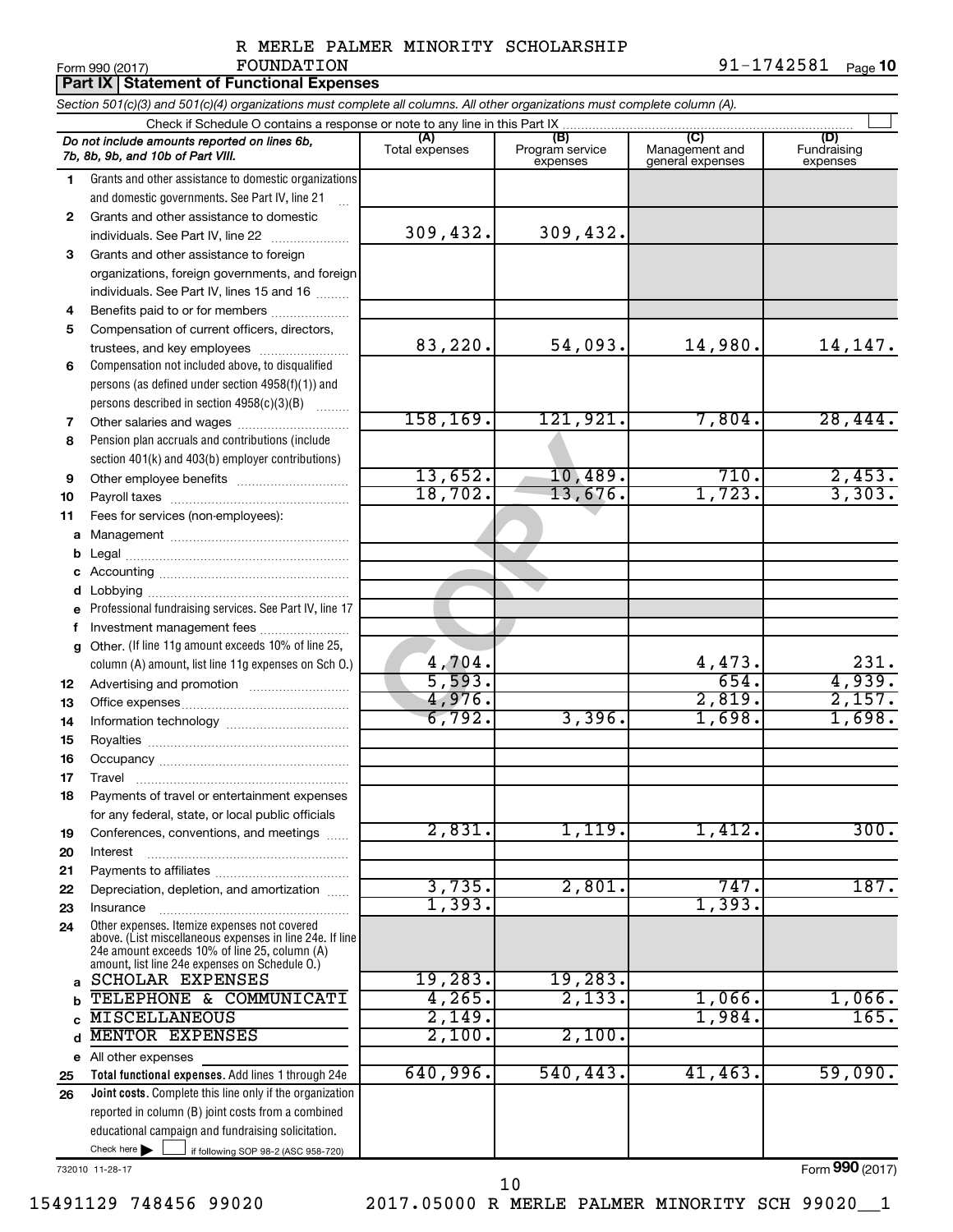|  | Form 990 (2017) |
|--|-----------------|
|  |                 |

Form 990 (2017) **FOUNDATION** 91-1742581 <sub>Page</sub> 11

| (A)<br>Beginning of year<br>132,790.<br>1<br>1.                                                                              | (B)<br>End of year<br>161, 101. |
|------------------------------------------------------------------------------------------------------------------------------|---------------------------------|
|                                                                                                                              |                                 |
|                                                                                                                              |                                 |
|                                                                                                                              |                                 |
| $\mathbf{2}$<br>2                                                                                                            |                                 |
| З<br>З                                                                                                                       |                                 |
| 4<br>4                                                                                                                       |                                 |
| Loans and other receivables from current and former officers, directors,<br>5                                                |                                 |
| trustees, key employees, and highest compensated employees. Complete                                                         |                                 |
| 5<br>Part II of Schedule L                                                                                                   |                                 |
| Loans and other receivables from other disqualified persons (as defined under<br>6                                           |                                 |
| section $4958(f)(1)$ , persons described in section $4958(c)(3)(B)$ , and contributing                                       |                                 |
| employers and sponsoring organizations of section 501(c)(9) voluntary                                                        |                                 |
| employees' beneficiary organizations (see instr). Complete Part II of Sch L<br>6                                             |                                 |
| Assets<br>7<br>7                                                                                                             |                                 |
| 8<br>8                                                                                                                       |                                 |
| 9<br>9                                                                                                                       |                                 |
| <b>10a</b> Land, buildings, and equipment: cost or other                                                                     |                                 |
| 16,690.<br>basis. Complete Part VI of Schedule D  10a<br>13,713.                                                             |                                 |
| $\frac{6,712}{205,394}.$<br>10 <sub>c</sub>                                                                                  | $\frac{2,977}{255,239}$         |
| 11<br>11                                                                                                                     |                                 |
| 12<br>12                                                                                                                     |                                 |
| 13<br>13                                                                                                                     |                                 |
| 14<br>14<br>635,528.                                                                                                         | 660,031.                        |
| 15<br>15<br>980, 424.                                                                                                        | 1,079,348.                      |
| 16<br>16<br>Total assets. Add lines 1 through 15 (must equal line 34) manuscription<br>17                                    | 1,425.                          |
| 17<br>18<br>18                                                                                                               |                                 |
| 19<br>19                                                                                                                     |                                 |
| 20<br>20                                                                                                                     |                                 |
| 21<br>Escrow or custodial account liability. Complete Part IV of Schedule D<br>21                                            |                                 |
| 22<br>Loans and other payables to current and former officers, directors, trustees,                                          |                                 |
| Liabilities<br>key employees, highest compensated employees, and disqualified persons.                                       |                                 |
| 22                                                                                                                           |                                 |
| Secured mortgages and notes payable to unrelated third parties<br>23<br>23                                                   |                                 |
| 24<br>Unsecured notes and loans payable to unrelated third parties<br>24                                                     |                                 |
| Other liabilities (including federal income tax, payables to related third<br>25                                             |                                 |
| parties, and other liabilities not included on lines 17-24). Complete Part X of                                              |                                 |
| Schedule D<br>25                                                                                                             |                                 |
| 0.<br>26<br>Total liabilities. Add lines 17 through 25<br>26                                                                 | 1,425.                          |
| Organizations that follow SFAS 117 (ASC 958), check here $\blacktriangleright \begin{array}{c} \boxed{X} \\ \end{array}$ and |                                 |
| complete lines 27 through 29, and lines 33 and 34.                                                                           |                                 |
| 345,246.<br>27<br>27                                                                                                         | 420,518.                        |
| <b>Fund Balances</b><br>28<br>28                                                                                             |                                 |
| 635,178.<br>29<br>29<br>Permanently restricted net assets                                                                    | 657,405.                        |
| Organizations that do not follow SFAS 117 (ASC 958), check here $\blacktriangleright$                                        |                                 |
| and complete lines 30 through 34.                                                                                            |                                 |
| 30<br>30                                                                                                                     |                                 |
| Paid-in or capital surplus, or land, building, or equipment fund<br>31<br>31                                                 |                                 |
| Net Assets or<br>32<br>32<br>Retained earnings, endowment, accumulated income, or other funds<br>980, 424.                   | 1,077,923.                      |
| 33<br>33<br>980, 424.<br>34                                                                                                  | 1,079,348.                      |
| 34                                                                                                                           | Form 990 (2017)                 |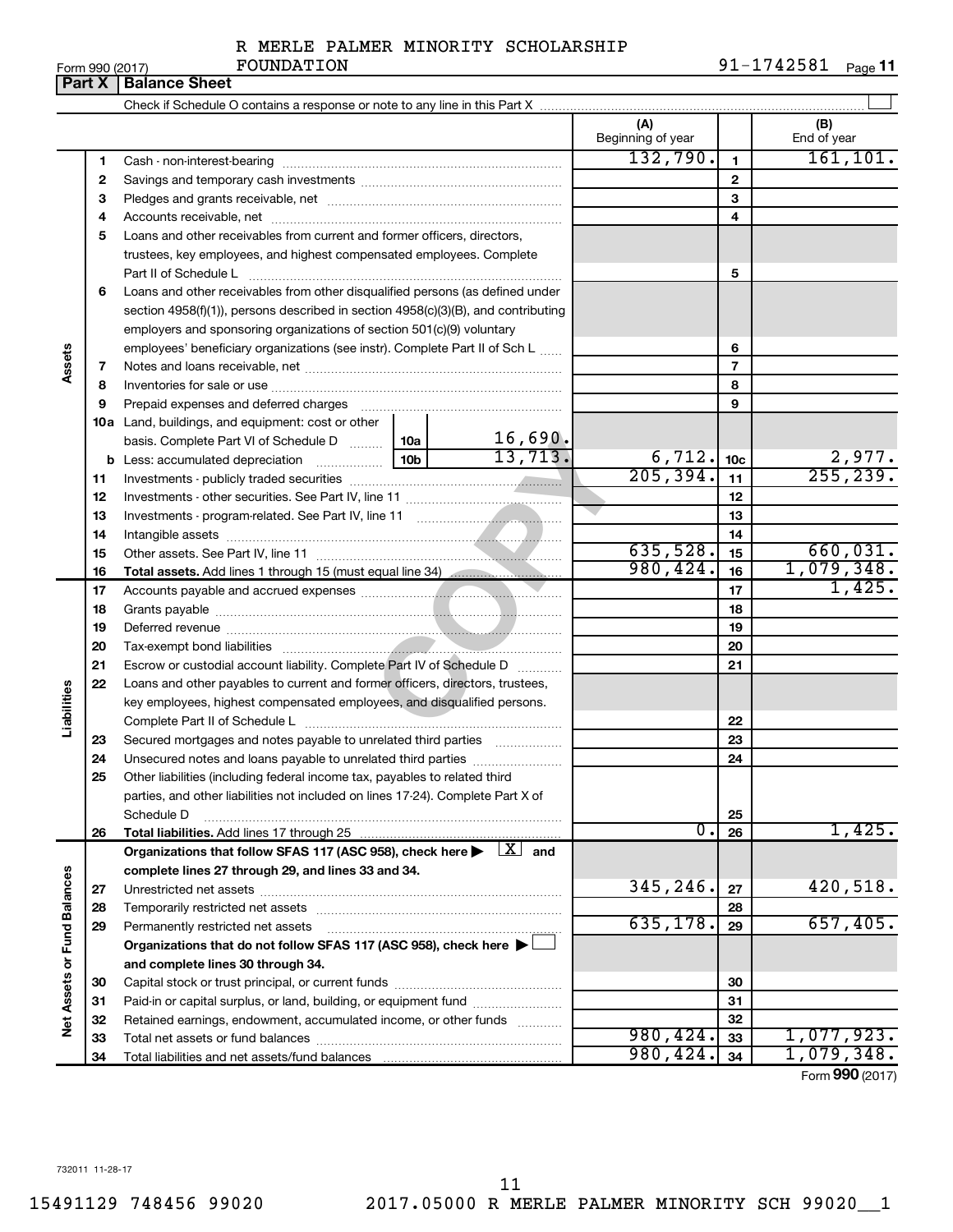| R MERLE PALMER MINORITY SCHOLARSHIP |  |  |  |  |  |
|-------------------------------------|--|--|--|--|--|
|-------------------------------------|--|--|--|--|--|

|    | FOUNDATION<br>Form 990 (2017)                                                                                                                                                                                                  |                | 91-1742581     | Page 12          |
|----|--------------------------------------------------------------------------------------------------------------------------------------------------------------------------------------------------------------------------------|----------------|----------------|------------------|
|    | <b>Part XI Reconciliation of Net Assets</b>                                                                                                                                                                                    |                |                |                  |
|    |                                                                                                                                                                                                                                |                |                |                  |
|    |                                                                                                                                                                                                                                |                |                |                  |
| 1  |                                                                                                                                                                                                                                | $\mathbf{1}$   |                | 674,611.         |
| 2  |                                                                                                                                                                                                                                | $\mathbf{2}$   |                | 640,996.         |
| З  |                                                                                                                                                                                                                                | $\mathbf{3}$   |                | 33,615.          |
| 4  |                                                                                                                                                                                                                                | $\overline{4}$ |                | 980, 424.        |
| 5  | Net unrealized gains (losses) on investments [11] matter than the control of the state of the state of the state of the state of the state of the state of the state of the state of the state of the state of the state of th | 5              |                | 63,884.          |
| 6  | Donated services and use of facilities                                                                                                                                                                                         | 6              |                |                  |
| 7  | Investment expenses                                                                                                                                                                                                            | $\overline{7}$ |                |                  |
| 8  | Prior period adjustments material contents and content and content and content and content and content and content and content and content and content and content and content and content and content and content and content | 8              |                |                  |
| 9  | Other changes in net assets or fund balances (explain in Schedule O) manufactured controller than growth of the                                                                                                                | 9              |                | $\overline{0}$ . |
| 10 | Net assets or fund balances at end of year. Combine lines 3 through 9 (must equal Part X, line 33,                                                                                                                             |                |                |                  |
|    | column (B))                                                                                                                                                                                                                    | 10             |                | 1,077,923.       |
|    | Part XII Financial Statements and Reporting                                                                                                                                                                                    |                |                |                  |
|    |                                                                                                                                                                                                                                |                |                |                  |
|    |                                                                                                                                                                                                                                |                |                | No<br>Yes        |
| 1  | Accounting method used to prepare the Form 990: $X \subset X$ Cash<br>$\Box$ Accrual<br>Other                                                                                                                                  |                |                |                  |
|    | If the organization changed its method of accounting from a prior year or checked "Other," explain in Schedule O.                                                                                                              |                |                |                  |
|    |                                                                                                                                                                                                                                |                | 2a             | х                |
|    | If "Yes," check a box below to indicate whether the financial statements for the year were compiled or reviewed on a                                                                                                           |                |                |                  |
|    | separate basis, consolidated basis, or both:                                                                                                                                                                                   |                |                |                  |
|    | Separate basis<br><b>Consolidated basis</b><br>Both consolidated and separate basis                                                                                                                                            |                |                |                  |
|    |                                                                                                                                                                                                                                |                | 2 <sub>b</sub> | x                |
|    | If "Yes," check a box below to indicate whether the financial statements for the year were audited on a separate basis,                                                                                                        |                |                |                  |
|    | consolidated basis, or both:                                                                                                                                                                                                   |                |                |                  |
|    | Separate basis<br>Consolidated basis<br>Both consolidated and separate basis                                                                                                                                                   |                |                |                  |
|    | c If "Yes" to line 2a or 2b, does the organization have a committee that assumes responsibility for oversight of the audit,                                                                                                    |                |                |                  |
|    |                                                                                                                                                                                                                                |                | 2c             |                  |
|    | If the organization changed either its oversight process or selection process during the tax year, explain in Schedule O.                                                                                                      |                |                |                  |
|    | 3a As a result of a federal award, was the organization required to undergo an audit or audits as set forth in the Single Audit                                                                                                |                |                |                  |
|    |                                                                                                                                                                                                                                |                | За             | x                |
|    | b If "Yes," did the organization undergo the required audit or audits? If the organization did not undergo the required audit                                                                                                  |                |                |                  |
|    |                                                                                                                                                                                                                                |                | 3 <sub>b</sub> |                  |
|    |                                                                                                                                                                                                                                |                |                | Form 990 (2017)  |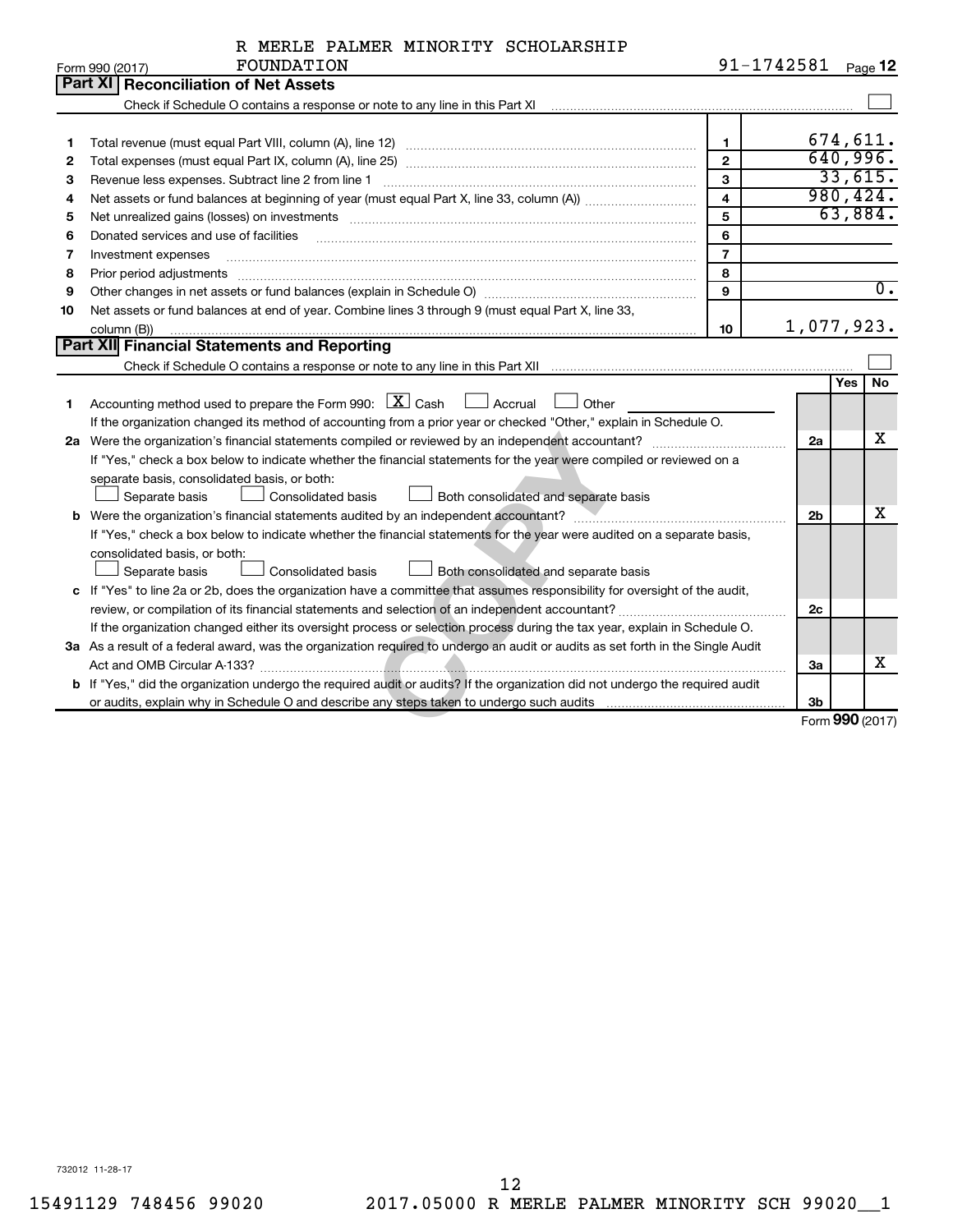| <b>SCHEDULE A</b><br><b>Public Charity Status and Public Support</b> |                                                                                                                                                                                                |  |                                                                        |                                                                                                                                                                                                                                                      |     |                                   | OMB No. 1545-0047          |  |                                       |
|----------------------------------------------------------------------|------------------------------------------------------------------------------------------------------------------------------------------------------------------------------------------------|--|------------------------------------------------------------------------|------------------------------------------------------------------------------------------------------------------------------------------------------------------------------------------------------------------------------------------------------|-----|-----------------------------------|----------------------------|--|---------------------------------------|
|                                                                      | (Form 990 or 990-EZ)                                                                                                                                                                           |  |                                                                        |                                                                                                                                                                                                                                                      |     |                                   |                            |  |                                       |
|                                                                      |                                                                                                                                                                                                |  |                                                                        | Complete if the organization is a section 501(c)(3) organization or a section<br>4947(a)(1) nonexempt charitable trust.                                                                                                                              |     |                                   |                            |  |                                       |
|                                                                      | Department of the Treasury                                                                                                                                                                     |  |                                                                        | Attach to Form 990 or Form 990-EZ.                                                                                                                                                                                                                   |     |                                   |                            |  | <b>Open to Public</b>                 |
|                                                                      | Internal Revenue Service                                                                                                                                                                       |  |                                                                        | $\triangleright$ Go to www.irs.gov/Form990 for instructions and the latest information.                                                                                                                                                              |     |                                   |                            |  | <b>Inspection</b>                     |
|                                                                      | Name of the organization                                                                                                                                                                       |  |                                                                        | R MERLE PALMER MINORITY SCHOLARSHIP                                                                                                                                                                                                                  |     |                                   |                            |  | <b>Employer identification number</b> |
|                                                                      |                                                                                                                                                                                                |  | FOUNDATION                                                             |                                                                                                                                                                                                                                                      |     |                                   |                            |  | 91-1742581                            |
| Part I                                                               |                                                                                                                                                                                                |  |                                                                        | Reason for Public Charity Status (All organizations must complete this part.) See instructions.                                                                                                                                                      |     |                                   |                            |  |                                       |
|                                                                      |                                                                                                                                                                                                |  |                                                                        | The organization is not a private foundation because it is: (For lines 1 through 12, check only one box.)                                                                                                                                            |     |                                   |                            |  |                                       |
| 1                                                                    | A church, convention of churches, or association of churches described in section 170(b)(1)(A)(i).                                                                                             |  |                                                                        |                                                                                                                                                                                                                                                      |     |                                   |                            |  |                                       |
| 2                                                                    | A school described in section 170(b)(1)(A)(ii). (Attach Schedule E (Form 990 or 990-EZ).)<br>A hospital or a cooperative hospital service organization described in section 170(b)(1)(A)(iii). |  |                                                                        |                                                                                                                                                                                                                                                      |     |                                   |                            |  |                                       |
| 3                                                                    | A medical research organization operated in conjunction with a hospital described in section 170(b)(1)(A)(iii). Enter the hospital's name,<br>4                                                |  |                                                                        |                                                                                                                                                                                                                                                      |     |                                   |                            |  |                                       |
|                                                                      | city, and state:                                                                                                                                                                               |  |                                                                        |                                                                                                                                                                                                                                                      |     |                                   |                            |  |                                       |
| 5                                                                    | An organization operated for the benefit of a college or university owned or operated by a governmental unit described in                                                                      |  |                                                                        |                                                                                                                                                                                                                                                      |     |                                   |                            |  |                                       |
|                                                                      | section 170(b)(1)(A)(iv). (Complete Part II.)                                                                                                                                                  |  |                                                                        |                                                                                                                                                                                                                                                      |     |                                   |                            |  |                                       |
| 6                                                                    |                                                                                                                                                                                                |  |                                                                        | A federal, state, or local government or governmental unit described in section 170(b)(1)(A)(v).                                                                                                                                                     |     |                                   |                            |  |                                       |
| $\overline{7}$                                                       | <u>x</u>                                                                                                                                                                                       |  |                                                                        | An organization that normally receives a substantial part of its support from a governmental unit or from the general public described in                                                                                                            |     |                                   |                            |  |                                       |
|                                                                      |                                                                                                                                                                                                |  | section 170(b)(1)(A)(vi). (Complete Part II.)                          |                                                                                                                                                                                                                                                      |     |                                   |                            |  |                                       |
| 8                                                                    |                                                                                                                                                                                                |  |                                                                        | A community trust described in section 170(b)(1)(A)(vi). (Complete Part II.)                                                                                                                                                                         |     |                                   |                            |  |                                       |
| 9                                                                    |                                                                                                                                                                                                |  |                                                                        | An agricultural research organization described in section 170(b)(1)(A)(ix) operated in conjunction with a land-grant college                                                                                                                        |     |                                   |                            |  |                                       |
|                                                                      |                                                                                                                                                                                                |  |                                                                        | or university or a non-land-grant college of agriculture (see instructions). Enter the name, city, and state of the college or                                                                                                                       |     |                                   |                            |  |                                       |
|                                                                      | university:                                                                                                                                                                                    |  |                                                                        |                                                                                                                                                                                                                                                      |     |                                   |                            |  |                                       |
| 10                                                                   |                                                                                                                                                                                                |  |                                                                        | An organization that normally receives: (1) more than 33 1/3% of its support from contributions, membership fees, and gross receipts from                                                                                                            |     |                                   |                            |  |                                       |
|                                                                      |                                                                                                                                                                                                |  |                                                                        | activities related to its exempt functions - subject to certain exceptions, and (2) no more than 33 1/3% of its support from gross investment                                                                                                        |     |                                   |                            |  |                                       |
|                                                                      |                                                                                                                                                                                                |  |                                                                        | income and unrelated business taxable income (less section 511 tax) from businesses acquired by the organization after June 30, 1975.                                                                                                                |     |                                   |                            |  |                                       |
|                                                                      |                                                                                                                                                                                                |  | See section 509(a)(2). (Complete Part III.)                            |                                                                                                                                                                                                                                                      |     |                                   |                            |  |                                       |
| 11                                                                   |                                                                                                                                                                                                |  |                                                                        | An organization organized and operated exclusively to test for public safety. See section 509(a)(4).                                                                                                                                                 |     |                                   |                            |  |                                       |
| 12                                                                   |                                                                                                                                                                                                |  |                                                                        | An organization organized and operated exclusively for the benefit of, to perform the functions of, or to carry out the purposes of one or                                                                                                           |     |                                   |                            |  |                                       |
|                                                                      |                                                                                                                                                                                                |  |                                                                        | more publicly supported organizations described in section 509(a)(1) or section 509(a)(2). See section 509(a)(3). Check the box in<br>lines 12a through 12d that describes the type of supporting organization and complete lines 12e, 12f, and 12g. |     |                                   |                            |  |                                       |
| a                                                                    |                                                                                                                                                                                                |  |                                                                        | Type I. A supporting organization operated, supervised, or controlled by its supported organization(s), typically by giving                                                                                                                          |     |                                   |                            |  |                                       |
|                                                                      |                                                                                                                                                                                                |  |                                                                        | the supported organization(s) the power to regularly appoint or elect a majority of the directors or trustees of the supporting                                                                                                                      |     |                                   |                            |  |                                       |
|                                                                      |                                                                                                                                                                                                |  | organization. You must complete Part IV, Sections A and B.             |                                                                                                                                                                                                                                                      |     |                                   |                            |  |                                       |
| b                                                                    |                                                                                                                                                                                                |  |                                                                        | Type II. A supporting organization supervised or controlled in connection with its supported organization(s), by having                                                                                                                              |     |                                   |                            |  |                                       |
|                                                                      |                                                                                                                                                                                                |  |                                                                        | control or management of the supporting organization vested in the same persons that control or manage the supported                                                                                                                                 |     |                                   |                            |  |                                       |
|                                                                      |                                                                                                                                                                                                |  | organization(s). You must complete Part IV, Sections A and C.          |                                                                                                                                                                                                                                                      |     |                                   |                            |  |                                       |
| с                                                                    |                                                                                                                                                                                                |  |                                                                        | Type III functionally integrated. A supporting organization operated in connection with, and functionally integrated with,                                                                                                                           |     |                                   |                            |  |                                       |
|                                                                      |                                                                                                                                                                                                |  |                                                                        | its supported organization(s) (see instructions). You must complete Part IV, Sections A, D, and E.                                                                                                                                                   |     |                                   |                            |  |                                       |
| d                                                                    |                                                                                                                                                                                                |  |                                                                        | Type III non-functionally integrated. A supporting organization operated in connection with its supported organization(s)                                                                                                                            |     |                                   |                            |  |                                       |
|                                                                      |                                                                                                                                                                                                |  |                                                                        | that is not functionally integrated. The organization generally must satisfy a distribution requirement and an attentiveness                                                                                                                         |     |                                   |                            |  |                                       |
|                                                                      |                                                                                                                                                                                                |  |                                                                        | requirement (see instructions). You must complete Part IV, Sections A and D, and Part V.                                                                                                                                                             |     |                                   |                            |  |                                       |
| e                                                                    |                                                                                                                                                                                                |  |                                                                        | Check this box if the organization received a written determination from the IRS that it is a Type I, Type II, Type III                                                                                                                              |     |                                   |                            |  |                                       |
|                                                                      |                                                                                                                                                                                                |  |                                                                        | functionally integrated, or Type III non-functionally integrated supporting organization.                                                                                                                                                            |     |                                   |                            |  |                                       |
|                                                                      | f Enter the number of supported organizations                                                                                                                                                  |  | Provide the following information about the supported organization(s). |                                                                                                                                                                                                                                                      |     |                                   |                            |  |                                       |
| g                                                                    | (i) Name of supported                                                                                                                                                                          |  | (ii) EIN                                                               | (iii) Type of organization                                                                                                                                                                                                                           |     | (iv) Is the organization listed   | (v) Amount of monetary     |  | (vi) Amount of other                  |
|                                                                      | organization                                                                                                                                                                                   |  |                                                                        | (described on lines 1-10<br>above (see instructions))                                                                                                                                                                                                | Yes | in your governing document?<br>No | support (see instructions) |  | support (see instructions)            |
|                                                                      |                                                                                                                                                                                                |  |                                                                        |                                                                                                                                                                                                                                                      |     |                                   |                            |  |                                       |
|                                                                      |                                                                                                                                                                                                |  |                                                                        |                                                                                                                                                                                                                                                      |     |                                   |                            |  |                                       |
|                                                                      |                                                                                                                                                                                                |  |                                                                        |                                                                                                                                                                                                                                                      |     |                                   |                            |  |                                       |
|                                                                      |                                                                                                                                                                                                |  |                                                                        |                                                                                                                                                                                                                                                      |     |                                   |                            |  |                                       |
|                                                                      |                                                                                                                                                                                                |  |                                                                        |                                                                                                                                                                                                                                                      |     |                                   |                            |  |                                       |
|                                                                      |                                                                                                                                                                                                |  |                                                                        |                                                                                                                                                                                                                                                      |     |                                   |                            |  |                                       |
|                                                                      |                                                                                                                                                                                                |  |                                                                        |                                                                                                                                                                                                                                                      |     |                                   |                            |  |                                       |
|                                                                      |                                                                                                                                                                                                |  |                                                                        |                                                                                                                                                                                                                                                      |     |                                   |                            |  |                                       |
|                                                                      |                                                                                                                                                                                                |  |                                                                        |                                                                                                                                                                                                                                                      |     |                                   |                            |  |                                       |
|                                                                      |                                                                                                                                                                                                |  |                                                                        |                                                                                                                                                                                                                                                      |     |                                   |                            |  |                                       |
| Total                                                                |                                                                                                                                                                                                |  |                                                                        | UA For Dopenuarly Peduction Act Notice, see the Instructions for Form 000 or 000 FZ, zeees to see T. Schodule A (Form 000 or 000 FZ) 2017                                                                                                            |     |                                   |                            |  |                                       |

732021 10-06-17 **For Paperwork Reduction Act Notice, see the Instructions for Form 990 or 990-EZ. Schedule A (Form 990 or 990-EZ) 2017** LHA For Paperwork Reduction Act Notice, see the Instructions for Form 9 13

15491129 748456 99020 2017.05000 R MERLE PALMER MINORITY SCH 99020\_\_1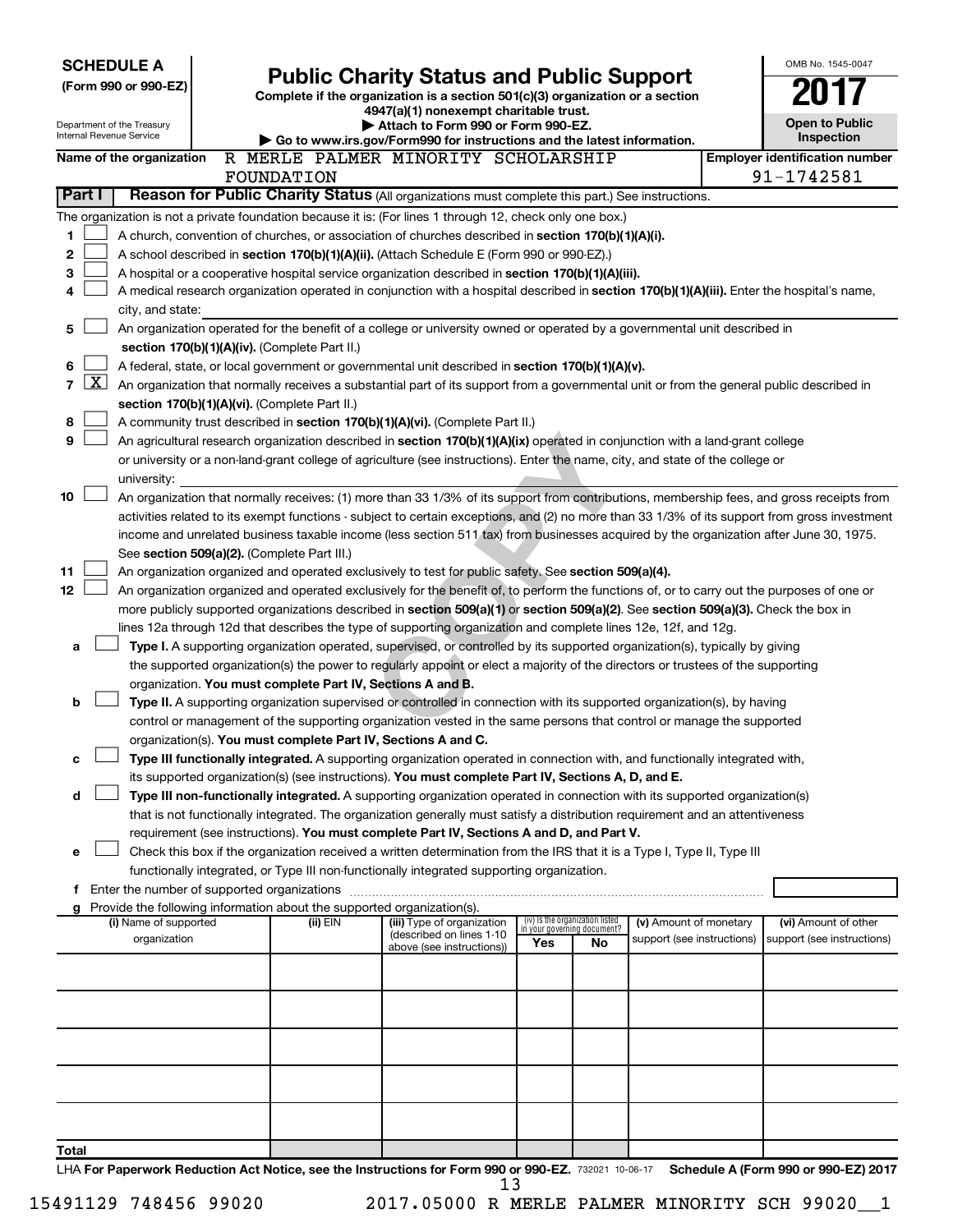## Schedule A (Form 990 or 990-EZ) 2017  ${\hbox{FOUNDATION}}$   $91-1742581$   ${\hbox{Page}}$

91-1742581 Page 2

(Complete only if you checked the box on line 5, 7, or 8 of Part I or if the organization failed to qualify under Part III. If the organization fails to qualify under the tests listed below, please complete Part III.) **Part II Support Schedule for Organizations Described in Sections 170(b)(1)(A)(iv) and 170(b)(1)(A)(vi)**

|    | <b>Section A. Public Support</b>                                                                                                           |                                |                         |            |                                |                                      |                                |
|----|--------------------------------------------------------------------------------------------------------------------------------------------|--------------------------------|-------------------------|------------|--------------------------------|--------------------------------------|--------------------------------|
|    | Calendar year (or fiscal year beginning in)                                                                                                | (a) 2013                       | (b) 2014                | $(c)$ 2015 | $(d)$ 2016                     | (e) 2017                             | (f) Total                      |
|    | 1 Gifts, grants, contributions, and                                                                                                        |                                |                         |            |                                |                                      |                                |
|    | membership fees received. (Do not                                                                                                          |                                |                         |            |                                |                                      |                                |
|    | include any "unusual grants.")                                                                                                             | 681,536.                       | 419,730.                | 621,822.   | 591,139.                       | 684,149.                             | 2,998,376.                     |
|    | 2 Tax revenues levied for the organ-                                                                                                       |                                |                         |            |                                |                                      |                                |
|    | ization's benefit and either paid to                                                                                                       |                                |                         |            |                                |                                      |                                |
|    | or expended on its behalf                                                                                                                  |                                |                         |            |                                |                                      |                                |
|    | 3 The value of services or facilities                                                                                                      |                                |                         |            |                                |                                      |                                |
|    | furnished by a governmental unit to                                                                                                        |                                |                         |            |                                |                                      |                                |
|    | the organization without charge                                                                                                            |                                |                         |            |                                |                                      |                                |
|    | 4 Total. Add lines 1 through 3                                                                                                             | 681,536.                       | 419,730.                | 621,822.   | 591, 139.                      | 684, 149.                            | 2,998,376.                     |
|    | 5 The portion of total contributions                                                                                                       |                                |                         |            |                                |                                      |                                |
|    | by each person (other than a                                                                                                               |                                |                         |            |                                |                                      |                                |
|    | governmental unit or publicly                                                                                                              |                                |                         |            |                                |                                      |                                |
|    | supported organization) included                                                                                                           |                                |                         |            |                                |                                      |                                |
|    | on line 1 that exceeds 2% of the                                                                                                           |                                |                         |            |                                |                                      |                                |
|    | amount shown on line 11,                                                                                                                   |                                |                         |            |                                |                                      |                                |
|    | column (f)                                                                                                                                 |                                |                         |            |                                |                                      | 394,263.                       |
|    | 6 Public support. Subtract line 5 from line 4.                                                                                             |                                |                         |            |                                |                                      | 2,604,113.                     |
|    | <b>Section B. Total Support</b>                                                                                                            |                                |                         |            |                                |                                      |                                |
|    | Calendar year (or fiscal year beginning in)                                                                                                | $\frac{$ (a) 2013<br>681, 536. | (b) $2014$<br>419, 730. | $(c)$ 2015 | $\frac{$ (d) 2016<br>591, 139. | (e) $2017$<br>684, 149.              | (f) Total                      |
|    | <b>7</b> Amounts from line 4                                                                                                               |                                |                         | 621,822.   |                                |                                      | 2,998,376.                     |
| 8  | Gross income from interest,                                                                                                                |                                |                         |            |                                |                                      |                                |
|    | dividends, payments received on                                                                                                            |                                |                         |            |                                |                                      |                                |
|    | securities loans, rents, royalties,                                                                                                        |                                |                         |            |                                |                                      |                                |
|    | and income from similar sources                                                                                                            | 2,746.                         | 3,225.                  | 4,180.     | 16,624.                        | 16,573.                              | 43,348.                        |
| 9. | Net income from unrelated business                                                                                                         |                                |                         |            |                                |                                      |                                |
|    | activities, whether or not the                                                                                                             |                                |                         |            |                                |                                      |                                |
|    | business is regularly carried on                                                                                                           |                                |                         |            |                                |                                      |                                |
|    | 10 Other income. Do not include gain                                                                                                       |                                |                         |            |                                |                                      |                                |
|    | or loss from the sale of capital                                                                                                           |                                |                         |            |                                |                                      |                                |
|    | assets (Explain in Part VI.)                                                                                                               |                                |                         |            |                                |                                      |                                |
|    | 11 Total support. Add lines 7 through 10                                                                                                   |                                |                         |            |                                |                                      | 3,041,724.                     |
|    | <b>12</b> Gross receipts from related activities, etc. (see instructions)                                                                  |                                |                         |            |                                | 12                                   |                                |
|    | 13 First five years. If the Form 990 is for the organization's first, second, third, fourth, or fifth tax year as a section 501(c)(3)      |                                |                         |            |                                |                                      |                                |
|    | organization, check this box and stop here                                                                                                 |                                |                         |            |                                |                                      |                                |
|    | Section C. Computation of Public Support Percentage                                                                                        |                                |                         |            |                                |                                      |                                |
|    | 14 Public support percentage for 2017 (line 6, column (f) divided by line 11, column (f) <i>mummumumum</i>                                 |                                |                         |            |                                | 14                                   | 85.61<br>$\%$                  |
|    |                                                                                                                                            |                                |                         |            |                                | 15                                   | 86.61<br>$\%$                  |
|    | 16a 33 1/3% support test - 2017. If the organization did not check the box on line 13, and line 14 is 33 1/3% or more, check this box and  |                                |                         |            |                                |                                      |                                |
|    |                                                                                                                                            |                                |                         |            |                                |                                      | $\blacktriangleright$ $\mid$ X |
|    | b 33 1/3% support test - 2016. If the organization did not check a box on line 13 or 16a, and line 15 is 33 1/3% or more, check this box   |                                |                         |            |                                |                                      |                                |
|    |                                                                                                                                            |                                |                         |            |                                |                                      |                                |
|    | 17a 10% -facts-and-circumstances test - 2017. If the organization did not check a box on line 13, 16a, or 16b, and line 14 is 10% or more, |                                |                         |            |                                |                                      |                                |
|    | and if the organization meets the "facts-and-circumstances" test, check this box and stop here. Explain in Part VI how the organization    |                                |                         |            |                                |                                      |                                |
|    |                                                                                                                                            |                                |                         |            |                                |                                      |                                |
|    | b 10% -facts-and-circumstances test - 2016. If the organization did not check a box on line 13, 16a, 16b, or 17a, and line 15 is 10% or    |                                |                         |            |                                |                                      |                                |
|    | more, and if the organization meets the "facts-and-circumstances" test, check this box and stop here. Explain in Part VI how the           |                                |                         |            |                                |                                      |                                |
|    | organization meets the "facts-and-circumstances" test. The organization qualifies as a publicly supported organization                     |                                |                         |            |                                |                                      |                                |
| 18 | Private foundation. If the organization did not check a box on line 13, 16a, 16b, 17a, or 17b, check this box and see instructions         |                                |                         |            |                                |                                      |                                |
|    |                                                                                                                                            |                                |                         |            |                                | Schedule A (Form 990 or 990-EZ) 2017 |                                |

732022 10-06-17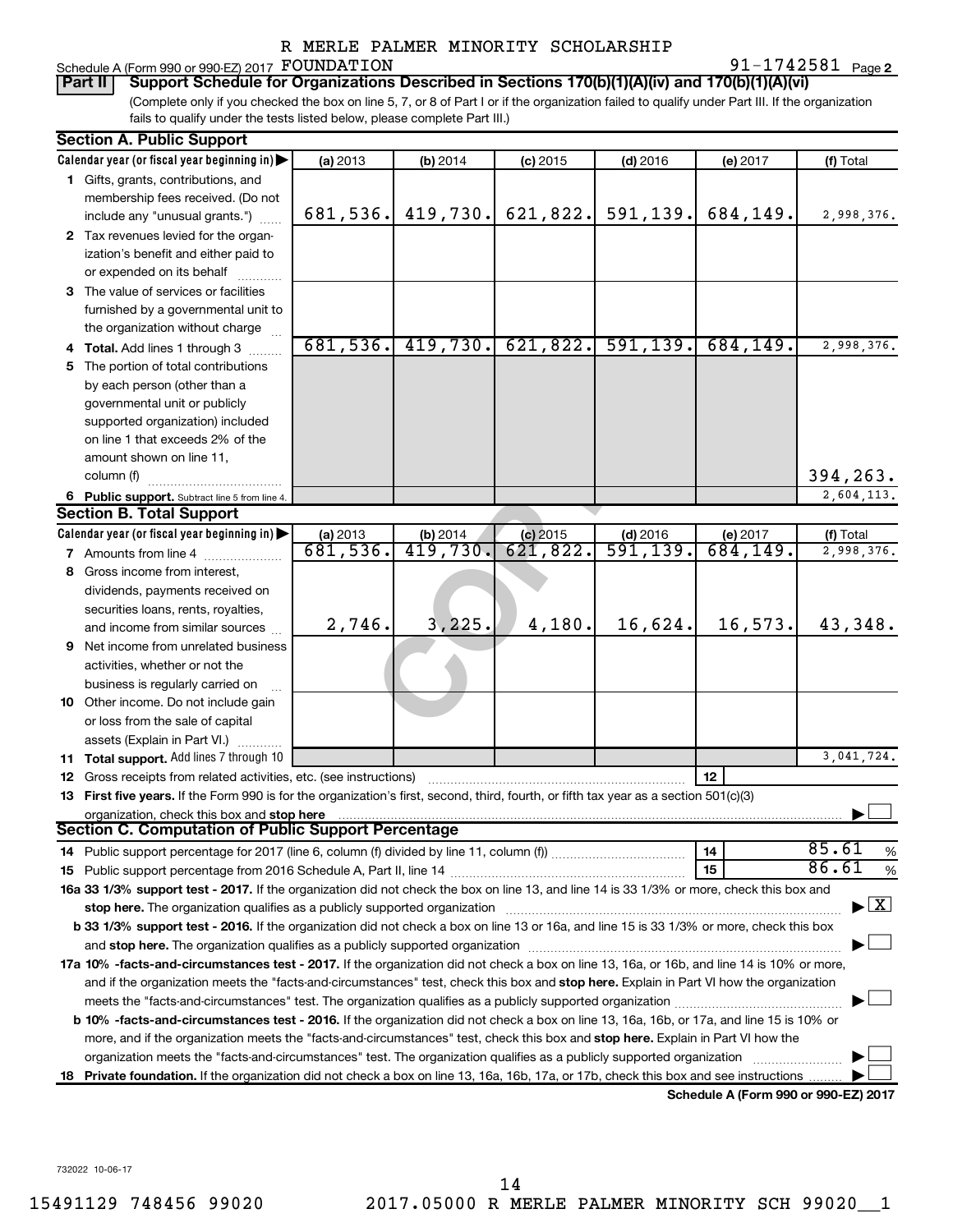## Schedule A (Form 990 or 990-EZ) 2017 FOUNDATION

**FOUNDATION** 91-1742581  $_{\text{Page 3}}$ 

### **Part III Support Schedule for Organizations Described in Section 509(a)(2)**

(Complete only if you checked the box on line 10 of Part I or if the organization failed to qualify under Part II. If the organization fails to qualify under the tests listed below, please complete Part II.)

| Calendar year (or fiscal year beginning in)                                                                                                                                                                                    | (a) 2013 | (b) 2014                                     | $(c)$ 2015 | $(d)$ 2016 | (e) 2017 | (f) Total                            |
|--------------------------------------------------------------------------------------------------------------------------------------------------------------------------------------------------------------------------------|----------|----------------------------------------------|------------|------------|----------|--------------------------------------|
| 1 Gifts, grants, contributions, and                                                                                                                                                                                            |          |                                              |            |            |          |                                      |
| membership fees received. (Do not                                                                                                                                                                                              |          |                                              |            |            |          |                                      |
| include any "unusual grants.")                                                                                                                                                                                                 |          |                                              |            |            |          |                                      |
| 2 Gross receipts from admissions,<br>merchandise sold or services per-<br>formed, or facilities furnished in<br>any activity that is related to the                                                                            |          |                                              |            |            |          |                                      |
| organization's tax-exempt purpose                                                                                                                                                                                              |          |                                              |            |            |          |                                      |
| Gross receipts from activities that<br>3.                                                                                                                                                                                      |          |                                              |            |            |          |                                      |
| are not an unrelated trade or bus-<br>iness under section 513                                                                                                                                                                  |          |                                              |            |            |          |                                      |
| Tax revenues levied for the organ-<br>4                                                                                                                                                                                        |          |                                              |            |            |          |                                      |
| ization's benefit and either paid to<br>or expended on its behalf<br>.                                                                                                                                                         |          |                                              |            |            |          |                                      |
| The value of services or facilities<br>5                                                                                                                                                                                       |          |                                              |            |            |          |                                      |
| furnished by a governmental unit to                                                                                                                                                                                            |          |                                              |            |            |          |                                      |
| the organization without charge                                                                                                                                                                                                |          |                                              |            |            |          |                                      |
| Total. Add lines 1 through 5<br>6                                                                                                                                                                                              |          |                                              |            |            |          |                                      |
| 7a Amounts included on lines 1, 2, and                                                                                                                                                                                         |          |                                              |            |            |          |                                      |
| 3 received from disqualified persons                                                                                                                                                                                           |          |                                              |            |            |          |                                      |
| <b>b</b> Amounts included on lines 2 and 3 received<br>from other than disqualified persons that<br>exceed the greater of \$5,000 or 1% of the<br>amount on line 13 for the year                                               |          |                                              |            |            |          |                                      |
| c Add lines 7a and 7b                                                                                                                                                                                                          |          |                                              |            |            |          |                                      |
| 8 Public support. (Subtract line 7c from line 6.)                                                                                                                                                                              |          |                                              |            |            |          |                                      |
| <b>Section B. Total Support</b>                                                                                                                                                                                                |          |                                              |            |            |          |                                      |
| Calendar year (or fiscal year beginning in)                                                                                                                                                                                    | (a) 2013 | (b) 2014                                     | $(c)$ 2015 | $(d)$ 2016 | (e) 2017 | (f) Total                            |
| <b>9</b> Amounts from line 6                                                                                                                                                                                                   |          |                                              |            |            |          |                                      |
| <b>10a</b> Gross income from interest,<br>dividends, payments received on<br>securities loans, rents, royalties,<br>and income from similar sources                                                                            |          |                                              |            |            |          |                                      |
| <b>b</b> Unrelated business taxable income                                                                                                                                                                                     |          |                                              |            |            |          |                                      |
| (less section 511 taxes) from businesses<br>acquired after June 30, 1975                                                                                                                                                       |          |                                              |            |            |          |                                      |
| c Add lines 10a and 10b                                                                                                                                                                                                        |          |                                              |            |            |          |                                      |
| Net income from unrelated business<br>11<br>activities not included in line 10b.<br>whether or not the business is<br>regularly carried on                                                                                     |          |                                              |            |            |          |                                      |
| <b>12</b> Other income. Do not include gain<br>or loss from the sale of capital<br>assets (Explain in Part VI.)                                                                                                                |          |                                              |            |            |          |                                      |
| <b>13</b> Total support. (Add lines 9, 10c, 11, and 12.)                                                                                                                                                                       |          |                                              |            |            |          |                                      |
| 14 First five years. If the Form 990 is for the organization's first, second, third, fourth, or fifth tax year as a section 501(c)(3) organization,                                                                            |          |                                              |            |            |          |                                      |
| check this box and stop here measurements and the contract of the state of the contract of the state of the contract of the contract of the contract of the contract of the contract of the contract of the contract of the co |          |                                              |            |            |          |                                      |
| <b>Section C. Computation of Public Support Percentage</b>                                                                                                                                                                     |          |                                              |            |            |          |                                      |
|                                                                                                                                                                                                                                |          |                                              |            |            | 15       | %                                    |
|                                                                                                                                                                                                                                |          |                                              |            |            | 16       | %                                    |
| Section D. Computation of Investment Income Percentage                                                                                                                                                                         |          |                                              |            |            |          |                                      |
|                                                                                                                                                                                                                                |          |                                              |            |            | 17       | %                                    |
| 18 Investment income percentage from 2016 Schedule A, Part III, line 17                                                                                                                                                        |          |                                              |            |            | 18       | %                                    |
| 19a 33 1/3% support tests - 2017. If the organization did not check the box on line 14, and line 15 is more than 33 1/3%, and line 17 is not                                                                                   |          |                                              |            |            |          |                                      |
| more than 33 1/3%, check this box and stop here. The organization qualifies as a publicly supported organization <i>marroummanness</i>                                                                                         |          |                                              |            |            |          |                                      |
| b 33 1/3% support tests - 2016. If the organization did not check a box on line 14 or line 19a, and line 16 is more than 33 1/3%, and                                                                                          |          |                                              |            |            |          |                                      |
| line 18 is not more than 33 1/3%, check this box and stop here. The organization qualifies as a publicly supported organization                                                                                                |          |                                              |            |            |          |                                      |
|                                                                                                                                                                                                                                |          |                                              |            |            |          |                                      |
| 732023 10-06-17                                                                                                                                                                                                                |          |                                              | 15         |            |          | Schedule A (Form 990 or 990-EZ) 2017 |
| 15491129 748456 99020                                                                                                                                                                                                          |          | 2017.05000 R MERLE PALMER MINORITY SCH 99020 |            |            |          |                                      |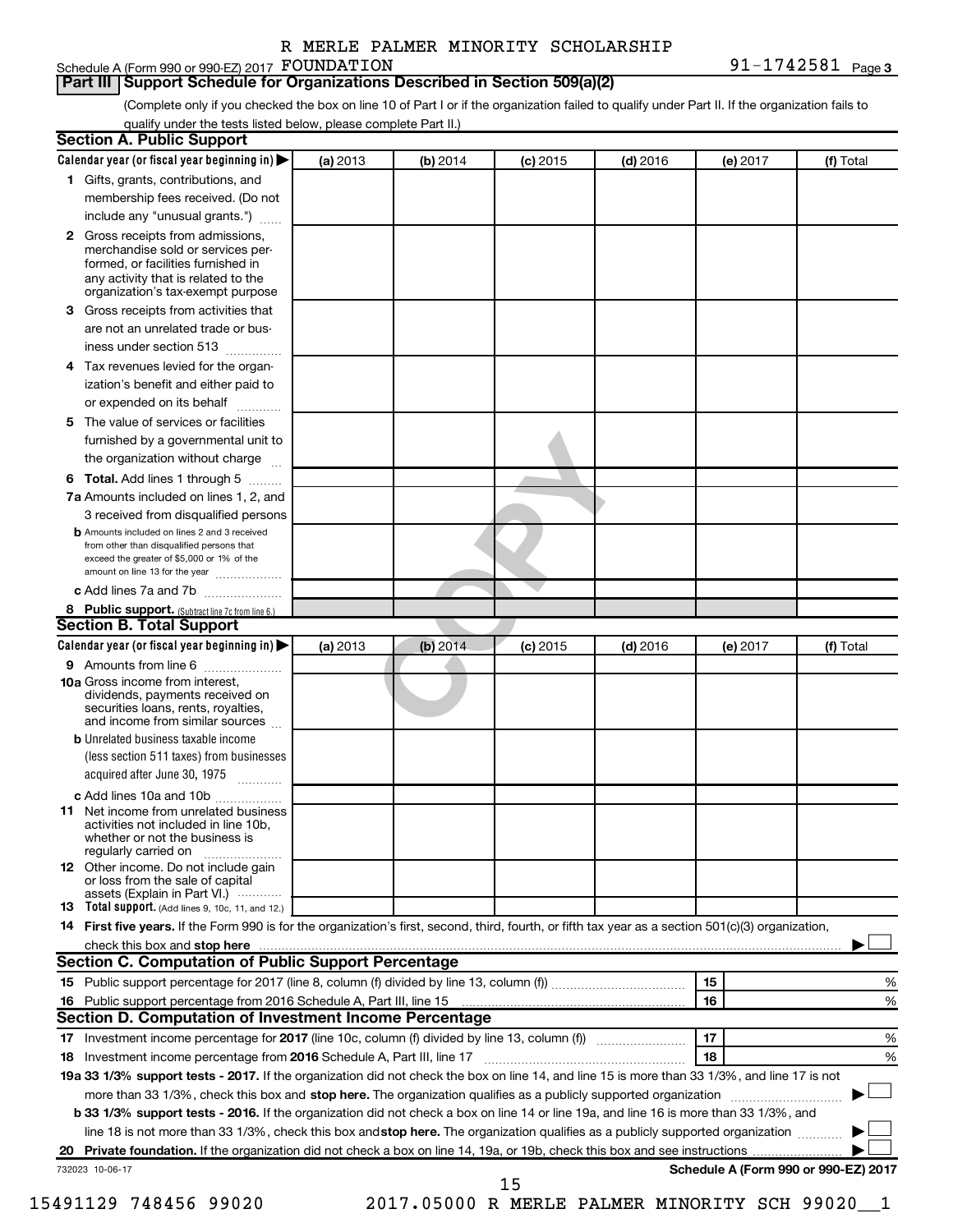### Schedule A (Form 990 or 990-EZ) 2017  ${\hbox{FOUNDATION}}$   $91-1742581$   ${\hbox{Page}}$ **Part IV Supporting Organizations**

(Complete only if you checked a box in line 12 on Part I. If you checked 12a of Part I, complete Sections A and B. If you checked 12b of Part I, complete Sections A and C. If you checked 12c of Part I, complete Sections A, D, and E. If you checked 12d of Part I, complete Sections A and D, and complete Part V.)

### **Section A. All Supporting Organizations**

- **1** Are all of the organization's supported organizations listed by name in the organization's governing documents? If "No," describe in Part VI how the supported organizations are designated. If designated by *class or purpose, describe the designation. If historic and continuing relationship, explain.*
- **2** Did the organization have any supported organization that does not have an IRS determination of status under section 509(a)(1) or (2)? If "Yes," explain in Part **VI** how the organization determined that the supported *organization was described in section 509(a)(1) or (2).*
- **3a** Did the organization have a supported organization described in section 501(c)(4), (5), or (6)? If "Yes," answer *(b) and (c) below.*
- **b** Did the organization confirm that each supported organization qualified under section 501(c)(4), (5), or (6) and satisfied the public support tests under section 509(a)(2)? If "Yes," describe in Part VI when and how the *organization made the determination.*
- **c** Did the organization ensure that all support to such organizations was used exclusively for section 170(c)(2)(B) purposes? If "Yes," explain in Part VI what controls the organization put in place to ensure such use.
- **4 a** *If* Was any supported organization not organized in the United States ("foreign supported organization")? *"Yes," and if you checked 12a or 12b in Part I, answer (b) and (c) below.*
- **b** Did the organization have ultimate control and discretion in deciding whether to make grants to the foreign supported organization? If "Yes," describe in Part VI how the organization had such control and discretion *despite being controlled or supervised by or in connection with its supported organizations.*
- **c** Did the organization support any foreign supported organization that does not have an IRS determination under sections 501(c)(3) and 509(a)(1) or (2)? If "Yes," explain in Part VI what controls the organization used *to ensure that all support to the foreign supported organization was used exclusively for section 170(c)(2)(B) purposes.*
- the United States ("foreign supported organization")? *I*<br>wer (b) and (c) below.<br>Correction in deciding whether to make grants to the foreignal to the foreign whether to make grants to the foreign<br>**VI** how the organization **5a** Did the organization add, substitute, or remove any supported organizations during the tax year? If "Yes," answer (b) and (c) below (if applicable). Also, provide detail in **Part VI,** including (i) the names and EIN *numbers of the supported organizations added, substituted, or removed; (ii) the reasons for each such action; (iii) the authority under the organization's organizing document authorizing such action; and (iv) how the action was accomplished (such as by amendment to the organizing document).*
- **b** Type I or Type II only. Was any added or substituted supported organization part of a class already designated in the organization's organizing document?
- **c Substitutions only.**  Was the substitution the result of an event beyond the organization's control?
- **6** Did the organization provide support (whether in the form of grants or the provision of services or facilities) to **Part VI.** support or benefit one or more of the filing organization's supported organizations? If "Yes," provide detail in anyone other than (i) its supported organizations, (ii) individuals that are part of the charitable class benefited by one or more of its supported organizations, or (iii) other supporting organizations that also
- **7** Did the organization provide a grant, loan, compensation, or other similar payment to a substantial contributor regard to a substantial contributor? If "Yes," complete Part I of Schedule L (Form 990 or 990-EZ). (defined in section 4958(c)(3)(C)), a family member of a substantial contributor, or a 35% controlled entity with
- **8** Did the organization make a loan to a disqualified person (as defined in section 4958) not described in line 7? *If "Yes," complete Part I of Schedule L (Form 990 or 990-EZ).*
- **9 a** Was the organization controlled directly or indirectly at any time during the tax year by one or more in section 509(a)(1) or (2))? If "Yes," provide detail in **Part VI.** disqualified persons as defined in section 4946 (other than foundation managers and organizations described
- **b** Did one or more disqualified persons (as defined in line 9a) hold a controlling interest in any entity in which the supporting organization had an interest? If "Yes," provide detail in Part VI.
- **c** Did a disqualified person (as defined in line 9a) have an ownership interest in, or derive any personal benefit from, assets in which the supporting organization also had an interest? If "Yes," provide detail in Part VI.
- **10 a** Was the organization subject to the excess business holdings rules of section 4943 because of section supporting organizations)? If "Yes," answer 10b below. 4943(f) (regarding certain Type II supporting organizations, and all Type III non-functionally integrated
	- **b** Did the organization have any excess business holdings in the tax year? (Use Schedule C, Form 4720, to *determine whether the organization had excess business holdings.)*

732024 10-06-17

**Schedule A (Form 990 or 990-EZ) 2017**

91-1742581 <sub>Page 4</sub>

**1**

**2**

**3a**

**3b**

**3c**

**4a**

**4b**

**4c**

**5a**

**5b 5c**

**6**

**7**

**8**

**9a**

**9b**

**9c**

**10a**

**10b**

**Yes No**

16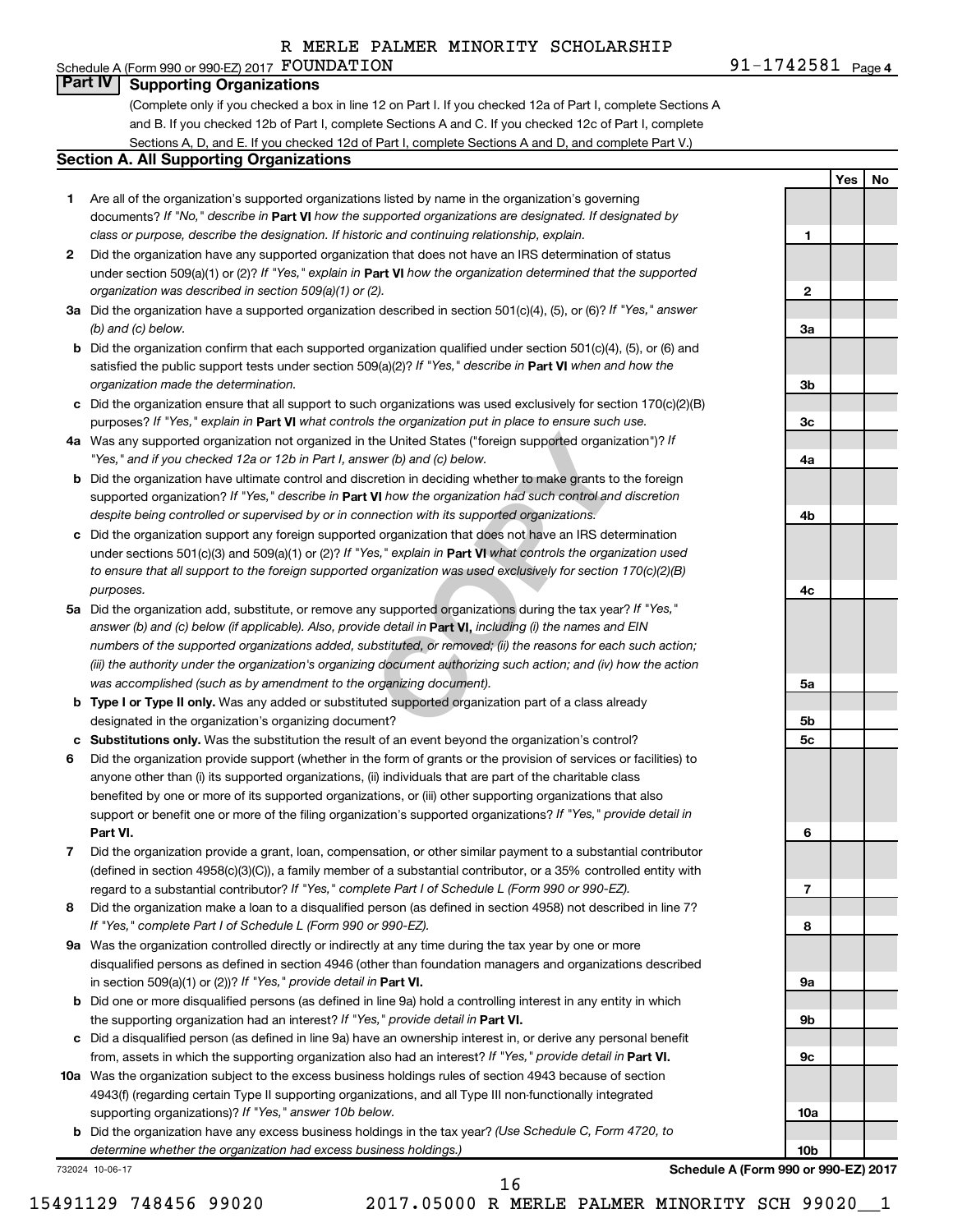Schedule A (Form 990 or 990-EZ) 2017 FOUNDATION

**FOUNDATION** 91-1742581  $_{\text{Page 5}}$ 

|    | Part IV<br><b>Supporting Organizations (continued)</b>                                                                          |                 |     |    |
|----|---------------------------------------------------------------------------------------------------------------------------------|-----------------|-----|----|
|    |                                                                                                                                 |                 | Yes | No |
| 11 | Has the organization accepted a gift or contribution from any of the following persons?                                         |                 |     |    |
|    | a A person who directly or indirectly controls, either alone or together with persons described in (b) and (c)                  |                 |     |    |
|    | below, the governing body of a supported organization?                                                                          | 11a             |     |    |
|    | <b>b</b> A family member of a person described in (a) above?                                                                    | 11 <sub>b</sub> |     |    |
|    | c A 35% controlled entity of a person described in (a) or (b) above? If "Yes" to a, b, or c, provide detail in Part VI.         | 11c             |     |    |
|    | <b>Section B. Type I Supporting Organizations</b>                                                                               |                 |     |    |
|    |                                                                                                                                 |                 | Yes | No |
| 1  | Did the directors, trustees, or membership of one or more supported organizations have the power to                             |                 |     |    |
|    | regularly appoint or elect at least a majority of the organization's directors or trustees at all times during the              |                 |     |    |
|    | tax year? If "No," describe in Part VI how the supported organization(s) effectively operated, supervised, or                   |                 |     |    |
|    | controlled the organization's activities. If the organization had more than one supported organization,                         |                 |     |    |
|    | describe how the powers to appoint and/or remove directors or trustees were allocated among the supported                       |                 |     |    |
|    | organizations and what conditions or restrictions, if any, applied to such powers during the tax year.                          | 1               |     |    |
| 2  | Did the organization operate for the benefit of any supported organization other than the supported                             |                 |     |    |
|    | organization(s) that operated, supervised, or controlled the supporting organization? If "Yes," explain in                      |                 |     |    |
|    | Part VI how providing such benefit carried out the purposes of the supported organization(s) that operated,                     |                 |     |    |
|    | supervised, or controlled the supporting organization.                                                                          | $\mathbf{2}$    |     |    |
|    | <b>Section C. Type II Supporting Organizations</b>                                                                              |                 |     |    |
|    |                                                                                                                                 |                 | Yes | No |
| 1  | Were a majority of the organization's directors or trustees during the tax year also a majority of the directors                |                 |     |    |
|    | or trustees of each of the organization's supported organization(s)? If "No," describe in Part VI how control                   |                 |     |    |
|    | or management of the supporting organization was vested in the same persons that controlled or managed                          |                 |     |    |
|    | the supported organization(s).                                                                                                  | 1               |     |    |
|    | <b>Section D. All Type III Supporting Organizations</b>                                                                         |                 |     |    |
|    |                                                                                                                                 |                 | Yes | No |
| 1  | Did the organization provide to each of its supported organizations, by the last day of the fifth month of the                  |                 |     |    |
|    | organization's tax year, (i) a written notice describing the type and amount of support provided during the prior tax           |                 |     |    |
|    | year, (ii) a copy of the Form 990 that was most recently filed as of the date of notification, and (iii) copies of the          |                 |     |    |
|    | organization's governing documents in effect on the date of notification, to the extent not previously provided?                | 1               |     |    |
| 2  | Were any of the organization's officers, directors, or trustees either (i) appointed or elected by the supported                |                 |     |    |
|    | organization(s) or (ii) serving on the governing body of a supported organization? If "No," explain in Part VI how              |                 |     |    |
|    | the organization maintained a close and continuous working relationship with the supported organization(s).                     | 2               |     |    |
| 3  | By reason of the relationship described in (2), did the organization's supported organizations have a                           |                 |     |    |
|    | significant voice in the organization's investment policies and in directing the use of the organization's                      |                 |     |    |
|    | income or assets at all times during the tax year? If "Yes," describe in Part VI the role the organization's                    |                 |     |    |
|    | supported organizations played in this regard.                                                                                  | з               |     |    |
|    | Section E. Type III Functionally Integrated Supporting Organizations                                                            |                 |     |    |
| 1  | Check the box next to the method that the organization used to satisfy the Integral Part Test during the yealsee instructions). |                 |     |    |
| a  | The organization satisfied the Activities Test. Complete line 2 below.                                                          |                 |     |    |
| b  | The organization is the parent of each of its supported organizations. Complete line 3 below.                                   |                 |     |    |
| c  | The organization supported a governmental entity. Describe in Part VI how you supported a government entity (see instructions). |                 |     |    |
| 2  | Activities Test. Answer (a) and (b) below.                                                                                      |                 | Yes | No |
| а  | Did substantially all of the organization's activities during the tax year directly further the exempt purposes of              |                 |     |    |
|    | the supported organization(s) to which the organization was responsive? If "Yes," then in Part VI identify                      |                 |     |    |
|    | those supported organizations and explain how these activities directly furthered their exempt purposes,                        |                 |     |    |
|    | how the organization was responsive to those supported organizations, and how the organization determined                       |                 |     |    |
|    | that these activities constituted substantially all of its activities.                                                          | 2a              |     |    |
| b  | Did the activities described in (a) constitute activities that, but for the organization's involvement, one or more             |                 |     |    |
|    | of the organization's supported organization(s) would have been engaged in? If "Yes," explain in Part VI the                    |                 |     |    |
|    | reasons for the organization's position that its supported organization(s) would have engaged in these                          |                 |     |    |
|    | activities but for the organization's involvement.                                                                              | 2b              |     |    |
| з  | Parent of Supported Organizations. Answer (a) and (b) below.                                                                    |                 |     |    |
| а  | Did the organization have the power to regularly appoint or elect a majority of the officers, directors, or                     |                 |     |    |
|    | trustees of each of the supported organizations? Provide details in Part VI.                                                    | За              |     |    |
|    | <b>b</b> Did the organization exercise a substantial degree of direction over the policies, programs, and activities of each    |                 |     |    |
|    | of its supported organizations? If "Yes," describe in Part VI the role played by the organization in this regard.               | Зb              |     |    |
|    | Schedule A (Form 990 or 990-EZ) 2017<br>732025 10-06-17                                                                         |                 |     |    |

15491129 748456 99020 2017.05000 R MERLE PALMER MINORITY SCH 99020\_\_1 17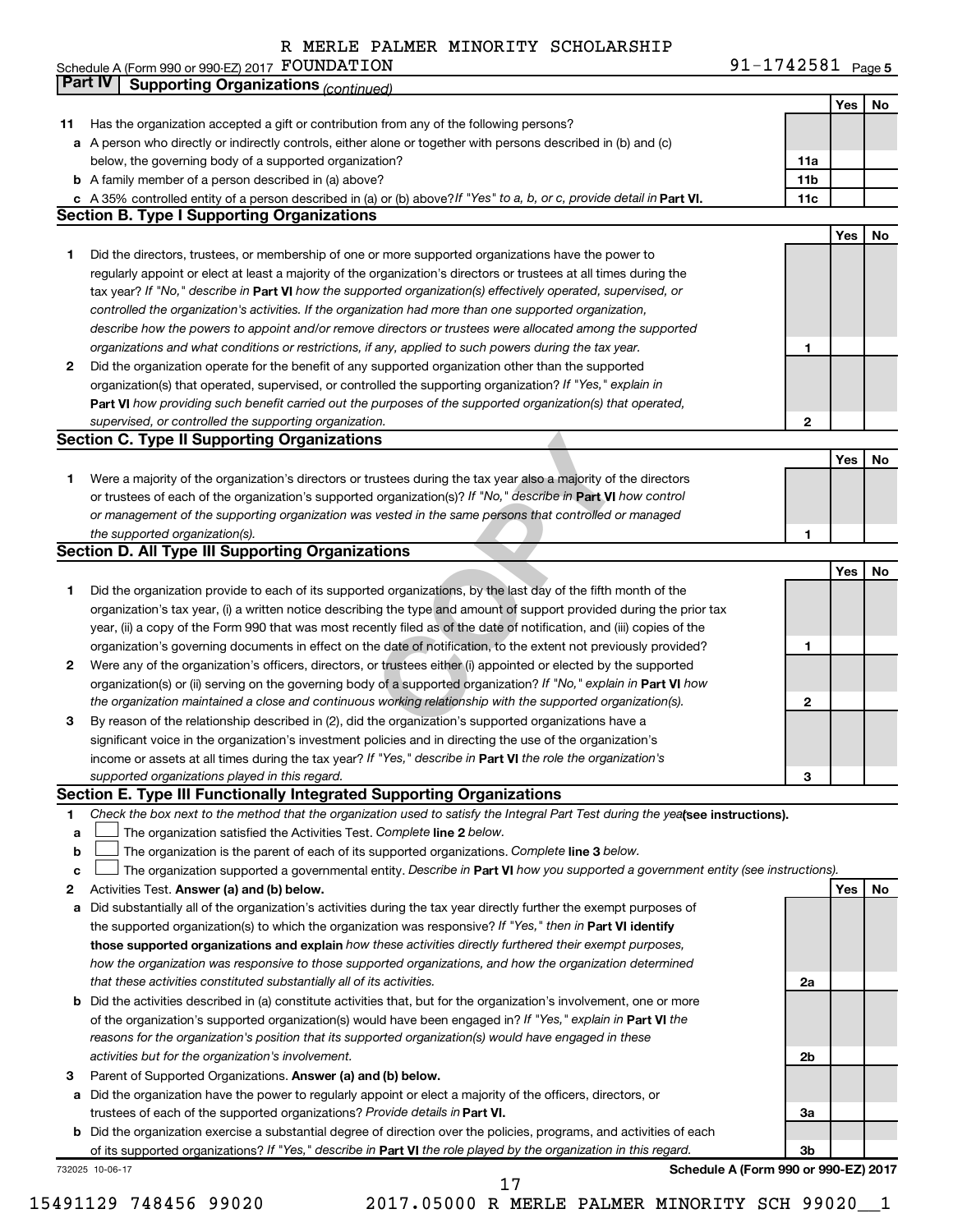#### 91-1742581 Page 6 Schedule A (Form 990 or 990-EZ) 2017  ${\hbox{FOUNDATION}}$   $91-1742581$   ${\hbox{Page}}$

#### 1a<br>
1b<br>
1c<br>
1d<br>
1c<br>
1d<br>
1c<br>
1d<br>
2<br>
2<br>
3<br>
3<br>
2<br>
3<br>
3<br>
5<br>
6<br>
7<br>
8<br>
8 **1 Letter or if the organization satisfied the Integral Part Test as a qualifying trust on Nov. 20, 1970 (explain in Part VI.) See instructions. All Section A - Adjusted Net Income 1 2 3 4 5 6 7 8 1 2 3 4 5 6 7 Adjusted Net Income** (subtract lines 5, 6, and 7 from line 4) **8 8 Section B - Minimum Asset Amount 1 2 3 4 5 6 7 8 a** Average monthly value of securities **b** Average monthly cash balances **c** Fair market value of other non-exempt-use assets **d Total**  (add lines 1a, 1b, and 1c) **e Discount** claimed for blockage or other **1a 1b 1c 1d 2 3 4 5 6 7 8** factors (explain in detail in Part VI): **Minimum Asset Amount**  (add line 7 to line 6) **Section C - Distributable Amount 1 2 3 4 5 6 1 2 3 4 5 6** Distributable Amount. Subtract line 5 from line 4, unless subject to other Type III non-functionally integrated supporting organizations must complete Sections A through E. (B) Current Year (A) Prior Year Net short-term capital gain Recoveries of prior-year distributions Other gross income (see instructions) Add lines 1 through 3 Depreciation and depletion Portion of operating expenses paid or incurred for production or collection of gross income or for management, conservation, or maintenance of property held for production of income (see instructions) Other expenses (see instructions) (B) Current Year  $(A)$  Prior Year  $\left\{\n\begin{array}{ccc}\n\end{array}\n\right\}$  (optional) Aggregate fair market value of all non-exempt-use assets (see instructions for short tax year or assets held for part of year): Acquisition indebtedness applicable to non-exempt-use assets Subtract line 2 from line 1d Cash deemed held for exempt use. Enter 1-1/2% of line 3 (for greater amount, see instructions) Net value of non-exempt-use assets (subtract line 4 from line 3) Multiply line 5 by .035 Recoveries of prior-year distributions Current Year Adjusted net income for prior year (from Section A, line 8, Column A) Enter 85% of line 1 Minimum asset amount for prior year (from Section B, line 8, Column A) Enter greater of line 2 or line 3 Income tax imposed in prior year emergency temporary reduction (see instructions) **Part V Type III Non-Functionally Integrated 509(a)(3) Supporting Organizations**   $\Box$

**7** Check here if the current year is the organization's first as a non-functionally integrated Type III supporting organization (see † instructions).

**Schedule A (Form 990 or 990-EZ) 2017**

732026 10-06-17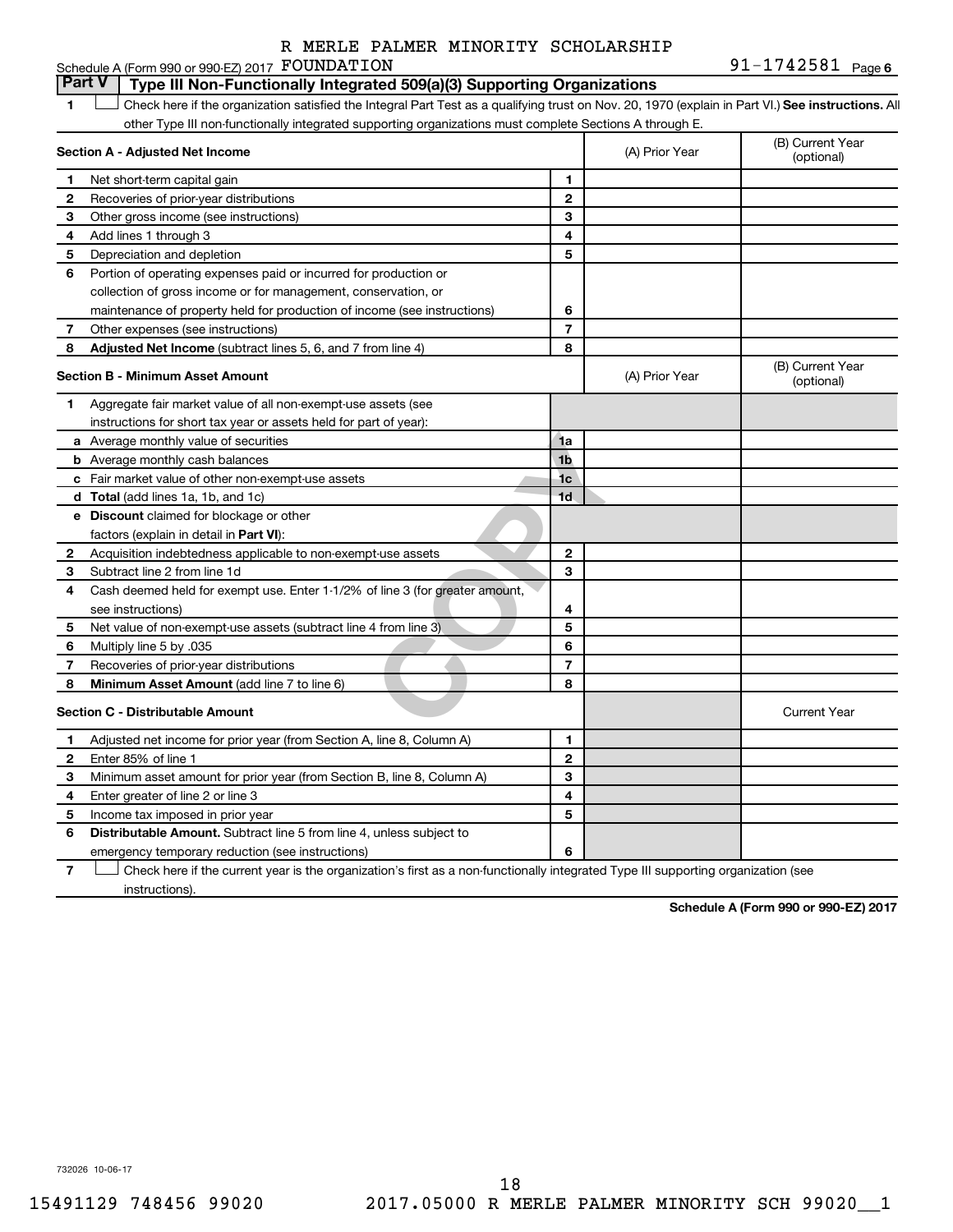91-1742581 Page 7

|               | Schedule A (Form 990 or 990-EZ) 2017 FOUNDATION                                            |                                    |                                               | 91-1742581 $_{Page 7}$                                  |
|---------------|--------------------------------------------------------------------------------------------|------------------------------------|-----------------------------------------------|---------------------------------------------------------|
| <b>Part V</b> | Type III Non-Functionally Integrated 509(a)(3) Supporting Organizations (continued)        |                                    |                                               |                                                         |
|               | <b>Section D - Distributions</b>                                                           |                                    |                                               | <b>Current Year</b>                                     |
| 1             | Amounts paid to supported organizations to accomplish exempt purposes                      |                                    |                                               |                                                         |
| 2             | Amounts paid to perform activity that directly furthers exempt purposes of supported       |                                    |                                               |                                                         |
|               | organizations, in excess of income from activity                                           |                                    |                                               |                                                         |
| 3             | Administrative expenses paid to accomplish exempt purposes of supported organizations      |                                    |                                               |                                                         |
| 4             | Amounts paid to acquire exempt-use assets                                                  |                                    |                                               |                                                         |
| 5             | Qualified set-aside amounts (prior IRS approval required)                                  |                                    |                                               |                                                         |
| 6             | Other distributions (describe in Part VI). See instructions.                               |                                    |                                               |                                                         |
| 7             | Total annual distributions. Add lines 1 through 6.                                         |                                    |                                               |                                                         |
| 8             | Distributions to attentive supported organizations to which the organization is responsive |                                    |                                               |                                                         |
|               | (provide details in Part VI). See instructions.                                            |                                    |                                               |                                                         |
| 9             | Distributable amount for 2017 from Section C, line 6                                       |                                    |                                               |                                                         |
| 10            | Line 8 amount divided by line 9 amount                                                     |                                    |                                               |                                                         |
|               | Section E - Distribution Allocations (see instructions)                                    | (i)<br><b>Excess Distributions</b> | (ii)<br><b>Underdistributions</b><br>Pre-2017 | (iii)<br><b>Distributable</b><br><b>Amount for 2017</b> |
| 1             | Distributable amount for 2017 from Section C, line 6                                       |                                    |                                               |                                                         |
| 2             | Underdistributions, if any, for years prior to 2017 (reason-                               |                                    |                                               |                                                         |
|               | able cause required- explain in Part VI). See instructions.                                |                                    |                                               |                                                         |
| 3             | Excess distributions carryover, if any, to 2017                                            |                                    |                                               |                                                         |
| a             |                                                                                            |                                    |                                               |                                                         |
|               | <b>b</b> From 2013                                                                         |                                    |                                               |                                                         |
|               | c From 2014                                                                                |                                    |                                               |                                                         |
|               | d From 2015                                                                                |                                    |                                               |                                                         |
|               | e From 2016                                                                                |                                    |                                               |                                                         |
|               | f Total of lines 3a through e                                                              |                                    |                                               |                                                         |
|               | g Applied to underdistributions of prior years                                             |                                    |                                               |                                                         |
|               | <b>h</b> Applied to 2017 distributable amount                                              |                                    |                                               |                                                         |
| Ť.            | Carryover from 2012 not applied (see instructions)                                         |                                    |                                               |                                                         |
|               | Remainder. Subtract lines 3g, 3h, and 3i from 3f.                                          |                                    |                                               |                                                         |
| 4             | Distributions for 2017 from Section D,                                                     |                                    |                                               |                                                         |
|               | $line 7$ :                                                                                 |                                    |                                               |                                                         |
|               | a Applied to underdistributions of prior years                                             |                                    |                                               |                                                         |
|               | <b>b</b> Applied to 2017 distributable amount                                              |                                    |                                               |                                                         |
|               | c Remainder. Subtract lines 4a and 4b from 4.                                              |                                    |                                               |                                                         |
|               | 5 Remaining underdistributions for years prior to 2017, if                                 |                                    |                                               |                                                         |
|               | any. Subtract lines 3g and 4a from line 2. For result greater                              |                                    |                                               |                                                         |
|               | than zero, explain in Part VI. See instructions.                                           |                                    |                                               |                                                         |
| 6             | Remaining underdistributions for 2017. Subtract lines 3h                                   |                                    |                                               |                                                         |
|               | and 4b from line 1. For result greater than zero, explain in                               |                                    |                                               |                                                         |
|               | <b>Part VI.</b> See instructions.                                                          |                                    |                                               |                                                         |
| 7             | Excess distributions carryover to 2018. Add lines 3j                                       |                                    |                                               |                                                         |
|               | and 4c.                                                                                    |                                    |                                               |                                                         |
| 8             | Breakdown of line 7:                                                                       |                                    |                                               |                                                         |
|               | a Excess from 2013                                                                         |                                    |                                               |                                                         |
|               | <b>b</b> Excess from 2014                                                                  |                                    |                                               |                                                         |
|               | c Excess from 2015                                                                         |                                    |                                               |                                                         |
|               | d Excess from 2016                                                                         |                                    |                                               |                                                         |
|               | e Excess from 2017                                                                         |                                    |                                               |                                                         |
|               |                                                                                            |                                    |                                               |                                                         |

**Schedule A (Form 990 or 990-EZ) 2017**

732027 10-06-17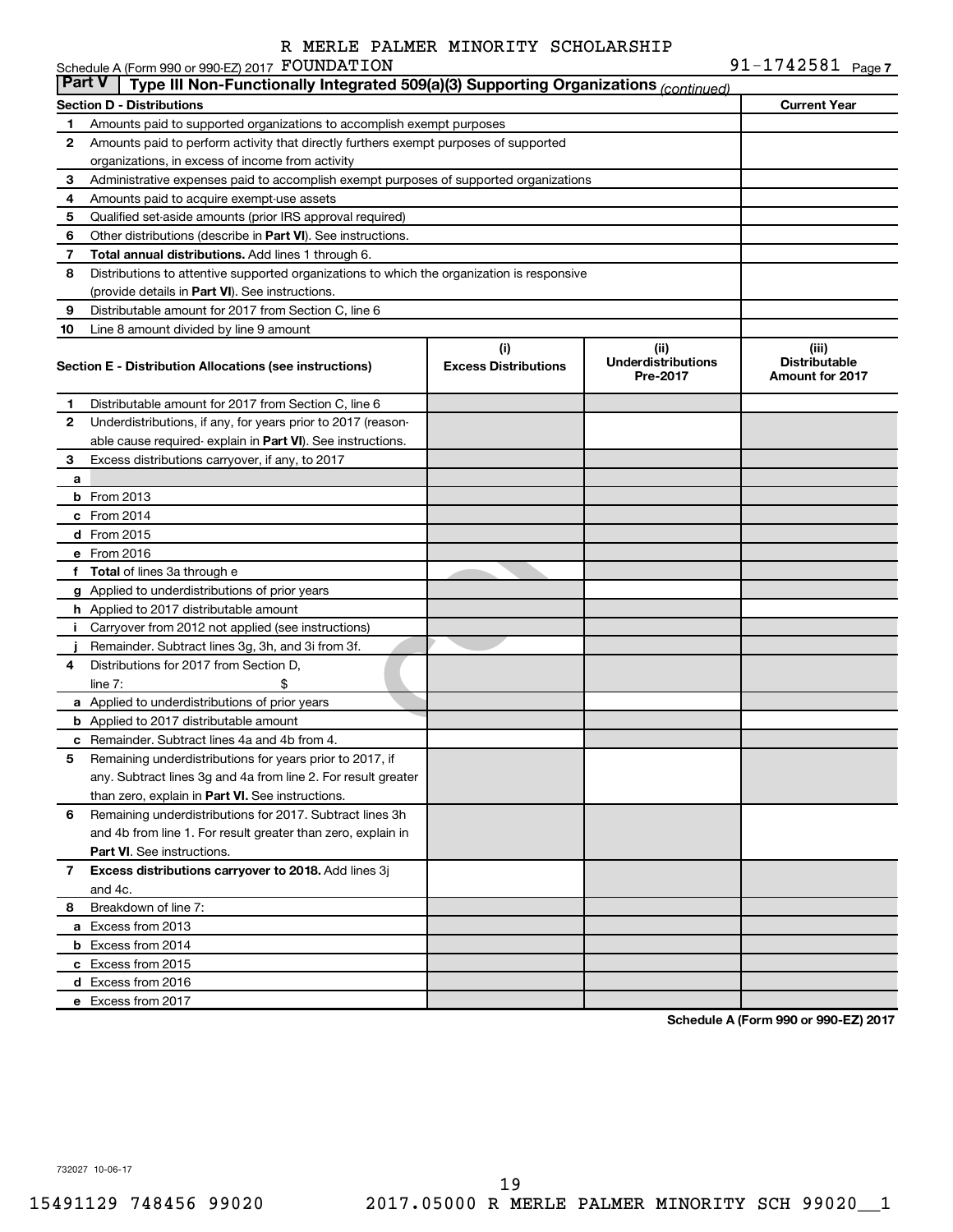|         | Schedule A (Form 990 or 990-EZ) 2017 FOUNDATION |  |  | R MERLE PALMER MINORITY SCHOLARSHIP                                                                                             | 91-1742581 Page 8                                                                                                                                                                                                                                                                                                                                                                                                                 |
|---------|-------------------------------------------------|--|--|---------------------------------------------------------------------------------------------------------------------------------|-----------------------------------------------------------------------------------------------------------------------------------------------------------------------------------------------------------------------------------------------------------------------------------------------------------------------------------------------------------------------------------------------------------------------------------|
| Part VI | (See instructions.)                             |  |  | Section D, lines 5, 6, and 8; and Part V, Section E, lines 2, 5, and 6. Also complete this part for any additional information. | Supplemental Information. Provide the explanations required by Part II, line 10; Part II, line 17a or 17b; Part III, line 12;<br>Part IV, Section A, lines 1, 2, 3b, 3c, 4b, 4c, 5a, 6, 9a, 9b, 9c, 11a, 11b, and 11c; Part IV, Section B, lines 1 and 2; Part IV, Section C,<br>line 1; Part IV, Section D, lines 2 and 3; Part IV, Section E, lines 1c, 2a, 2b, 3a, and 3b; Part V, line 1; Part V, Section B, line 1e; Part V, |
|         |                                                 |  |  |                                                                                                                                 |                                                                                                                                                                                                                                                                                                                                                                                                                                   |
|         |                                                 |  |  |                                                                                                                                 |                                                                                                                                                                                                                                                                                                                                                                                                                                   |
|         |                                                 |  |  |                                                                                                                                 |                                                                                                                                                                                                                                                                                                                                                                                                                                   |
|         |                                                 |  |  |                                                                                                                                 |                                                                                                                                                                                                                                                                                                                                                                                                                                   |
|         |                                                 |  |  |                                                                                                                                 |                                                                                                                                                                                                                                                                                                                                                                                                                                   |
|         |                                                 |  |  |                                                                                                                                 |                                                                                                                                                                                                                                                                                                                                                                                                                                   |
|         |                                                 |  |  |                                                                                                                                 |                                                                                                                                                                                                                                                                                                                                                                                                                                   |
|         |                                                 |  |  |                                                                                                                                 |                                                                                                                                                                                                                                                                                                                                                                                                                                   |
|         |                                                 |  |  |                                                                                                                                 |                                                                                                                                                                                                                                                                                                                                                                                                                                   |
|         |                                                 |  |  |                                                                                                                                 |                                                                                                                                                                                                                                                                                                                                                                                                                                   |
|         |                                                 |  |  |                                                                                                                                 |                                                                                                                                                                                                                                                                                                                                                                                                                                   |
|         |                                                 |  |  |                                                                                                                                 |                                                                                                                                                                                                                                                                                                                                                                                                                                   |
|         |                                                 |  |  |                                                                                                                                 |                                                                                                                                                                                                                                                                                                                                                                                                                                   |
|         |                                                 |  |  |                                                                                                                                 |                                                                                                                                                                                                                                                                                                                                                                                                                                   |
|         |                                                 |  |  |                                                                                                                                 |                                                                                                                                                                                                                                                                                                                                                                                                                                   |
|         |                                                 |  |  |                                                                                                                                 |                                                                                                                                                                                                                                                                                                                                                                                                                                   |
|         |                                                 |  |  |                                                                                                                                 |                                                                                                                                                                                                                                                                                                                                                                                                                                   |
|         |                                                 |  |  |                                                                                                                                 |                                                                                                                                                                                                                                                                                                                                                                                                                                   |
|         |                                                 |  |  |                                                                                                                                 |                                                                                                                                                                                                                                                                                                                                                                                                                                   |
|         |                                                 |  |  |                                                                                                                                 |                                                                                                                                                                                                                                                                                                                                                                                                                                   |
|         |                                                 |  |  |                                                                                                                                 |                                                                                                                                                                                                                                                                                                                                                                                                                                   |
|         |                                                 |  |  |                                                                                                                                 |                                                                                                                                                                                                                                                                                                                                                                                                                                   |
|         |                                                 |  |  |                                                                                                                                 |                                                                                                                                                                                                                                                                                                                                                                                                                                   |
|         |                                                 |  |  |                                                                                                                                 |                                                                                                                                                                                                                                                                                                                                                                                                                                   |
|         |                                                 |  |  |                                                                                                                                 |                                                                                                                                                                                                                                                                                                                                                                                                                                   |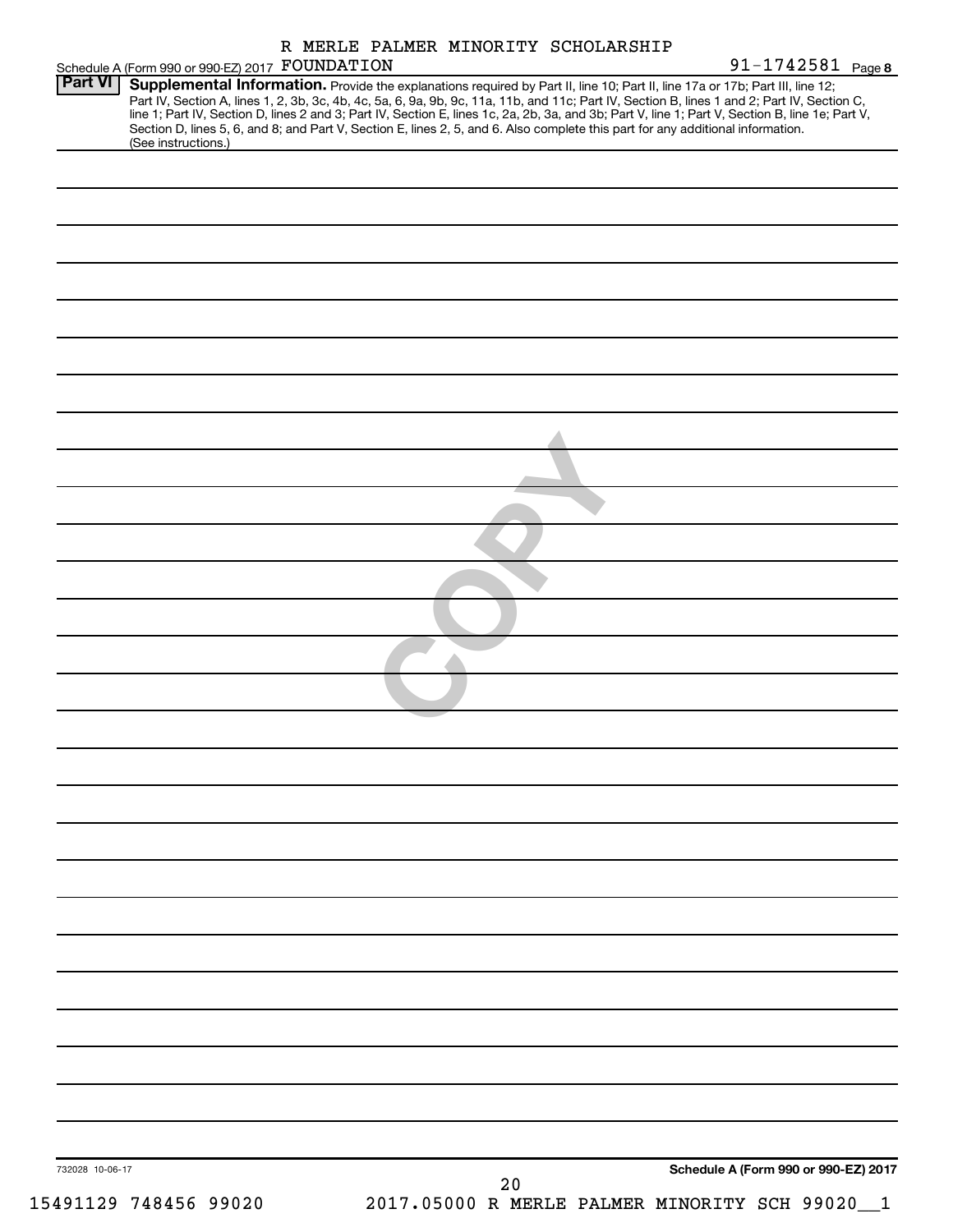| <b>Schedule B</b><br>(Form 990, 990-EZ,<br>or 990-PF) |
|-------------------------------------------------------|
|                                                       |
| Department of the Treesury                            |

## Department of the Treasury Internal Revenue Service

## **Schedule of Contributors**

**or 990-PF) | Attach to Form 990, Form 990-EZ, or Form 990-PF. | Go to www.irs.gov/Form990 for the latest information.** OMB No. 1545-0047

# **2017**

**Employer identification number** 

|  |  | Name of the organization |
|--|--|--------------------------|
|  |  |                          |

|  |  | R MERLE PALMER MINORITY SCHOLARSHIP |
|--|--|-------------------------------------|
|  |  |                                     |

FOUNDATION 91-1742581

| <b>Organization type (check one):</b> |                                                                           |
|---------------------------------------|---------------------------------------------------------------------------|
| Filers of:                            | Section:                                                                  |
| Form 990 or 990-FZ                    | $\lfloor \mathbf{X} \rfloor$ 501(c)( 3) (enter number) organization       |
|                                       | 4947(a)(1) nonexempt charitable trust not treated as a private foundation |
|                                       | 527 political organization                                                |
| Form 990-PF                           | 501(c)(3) exempt private foundation                                       |
|                                       | 4947(a)(1) nonexempt charitable trust treated as a private foundation     |

501(c)(3) taxable private foundation  $\Box$ 

Check if your organization is covered by the General Rule or a Special Rule. **Note:**  Only a section 501(c)(7), (8), or (10) organization can check boxes for both the General Rule and a Special Rule. See instructions.

### **General Rule**

 $\Box$ 

For an organization filing Form 990, 990-EZ, or 990-PF that received, during the year, contributions totaling \$5,000 or more (in money or property) from any one contributor. Complete Parts I and II. See instructions for determining a contributor's total contributions.

### **Special Rules**

ate foundation<br> **COPY COPY THEOTE:**<br>
The General Rule and a Special<br>
By the General Rule and a Special<br>
Parts I and II. See instructions for determining a contributions<br>
COPY COPY COPY COPY THEOTER (3)<br>
COPY COPY COPY COPY any one contributor, during the year, total contributions of the greater of (1) \$5,000; or (2) 2% of the amount on (i) Form 990, Part VIII, line 1h;  $\boxed{\text{X}}$  For an organization described in section 501(c)(3) filing Form 990 or 990-EZ that met the 33 1/3% support test of the regulations under sections 509(a)(1) and 170(b)(1)(A)(vi), that checked Schedule A (Form 990 or 990-EZ), Part II, line 13, 16a, or 16b, and that received from or (ii) Form 990-EZ, line 1. Complete Parts I and II.

year, total contributions of more than \$1,000 *exclusively* for religious, charitable, scientific, literary, or educational purposes, or for For an organization described in section 501(c)(7), (8), or (10) filing Form 990 or 990-EZ that received from any one contributor, during the the prevention of cruelty to children or animals. Complete Parts I, II, and III.  $\Box$ 

purpose. Don't complete any of the parts unless the General Rule applies to this organization because it received nonexclusively year, contributions exclusively for religious, charitable, etc., purposes, but no such contributions totaled more than \$1,000. If this box is checked, enter here the total contributions that were received during the year for an exclusively religious, charitable, etc., For an organization described in section 501(c)(7), (8), or (10) filing Form 990 or 990-EZ that received from any one contributor, during the religious, charitable, etc., contributions totaling \$5,000 or more during the year  $\ldots$  $\ldots$  $\ldots$  $\ldots$  $\ldots$  $\ldots$  $\Box$ 

**Caution:**  An organization that isn't covered by the General Rule and/or the Special Rules doesn't file Schedule B (Form 990, 990-EZ, or 990-PF),  **must** but it answer "No" on Part IV, line 2, of its Form 990; or check the box on line H of its Form 990-EZ or on its Form 990-PF, Part I, line 2, to certify that it doesn't meet the filing requirements of Schedule B (Form 990, 990-EZ, or 990-PF).

LHA For Paperwork Reduction Act Notice, see the instructions for Form 990, 990-EZ, or 990-PF. Schedule B (Form 990, 990-EZ, or 990-PF) (2017)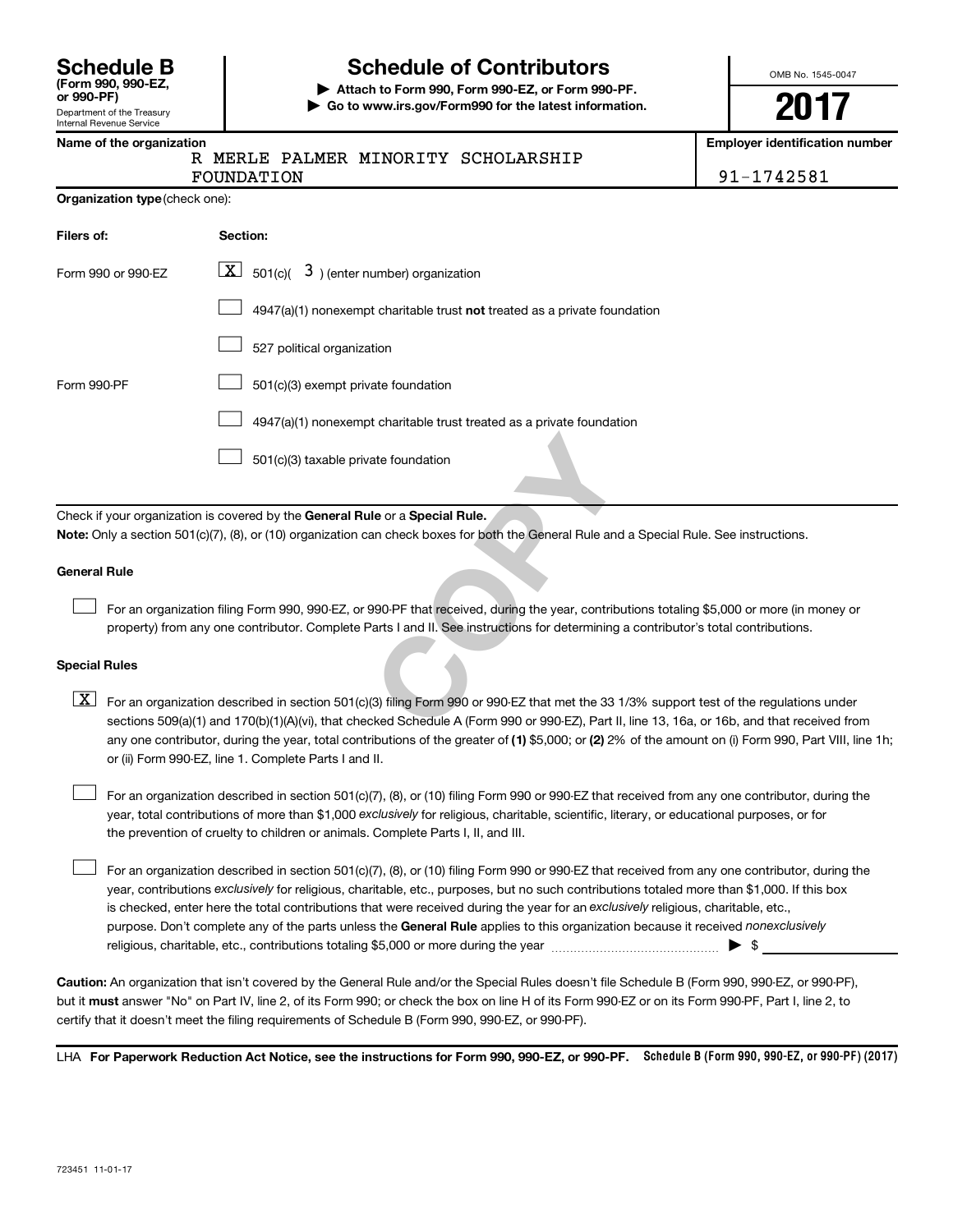|         |                                                        |                                                                                                        |                                                                                                                                                                                                                                                                                                            | OMB No. 1545-0047                                   |
|---------|--------------------------------------------------------|--------------------------------------------------------------------------------------------------------|------------------------------------------------------------------------------------------------------------------------------------------------------------------------------------------------------------------------------------------------------------------------------------------------------------|-----------------------------------------------------|
|         | <b>SCHEDULE D</b><br>(Form 990)                        |                                                                                                        | <b>Supplemental Financial Statements</b><br>Complete if the organization answered "Yes" on Form 990,                                                                                                                                                                                                       |                                                     |
|         |                                                        |                                                                                                        | Part IV, line 6, 7, 8, 9, 10, 11a, 11b, 11c, 11d, 11e, 11f, 12a, or 12b.                                                                                                                                                                                                                                   | <b>Open to Public</b>                               |
|         | Department of the Treasury<br>Internal Revenue Service |                                                                                                        | Attach to Form 990.<br>Go to www.irs.gov/Form990 for instructions and the latest information.                                                                                                                                                                                                              | Inspection                                          |
|         | Name of the organization                               | R MERLE PALMER MINORITY SCHOLARSHIP<br>FOUNDATION                                                      |                                                                                                                                                                                                                                                                                                            | <b>Employer identification number</b><br>91-1742581 |
| Part I  |                                                        |                                                                                                        | Organizations Maintaining Donor Advised Funds or Other Similar Funds or Accounts. Complete if the                                                                                                                                                                                                          |                                                     |
|         |                                                        | organization answered "Yes" on Form 990, Part IV, line 6.                                              |                                                                                                                                                                                                                                                                                                            |                                                     |
|         |                                                        |                                                                                                        | (a) Donor advised funds                                                                                                                                                                                                                                                                                    | (b) Funds and other accounts                        |
| 1       |                                                        |                                                                                                        |                                                                                                                                                                                                                                                                                                            |                                                     |
| 2       |                                                        | Aggregate value of contributions to (during year)                                                      |                                                                                                                                                                                                                                                                                                            |                                                     |
| 3       |                                                        | Aggregate value of grants from (during year)                                                           |                                                                                                                                                                                                                                                                                                            |                                                     |
| 4       |                                                        |                                                                                                        | Did the organization inform all donors and donor advisors in writing that the assets held in donor advised funds                                                                                                                                                                                           |                                                     |
| 5       |                                                        |                                                                                                        |                                                                                                                                                                                                                                                                                                            | Yes<br>No                                           |
| 6       |                                                        |                                                                                                        | Did the organization inform all grantees, donors, and donor advisors in writing that grant funds can be used only                                                                                                                                                                                          |                                                     |
|         |                                                        |                                                                                                        | for charitable purposes and not for the benefit of the donor or donor advisor, or for any other purpose conferring                                                                                                                                                                                         |                                                     |
|         | impermissible private benefit?                         |                                                                                                        |                                                                                                                                                                                                                                                                                                            | Yes<br>No                                           |
| Part II |                                                        |                                                                                                        | Conservation Easements. Complete if the organization answered "Yes" on Form 990, Part IV, line 7.                                                                                                                                                                                                          |                                                     |
| 1.      |                                                        | Purpose(s) of conservation easements held by the organization (check all that apply).                  |                                                                                                                                                                                                                                                                                                            |                                                     |
|         |                                                        | Preservation of land for public use (e.g., recreation or education)                                    | Preservation of a historically important land area                                                                                                                                                                                                                                                         |                                                     |
|         |                                                        | Protection of natural habitat                                                                          | Preservation of a certified historic structure                                                                                                                                                                                                                                                             |                                                     |
|         |                                                        | Preservation of open space                                                                             |                                                                                                                                                                                                                                                                                                            |                                                     |
| 2       |                                                        |                                                                                                        | Complete lines 2a through 2d if the organization held a qualified conservation contribution in the form of a conservation easement on the last                                                                                                                                                             | Held at the End of the Tax Year                     |
|         | day of the tax year.                                   |                                                                                                        |                                                                                                                                                                                                                                                                                                            | 2a                                                  |
| b       |                                                        | Total acreage restricted by conservation easements                                                     |                                                                                                                                                                                                                                                                                                            | 2 <sub>b</sub>                                      |
| с       |                                                        |                                                                                                        |                                                                                                                                                                                                                                                                                                            | 2c                                                  |
| d       |                                                        |                                                                                                        | Number of conservation easements included in (c) acquired after 7/25/06, and not on a historic structure                                                                                                                                                                                                   |                                                     |
|         |                                                        |                                                                                                        |                                                                                                                                                                                                                                                                                                            | 2d                                                  |
| 3       |                                                        |                                                                                                        | Number of conservation easements modified, transferred, released, extinguished, or terminated by the organization during the tax                                                                                                                                                                           |                                                     |
|         | $year \triangleright$                                  |                                                                                                        |                                                                                                                                                                                                                                                                                                            |                                                     |
| 4       |                                                        | Number of states where property subject to conservation easement is located >                          |                                                                                                                                                                                                                                                                                                            |                                                     |
| 5       |                                                        | Does the organization have a written policy regarding the periodic monitoring, inspection, handling of |                                                                                                                                                                                                                                                                                                            |                                                     |
|         |                                                        | violations, and enforcement of the conservation easements it holds?                                    |                                                                                                                                                                                                                                                                                                            | No<br>Yes                                           |
| 6       |                                                        |                                                                                                        | Staff and volunteer hours devoted to monitoring, inspecting, handling of violations, and enforcing conservation easements during the year                                                                                                                                                                  |                                                     |
| 7       |                                                        |                                                                                                        | Amount of expenses incurred in monitoring, inspecting, handling of violations, and enforcing conservation easements during the year                                                                                                                                                                        |                                                     |
|         | $\blacktriangleright$ \$                               |                                                                                                        |                                                                                                                                                                                                                                                                                                            |                                                     |
| 8       |                                                        |                                                                                                        | Does each conservation easement reported on line 2(d) above satisfy the requirements of section 170(h)(4)(B)(i)                                                                                                                                                                                            |                                                     |
|         |                                                        |                                                                                                        |                                                                                                                                                                                                                                                                                                            | Yes<br>No                                           |
| 9       |                                                        |                                                                                                        | In Part XIII, describe how the organization reports conservation easements in its revenue and expense statement, and balance sheet, and                                                                                                                                                                    |                                                     |
|         |                                                        |                                                                                                        | include, if applicable, the text of the footnote to the organization's financial statements that describes the organization's accounting for                                                                                                                                                               |                                                     |
|         | conservation easements.                                |                                                                                                        |                                                                                                                                                                                                                                                                                                            |                                                     |
|         | Part III                                               | Complete if the organization answered "Yes" on Form 990, Part IV, line 8.                              | Organizations Maintaining Collections of Art, Historical Treasures, or Other Similar Assets.                                                                                                                                                                                                               |                                                     |
|         |                                                        |                                                                                                        |                                                                                                                                                                                                                                                                                                            |                                                     |
|         |                                                        |                                                                                                        | 1a If the organization elected, as permitted under SFAS 116 (ASC 958), not to report in its revenue statement and balance sheet works of art,<br>historical treasures, or other similar assets held for public exhibition, education, or research in furtherance of public service, provide, in Part XIII, |                                                     |
|         |                                                        | the text of the footnote to its financial statements that describes these items.                       |                                                                                                                                                                                                                                                                                                            |                                                     |
| b       |                                                        |                                                                                                        | If the organization elected, as permitted under SFAS 116 (ASC 958), to report in its revenue statement and balance sheet works of art, historical                                                                                                                                                          |                                                     |
|         |                                                        |                                                                                                        | treasures, or other similar assets held for public exhibition, education, or research in furtherance of public service, provide the following amounts                                                                                                                                                      |                                                     |
|         | relating to these items:                               |                                                                                                        |                                                                                                                                                                                                                                                                                                            |                                                     |
|         |                                                        |                                                                                                        |                                                                                                                                                                                                                                                                                                            |                                                     |
|         |                                                        | (ii) Assets included in Form 990, Part X                                                               |                                                                                                                                                                                                                                                                                                            |                                                     |
| 2       |                                                        |                                                                                                        | If the organization received or held works of art, historical treasures, or other similar assets for financial gain, provide                                                                                                                                                                               |                                                     |
|         |                                                        | the following amounts required to be reported under SFAS 116 (ASC 958) relating to these items:        |                                                                                                                                                                                                                                                                                                            |                                                     |
| а       |                                                        |                                                                                                        |                                                                                                                                                                                                                                                                                                            | - \$                                                |
|         |                                                        |                                                                                                        |                                                                                                                                                                                                                                                                                                            | $\blacktriangleright$ \$                            |

| LHA For Paperwork Reduction Act Notice, see the Instructions for Form 9 |  |  |
|-------------------------------------------------------------------------|--|--|
| 732051 10-09-17                                                         |  |  |

27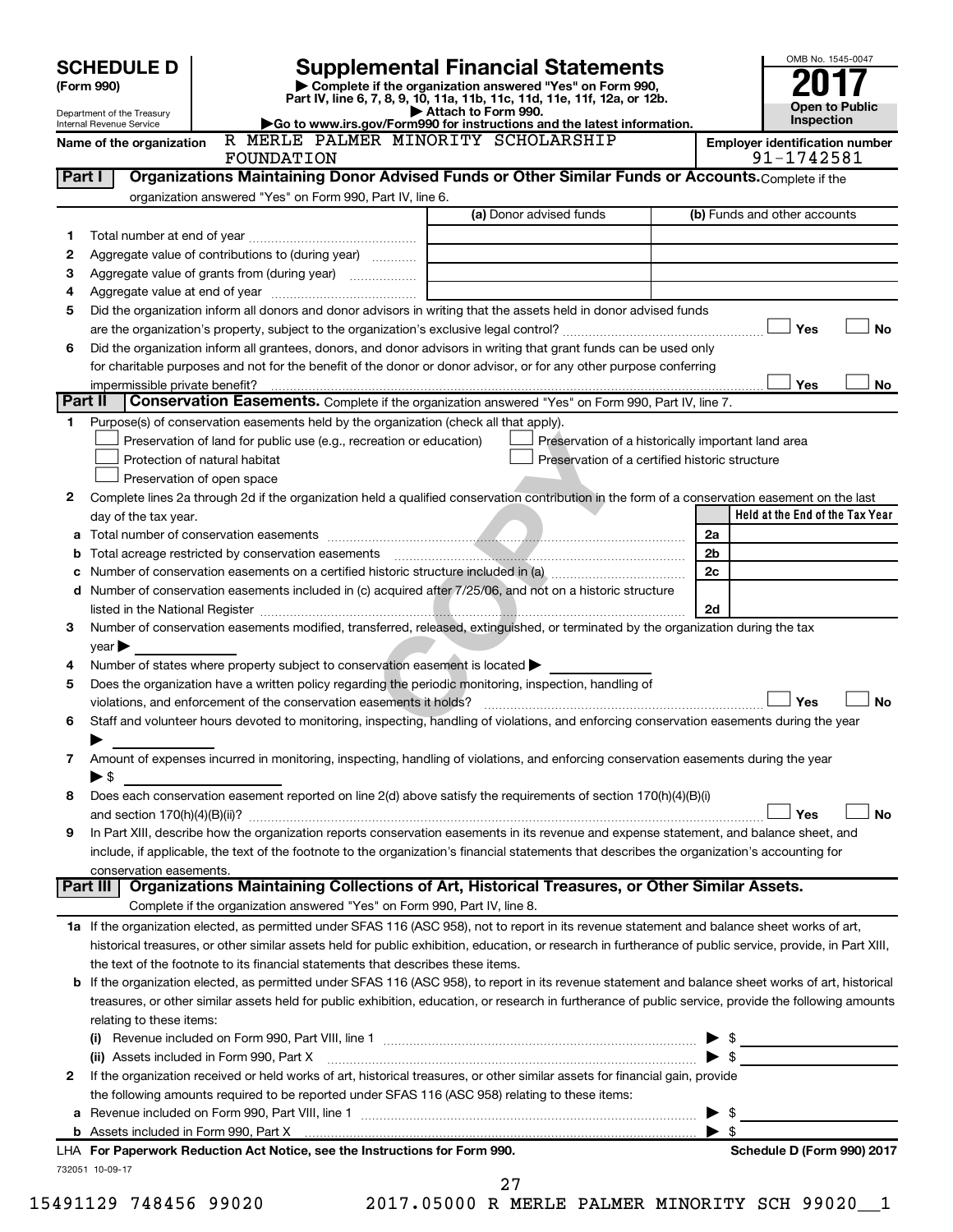| R MERLE PALMER MINORITY SCHOLARSHIP |
|-------------------------------------|
|-------------------------------------|

|               |                                                                                                                                                                                                                                | R MERLE PALMER MINORITY SCHOLARSHIP |                                                                                                                                                                                                                                      |                           |                                      |                     |     |           |
|---------------|--------------------------------------------------------------------------------------------------------------------------------------------------------------------------------------------------------------------------------|-------------------------------------|--------------------------------------------------------------------------------------------------------------------------------------------------------------------------------------------------------------------------------------|---------------------------|--------------------------------------|---------------------|-----|-----------|
|               | FOUNDATION<br>Schedule D (Form 990) 2017                                                                                                                                                                                       |                                     |                                                                                                                                                                                                                                      |                           |                                      | 91-1742581 Page 2   |     |           |
|               | Part III<br>Organizations Maintaining Collections of Art, Historical Treasures, or Other Similar Assets (continued)                                                                                                            |                                     |                                                                                                                                                                                                                                      |                           |                                      |                     |     |           |
| 3             | Using the organization's acquisition, accession, and other records, check any of the following that are a significant use of its collection items                                                                              |                                     |                                                                                                                                                                                                                                      |                           |                                      |                     |     |           |
|               | (check all that apply):                                                                                                                                                                                                        |                                     |                                                                                                                                                                                                                                      |                           |                                      |                     |     |           |
| a             | Public exhibition                                                                                                                                                                                                              | d                                   |                                                                                                                                                                                                                                      | Loan or exchange programs |                                      |                     |     |           |
| b             | Scholarly research                                                                                                                                                                                                             | e                                   | Other <u>with the state of the state of the state of the state of the state of the state of the state of the state of the state of the state of the state of the state of the state of the state of the state of the state of th</u> |                           |                                      |                     |     |           |
| c             | Preservation for future generations                                                                                                                                                                                            |                                     |                                                                                                                                                                                                                                      |                           |                                      |                     |     |           |
| 4             | Provide a description of the organization's collections and explain how they further the organization's exempt purpose in Part XIII.                                                                                           |                                     |                                                                                                                                                                                                                                      |                           |                                      |                     |     |           |
| 5             | During the year, did the organization solicit or receive donations of art, historical treasures, or other similar assets                                                                                                       |                                     |                                                                                                                                                                                                                                      |                           |                                      |                     |     |           |
|               |                                                                                                                                                                                                                                |                                     |                                                                                                                                                                                                                                      |                           |                                      | Yes                 |     | No        |
|               | Part IV<br>Escrow and Custodial Arrangements. Complete if the organization answered "Yes" on Form 990, Part IV, line 9, or                                                                                                     |                                     |                                                                                                                                                                                                                                      |                           |                                      |                     |     |           |
|               | reported an amount on Form 990, Part X, line 21.                                                                                                                                                                               |                                     |                                                                                                                                                                                                                                      |                           |                                      |                     |     |           |
|               | 1a Is the organization an agent, trustee, custodian or other intermediary for contributions or other assets not included                                                                                                       |                                     |                                                                                                                                                                                                                                      |                           |                                      |                     |     |           |
|               | on Form 990, Part X? [11] The Content of The Content of The Content of The Content of The Content of The Content of The Content of The Content of The Content of The Content of The Content of The Content of The Content of T |                                     |                                                                                                                                                                                                                                      |                           |                                      | Yes                 |     | <b>No</b> |
|               | b If "Yes," explain the arrangement in Part XIII and complete the following table:                                                                                                                                             |                                     |                                                                                                                                                                                                                                      |                           |                                      |                     |     |           |
|               |                                                                                                                                                                                                                                |                                     |                                                                                                                                                                                                                                      |                           |                                      | Amount              |     |           |
|               | c Beginning balance                                                                                                                                                                                                            |                                     |                                                                                                                                                                                                                                      |                           | 1c                                   |                     |     |           |
|               |                                                                                                                                                                                                                                |                                     |                                                                                                                                                                                                                                      |                           | 1d                                   |                     |     |           |
| е             | Distributions during the year manufactured and an account of the year manufactured and account of the year manufactured and account of the year manufactured and account of the year manufactured and account of the year manu |                                     |                                                                                                                                                                                                                                      |                           | 1е                                   |                     |     |           |
| f             |                                                                                                                                                                                                                                |                                     |                                                                                                                                                                                                                                      |                           | 1f                                   |                     |     |           |
|               | 2a Did the organization include an amount on Form 990, Part X, line 21, for escrow or custodial account liability?                                                                                                             |                                     |                                                                                                                                                                                                                                      |                           |                                      | Yes                 |     | No        |
| <b>Part V</b> | b If "Yes," explain the arrangement in Part XIII. Check here if the explanation has been provided on Part XIII<br>Endowment Funds. Complete if the organization answered "Yes" on Form 990, Part IV, line 10.                  |                                     |                                                                                                                                                                                                                                      |                           |                                      |                     |     |           |
|               |                                                                                                                                                                                                                                |                                     |                                                                                                                                                                                                                                      |                           |                                      |                     |     |           |
|               |                                                                                                                                                                                                                                | (a) Current year                    | (b) Prior year                                                                                                                                                                                                                       | (c) Two years back        | $\vert$ (d) Three years back $\vert$ | (e) Four years back |     |           |
|               | 1a Beginning of year balance                                                                                                                                                                                                   | 635,178.                            |                                                                                                                                                                                                                                      |                           |                                      |                     |     |           |
|               |                                                                                                                                                                                                                                |                                     | 593,190.                                                                                                                                                                                                                             |                           |                                      |                     |     |           |
| с             | Net investment earnings, gains, and losses                                                                                                                                                                                     | 52,296.                             | 69,048.                                                                                                                                                                                                                              |                           |                                      |                     |     |           |
|               |                                                                                                                                                                                                                                | 23,900.                             | 20,700.                                                                                                                                                                                                                              |                           |                                      |                     |     |           |
|               | e Other expenditures for facilities                                                                                                                                                                                            |                                     |                                                                                                                                                                                                                                      |                           |                                      |                     |     |           |
|               |                                                                                                                                                                                                                                |                                     |                                                                                                                                                                                                                                      |                           |                                      |                     |     |           |
|               | f Administrative expenses                                                                                                                                                                                                      | 6,168.                              | $\sqrt{6}$ , 360.                                                                                                                                                                                                                    |                           |                                      |                     |     |           |
| g             |                                                                                                                                                                                                                                | 657,406.                            | 635,178.                                                                                                                                                                                                                             |                           |                                      |                     |     |           |
| 2             | Provide the estimated percentage of the current year end balance (line 1g, column (a)) held as:                                                                                                                                |                                     |                                                                                                                                                                                                                                      |                           |                                      |                     |     |           |
|               | a Board designated or quasi-endowment >                                                                                                                                                                                        |                                     | $\%$                                                                                                                                                                                                                                 |                           |                                      |                     |     |           |
|               | 100.00<br><b>b</b> Permanent endowment $\blacktriangleright$                                                                                                                                                                   | %                                   |                                                                                                                                                                                                                                      |                           |                                      |                     |     |           |
| c             | Temporarily restricted endowment                                                                                                                                                                                               | %                                   |                                                                                                                                                                                                                                      |                           |                                      |                     |     |           |
|               | The percentages on lines 2a, 2b, and 2c should equal 100%                                                                                                                                                                      |                                     |                                                                                                                                                                                                                                      |                           |                                      |                     |     |           |
|               | 3a Are there endowment funds not in the possession of the organization that are held and administered for the organization                                                                                                     |                                     |                                                                                                                                                                                                                                      |                           |                                      |                     |     |           |
|               | by:                                                                                                                                                                                                                            |                                     |                                                                                                                                                                                                                                      |                           |                                      |                     | Yes | No        |
|               | (i)                                                                                                                                                                                                                            |                                     |                                                                                                                                                                                                                                      |                           |                                      | 3a(i)               | X   |           |
|               |                                                                                                                                                                                                                                |                                     |                                                                                                                                                                                                                                      |                           |                                      | 3a(ii)              |     | x         |
|               |                                                                                                                                                                                                                                |                                     |                                                                                                                                                                                                                                      |                           |                                      | 3 <sub>b</sub>      |     |           |
| 4             | Describe in Part XIII the intended uses of the organization's endowment funds.                                                                                                                                                 |                                     |                                                                                                                                                                                                                                      |                           |                                      |                     |     |           |
|               | Land, Buildings, and Equipment.<br><b>Part VI</b>                                                                                                                                                                              |                                     |                                                                                                                                                                                                                                      |                           |                                      |                     |     |           |
|               | Complete if the organization answered "Yes" on Form 990, Part IV, line 11a. See Form 990, Part X, line 10.                                                                                                                     |                                     |                                                                                                                                                                                                                                      |                           |                                      |                     |     |           |
|               | Description of property                                                                                                                                                                                                        | (a) Cost or other                   |                                                                                                                                                                                                                                      | (b) Cost or other         | (c) Accumulated                      | (d) Book value      |     |           |
|               |                                                                                                                                                                                                                                | basis (investment)                  |                                                                                                                                                                                                                                      | basis (other)             | depreciation                         |                     |     |           |
|               |                                                                                                                                                                                                                                |                                     |                                                                                                                                                                                                                                      |                           |                                      |                     |     |           |
|               |                                                                                                                                                                                                                                |                                     |                                                                                                                                                                                                                                      |                           |                                      |                     |     |           |
|               |                                                                                                                                                                                                                                |                                     |                                                                                                                                                                                                                                      |                           |                                      |                     |     |           |
|               |                                                                                                                                                                                                                                |                                     |                                                                                                                                                                                                                                      | 16,690.                   | 13,713.                              |                     |     | 2,977.    |
|               |                                                                                                                                                                                                                                |                                     |                                                                                                                                                                                                                                      |                           |                                      |                     |     |           |
|               |                                                                                                                                                                                                                                |                                     |                                                                                                                                                                                                                                      |                           |                                      |                     |     | 2,977.    |

**Schedule D (Form 990) 2017**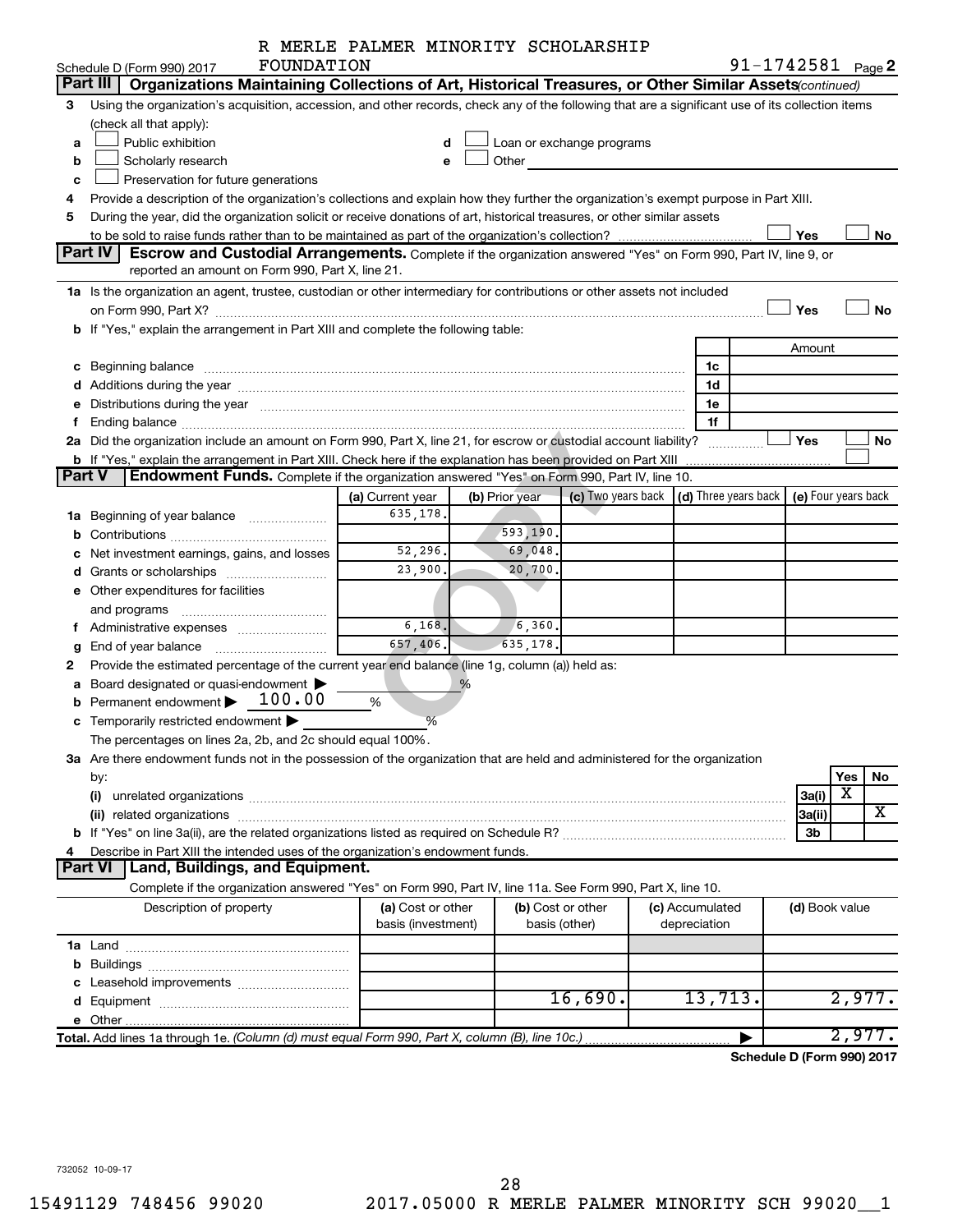| R MERLE PALMER MINORITY SCHOLARSHIP |  |  |  |  |  |
|-------------------------------------|--|--|--|--|--|
|-------------------------------------|--|--|--|--|--|

|                           | Schedule D (Form 990) 2017    | FOUNDATION                                                                                                                                         |                 |                |                                                           | $91 - 1742581$ Page 3      |
|---------------------------|-------------------------------|----------------------------------------------------------------------------------------------------------------------------------------------------|-----------------|----------------|-----------------------------------------------------------|----------------------------|
| <b>Part VIII</b>          |                               | <b>Investments - Other Securities.</b>                                                                                                             |                 |                |                                                           |                            |
|                           |                               | Complete if the organization answered "Yes" on Form 990, Part IV, line 11b. See Form 990, Part X, line 12.                                         |                 |                |                                                           |                            |
|                           |                               | (a) Description of security or category (including name of security)                                                                               | (b) Book value  |                | (c) Method of valuation: Cost or end-of-year market value |                            |
| (1) Financial derivatives |                               |                                                                                                                                                    |                 |                |                                                           |                            |
|                           |                               |                                                                                                                                                    |                 |                |                                                           |                            |
| (3) Other                 |                               |                                                                                                                                                    |                 |                |                                                           |                            |
| (A)                       |                               |                                                                                                                                                    |                 |                |                                                           |                            |
| (B)                       |                               |                                                                                                                                                    |                 |                |                                                           |                            |
| (C)                       |                               |                                                                                                                                                    |                 |                |                                                           |                            |
| (D)                       |                               |                                                                                                                                                    |                 |                |                                                           |                            |
| (E)                       |                               |                                                                                                                                                    |                 |                |                                                           |                            |
| (F)                       |                               |                                                                                                                                                    |                 |                |                                                           |                            |
| (G)                       |                               |                                                                                                                                                    |                 |                |                                                           |                            |
| (H)                       |                               |                                                                                                                                                    |                 |                |                                                           |                            |
|                           |                               | Total. (Col. (b) must equal Form 990, Part X, col. (B) line 12.)                                                                                   |                 |                |                                                           |                            |
|                           |                               | Part VIII Investments - Program Related.                                                                                                           |                 |                |                                                           |                            |
|                           |                               | Complete if the organization answered "Yes" on Form 990, Part IV, line 11c. See Form 990, Part X, line 13.                                         |                 |                |                                                           |                            |
|                           | (a) Description of investment |                                                                                                                                                    | (b) Book value  |                | (c) Method of valuation: Cost or end-of-year market value |                            |
|                           |                               |                                                                                                                                                    |                 |                |                                                           |                            |
| (1)                       |                               |                                                                                                                                                    |                 |                |                                                           |                            |
| (2)                       |                               |                                                                                                                                                    |                 |                |                                                           |                            |
| (3)                       |                               |                                                                                                                                                    |                 |                |                                                           |                            |
| (4)                       |                               |                                                                                                                                                    |                 |                |                                                           |                            |
| (5)                       |                               |                                                                                                                                                    |                 |                |                                                           |                            |
| (6)                       |                               |                                                                                                                                                    |                 |                |                                                           |                            |
| (7)                       |                               |                                                                                                                                                    |                 |                |                                                           |                            |
| (8)                       |                               |                                                                                                                                                    |                 |                |                                                           |                            |
| (9)                       |                               |                                                                                                                                                    |                 |                |                                                           |                            |
|                           |                               | Total. (Col. (b) must equal Form 990, Part X, col. (B) line 13.)                                                                                   |                 |                |                                                           |                            |
| Part IX                   | <b>Other Assets.</b>          |                                                                                                                                                    |                 |                |                                                           |                            |
|                           |                               | Complete if the organization answered "Yes" on Form 990, Part IV, line 11d. See Form 990, Part X, line 15.                                         |                 |                |                                                           |                            |
|                           |                               |                                                                                                                                                    | (a) Description |                |                                                           | (b) Book value             |
| (1)                       | ENDOWMENT RECEIVABLE          |                                                                                                                                                    |                 |                |                                                           | 657,406.                   |
| <b>OTHER</b><br>(2)       |                               |                                                                                                                                                    |                 |                |                                                           | 2,625.                     |
| (3)                       |                               |                                                                                                                                                    |                 |                |                                                           |                            |
| (4)                       |                               |                                                                                                                                                    |                 |                |                                                           |                            |
| (5)                       |                               |                                                                                                                                                    |                 |                |                                                           |                            |
| (6)                       |                               |                                                                                                                                                    |                 |                |                                                           |                            |
| (7)                       |                               |                                                                                                                                                    |                 |                |                                                           |                            |
| (8)                       |                               |                                                                                                                                                    |                 |                |                                                           |                            |
| (9)                       |                               |                                                                                                                                                    |                 |                |                                                           |                            |
|                           |                               | Total. (Column (b) must equal Form 990, Part X, col. (B) line 15.)                                                                                 |                 |                |                                                           | 660,031.                   |
| Part X                    | <b>Other Liabilities.</b>     |                                                                                                                                                    |                 |                |                                                           |                            |
|                           |                               | Complete if the organization answered "Yes" on Form 990, Part IV, line 11e or 11f. See Form 990, Part X, line 25.                                  |                 |                |                                                           |                            |
| 1.                        |                               | (a) Description of liability                                                                                                                       |                 | (b) Book value |                                                           |                            |
| (1)                       | Federal income taxes          |                                                                                                                                                    |                 |                |                                                           |                            |
| (2)                       |                               |                                                                                                                                                    |                 |                |                                                           |                            |
| (3)                       |                               |                                                                                                                                                    |                 |                |                                                           |                            |
| (4)                       |                               |                                                                                                                                                    |                 |                |                                                           |                            |
| (5)                       |                               |                                                                                                                                                    |                 |                |                                                           |                            |
| (6)                       |                               |                                                                                                                                                    |                 |                |                                                           |                            |
| (7)                       |                               |                                                                                                                                                    |                 |                |                                                           |                            |
| (8)                       |                               |                                                                                                                                                    |                 |                |                                                           |                            |
|                           |                               |                                                                                                                                                    |                 |                |                                                           |                            |
| (9)                       |                               |                                                                                                                                                    |                 |                |                                                           |                            |
|                           |                               | Total. (Column (b) must equal Form 990, Part X, col. (B) line 25.)                                                                                 |                 |                |                                                           |                            |
| 2.                        |                               | Liability for uncertain tax positions. In Part XIII, provide the text of the footnote to the organization's financial statements that reports the  |                 |                |                                                           |                            |
|                           |                               | organization's liability for uncertain tax positions under FIN 48 (ASC 740). Check here if the text of the footnote has been provided in Part XIII |                 |                |                                                           |                            |
|                           |                               |                                                                                                                                                    |                 |                |                                                           | Schedule D (Form 990) 2017 |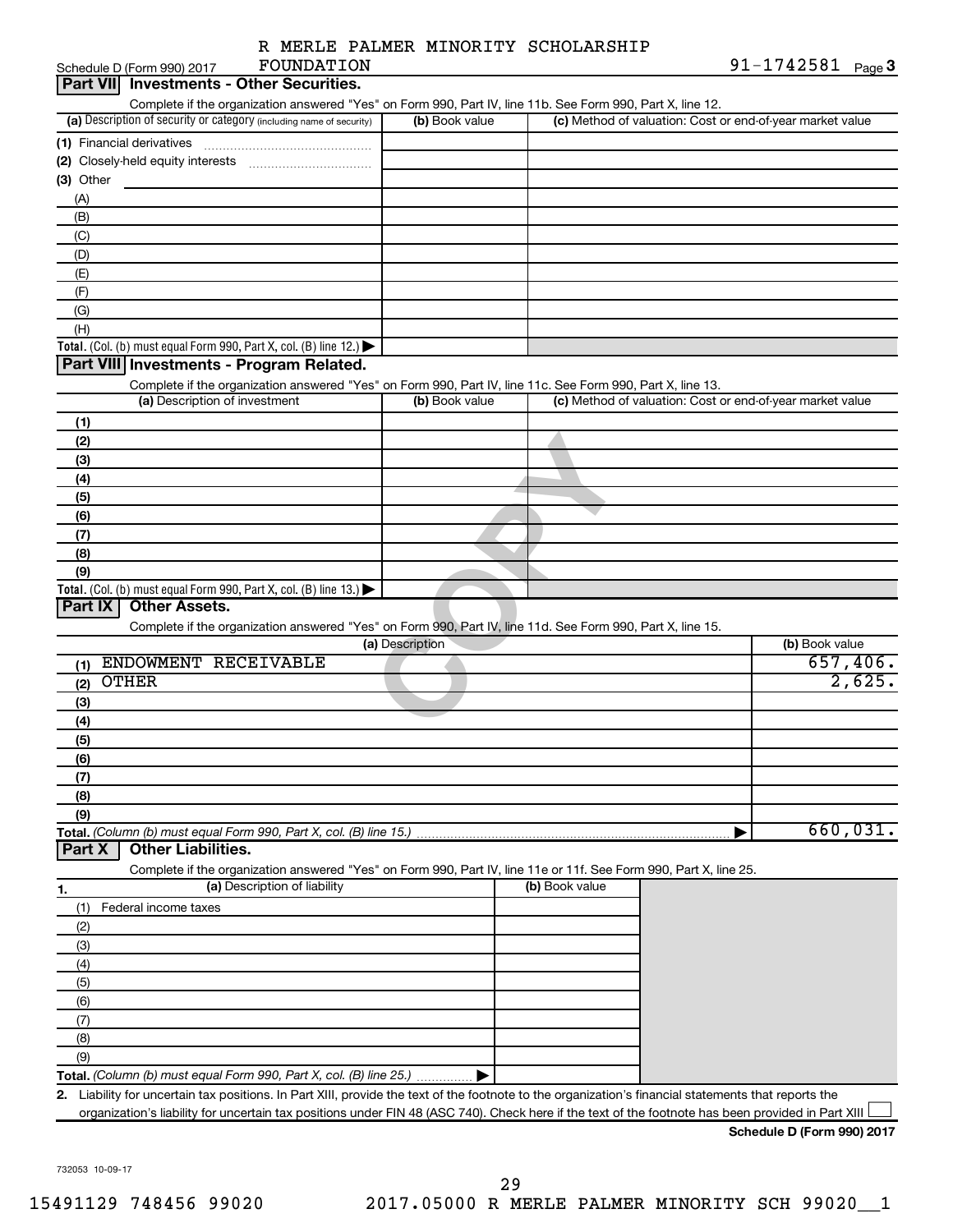|  |  | R MERLE PALMER MINORITY SCHOLARSHIP |
|--|--|-------------------------------------|
|  |  |                                     |

|                                                                                                                          |                | $91 - 1742581$ Page 4 |
|--------------------------------------------------------------------------------------------------------------------------|----------------|-----------------------|
| Reconciliation of Revenue per Audited Financial Statements With Revenue per Return.<br><b>Part XI</b>                    |                |                       |
| Complete if the organization answered "Yes" on Form 990, Part IV, line 12a.                                              |                |                       |
|                                                                                                                          |                | 1                     |
| Amounts included on line 1 but not on Form 990, Part VIII, line 12:                                                      |                |                       |
| Net unrealized gains (losses) on investments [11] matter than the unrealized cains (losses) on investments<br>a          | 2a             |                       |
| b                                                                                                                        | 2 <sub>b</sub> |                       |
| с                                                                                                                        | 2 <sub>c</sub> |                       |
| d                                                                                                                        | 2d             |                       |
| Add lines 2a through 2d<br>е                                                                                             |                | 2e                    |
|                                                                                                                          |                | 3                     |
| Amounts included on Form 990, Part VIII, line 12, but not on line 1:                                                     |                |                       |
| a                                                                                                                        | 4a             |                       |
| b                                                                                                                        | 4 <sub>b</sub> |                       |
| Add lines 4a and 4b<br>C.                                                                                                |                | 4c                    |
| Total revenue. Add lines 3 and 4c. (This must equal Form 990, Part I, line 12.)                                          |                | 5                     |
| Part XII   Reconciliation of Expenses per Audited Financial Statements With Expenses per Return.                         |                |                       |
| Complete if the organization answered "Yes" on Form 990, Part IV, line 12a.                                              |                |                       |
|                                                                                                                          |                | 1                     |
| Amounts included on line 1 but not on Form 990, Part IX, line 25:                                                        |                |                       |
|                                                                                                                          | 2a             |                       |
|                                                                                                                          |                |                       |
| Prior year adjustments <i>communically contained and all examples the contained and all examples the contained and a</i> | 2 <sub>b</sub> |                       |
|                                                                                                                          | 2c             |                       |
|                                                                                                                          | 2d             |                       |
| Add lines 2a through 2d                                                                                                  |                | <b>2e</b>             |
|                                                                                                                          |                | 3                     |
| a<br>b<br>c<br>d<br>е<br>Amounts included on Form 990, Part IX, line 25, but not on line 1:                              |                |                       |
| a                                                                                                                        | 4a             |                       |
| b                                                                                                                        | 4 <sub>h</sub> |                       |
| Add lines 4a and 4b                                                                                                      |                | 4с                    |
|                                                                                                                          |                | 5                     |

PART V, LINE 4:

THE ORGANIZATION USES THE ANNUAL ENDOWMENT DISBURSEMENT TO PROVIDE

SCHOLARSHIP MONIES TO STUDENTS. THE CORPUS AND ANY UNDISTRIBUTED EARNINGS

IS USED AS A CONTINGENCY PLAN TO PAY OUT REMAINING SCHOLARSHIP PAYMENTS TO

30

STUDENTS AS THEY FINISH COLLEGE, SHOULD THE ORGANIZATION CEASE TO EXIST.

732054 10-09-17

**Schedule D (Form 990) 2017**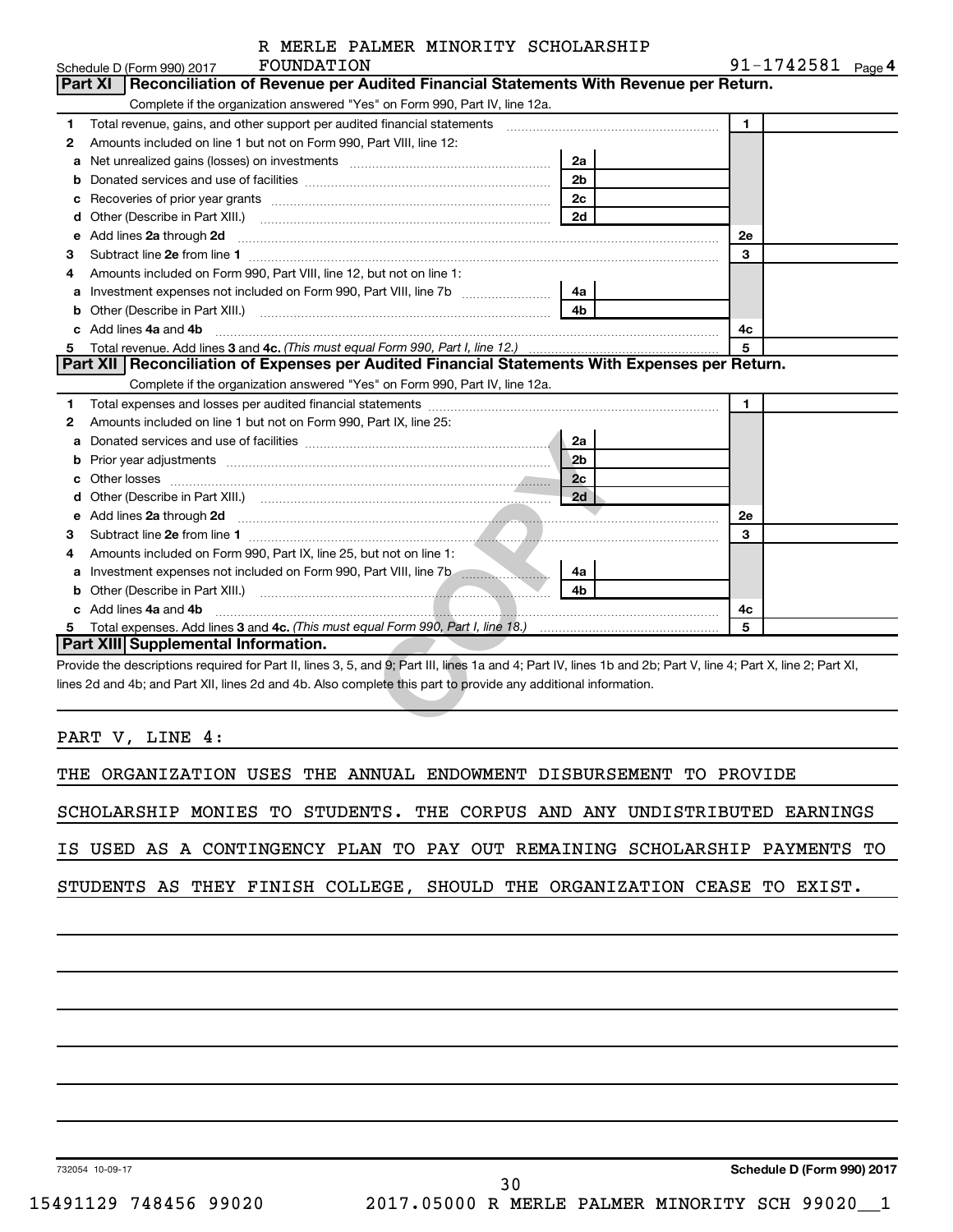| <b>SCHEDULE G</b><br>(Form 990 or 990-EZ)<br>Department of the Treasury<br>Internal Revenue Service                                                                                                                                                                                                                                                                                                                                                                                                                                                                                                                                                                                                                                                                                                                                       | <b>Supplemental Information Regarding Fundraising or Gaming Activities</b><br>Complete if the organization answered "Yes" on Form 990, Part IV, line 17, 18, or 19, or if the | OMB No. 1545-0047<br><b>Open to Public</b><br>Inspection                                                                                           |                                                                            |    |                                      |  |                                                                            |                                                         |  |  |
|-------------------------------------------------------------------------------------------------------------------------------------------------------------------------------------------------------------------------------------------------------------------------------------------------------------------------------------------------------------------------------------------------------------------------------------------------------------------------------------------------------------------------------------------------------------------------------------------------------------------------------------------------------------------------------------------------------------------------------------------------------------------------------------------------------------------------------------------|-------------------------------------------------------------------------------------------------------------------------------------------------------------------------------|----------------------------------------------------------------------------------------------------------------------------------------------------|----------------------------------------------------------------------------|----|--------------------------------------|--|----------------------------------------------------------------------------|---------------------------------------------------------|--|--|
| Name of the organization                                                                                                                                                                                                                                                                                                                                                                                                                                                                                                                                                                                                                                                                                                                                                                                                                  | FOUNDATION                                                                                                                                                                    | R MERLE PALMER MINORITY SCHOLARSHIP                                                                                                                |                                                                            |    |                                      |  | 91-1742581                                                                 | <b>Employer identification number</b>                   |  |  |
| Part I<br>Fundraising Activities. Complete if the organization answered "Yes" on Form 990, Part IV, line 17. Form 990-EZ filers are not<br>required to complete this part.                                                                                                                                                                                                                                                                                                                                                                                                                                                                                                                                                                                                                                                                |                                                                                                                                                                               |                                                                                                                                                    |                                                                            |    |                                      |  |                                                                            |                                                         |  |  |
| 1 Indicate whether the organization raised funds through any of the following activities. Check all that apply.<br>Mail solicitations<br>Solicitation of non-government grants<br>a<br>е<br>Internet and email solicitations<br>Solicitation of government grants<br>f<br>b<br>Phone solicitations<br>Special fundraising events<br>с<br>g<br>In-person solicitations<br>d<br>2 a Did the organization have a written or oral agreement with any individual (including officers, directors, trustees, or<br>Yes<br><b>No</b><br>key employees listed in Form 990, Part VII) or entity in connection with professional fundraising services?<br>b If "Yes," list the 10 highest paid individuals or entities (fundraisers) pursuant to agreements under which the fundraiser is to be<br>compensated at least \$5,000 by the organization. |                                                                                                                                                                               |                                                                                                                                                    |                                                                            |    |                                      |  |                                                                            |                                                         |  |  |
| (i) Name and address of individual<br>or entity (fundraiser)                                                                                                                                                                                                                                                                                                                                                                                                                                                                                                                                                                                                                                                                                                                                                                              |                                                                                                                                                                               | (ii) Activity                                                                                                                                      | (iii) Did<br>fundraiser<br>have custody<br>or control of<br>contributions? |    | (iv) Gross receipts<br>from activity |  | (v) Amount paid<br>to (or retained by)<br>fundraiser<br>listed in col. (i) | (vi) Amount paid<br>to (or retained by)<br>organization |  |  |
|                                                                                                                                                                                                                                                                                                                                                                                                                                                                                                                                                                                                                                                                                                                                                                                                                                           |                                                                                                                                                                               |                                                                                                                                                    | Yes                                                                        | No |                                      |  |                                                                            |                                                         |  |  |
|                                                                                                                                                                                                                                                                                                                                                                                                                                                                                                                                                                                                                                                                                                                                                                                                                                           |                                                                                                                                                                               |                                                                                                                                                    |                                                                            |    |                                      |  |                                                                            |                                                         |  |  |
|                                                                                                                                                                                                                                                                                                                                                                                                                                                                                                                                                                                                                                                                                                                                                                                                                                           |                                                                                                                                                                               |                                                                                                                                                    |                                                                            |    |                                      |  |                                                                            |                                                         |  |  |
|                                                                                                                                                                                                                                                                                                                                                                                                                                                                                                                                                                                                                                                                                                                                                                                                                                           |                                                                                                                                                                               |                                                                                                                                                    |                                                                            |    |                                      |  |                                                                            |                                                         |  |  |
|                                                                                                                                                                                                                                                                                                                                                                                                                                                                                                                                                                                                                                                                                                                                                                                                                                           |                                                                                                                                                                               |                                                                                                                                                    |                                                                            |    |                                      |  |                                                                            |                                                         |  |  |
|                                                                                                                                                                                                                                                                                                                                                                                                                                                                                                                                                                                                                                                                                                                                                                                                                                           |                                                                                                                                                                               |                                                                                                                                                    |                                                                            |    |                                      |  |                                                                            |                                                         |  |  |
|                                                                                                                                                                                                                                                                                                                                                                                                                                                                                                                                                                                                                                                                                                                                                                                                                                           |                                                                                                                                                                               |                                                                                                                                                    |                                                                            |    |                                      |  |                                                                            |                                                         |  |  |
|                                                                                                                                                                                                                                                                                                                                                                                                                                                                                                                                                                                                                                                                                                                                                                                                                                           |                                                                                                                                                                               |                                                                                                                                                    |                                                                            |    |                                      |  |                                                                            |                                                         |  |  |
|                                                                                                                                                                                                                                                                                                                                                                                                                                                                                                                                                                                                                                                                                                                                                                                                                                           |                                                                                                                                                                               |                                                                                                                                                    |                                                                            |    |                                      |  |                                                                            |                                                         |  |  |
|                                                                                                                                                                                                                                                                                                                                                                                                                                                                                                                                                                                                                                                                                                                                                                                                                                           |                                                                                                                                                                               |                                                                                                                                                    |                                                                            |    |                                      |  |                                                                            |                                                         |  |  |
| Total                                                                                                                                                                                                                                                                                                                                                                                                                                                                                                                                                                                                                                                                                                                                                                                                                                     |                                                                                                                                                                               |                                                                                                                                                    |                                                                            |    |                                      |  |                                                                            |                                                         |  |  |
| or licensing.                                                                                                                                                                                                                                                                                                                                                                                                                                                                                                                                                                                                                                                                                                                                                                                                                             |                                                                                                                                                                               | 3 List all states in which the organization is registered or licensed to solicit contributions or has been notified it is exempt from registration |                                                                            |    |                                      |  |                                                                            |                                                         |  |  |
|                                                                                                                                                                                                                                                                                                                                                                                                                                                                                                                                                                                                                                                                                                                                                                                                                                           |                                                                                                                                                                               |                                                                                                                                                    |                                                                            |    |                                      |  |                                                                            |                                                         |  |  |
|                                                                                                                                                                                                                                                                                                                                                                                                                                                                                                                                                                                                                                                                                                                                                                                                                                           |                                                                                                                                                                               |                                                                                                                                                    |                                                                            |    |                                      |  |                                                                            |                                                         |  |  |
|                                                                                                                                                                                                                                                                                                                                                                                                                                                                                                                                                                                                                                                                                                                                                                                                                                           |                                                                                                                                                                               |                                                                                                                                                    |                                                                            |    |                                      |  |                                                                            |                                                         |  |  |
|                                                                                                                                                                                                                                                                                                                                                                                                                                                                                                                                                                                                                                                                                                                                                                                                                                           |                                                                                                                                                                               |                                                                                                                                                    |                                                                            |    |                                      |  |                                                                            |                                                         |  |  |
|                                                                                                                                                                                                                                                                                                                                                                                                                                                                                                                                                                                                                                                                                                                                                                                                                                           |                                                                                                                                                                               |                                                                                                                                                    |                                                                            |    |                                      |  |                                                                            |                                                         |  |  |
|                                                                                                                                                                                                                                                                                                                                                                                                                                                                                                                                                                                                                                                                                                                                                                                                                                           |                                                                                                                                                                               |                                                                                                                                                    |                                                                            |    |                                      |  |                                                                            |                                                         |  |  |
|                                                                                                                                                                                                                                                                                                                                                                                                                                                                                                                                                                                                                                                                                                                                                                                                                                           |                                                                                                                                                                               |                                                                                                                                                    |                                                                            |    |                                      |  |                                                                            |                                                         |  |  |
|                                                                                                                                                                                                                                                                                                                                                                                                                                                                                                                                                                                                                                                                                                                                                                                                                                           |                                                                                                                                                                               |                                                                                                                                                    |                                                                            |    |                                      |  |                                                                            |                                                         |  |  |
|                                                                                                                                                                                                                                                                                                                                                                                                                                                                                                                                                                                                                                                                                                                                                                                                                                           |                                                                                                                                                                               |                                                                                                                                                    |                                                                            |    |                                      |  |                                                                            |                                                         |  |  |

**For Paperwork Reduction Act Notice, see the Instructions for Form 990 or 990-EZ. Schedule G (Form 990 or 990-EZ) 2017** LHA

732081 09-13-17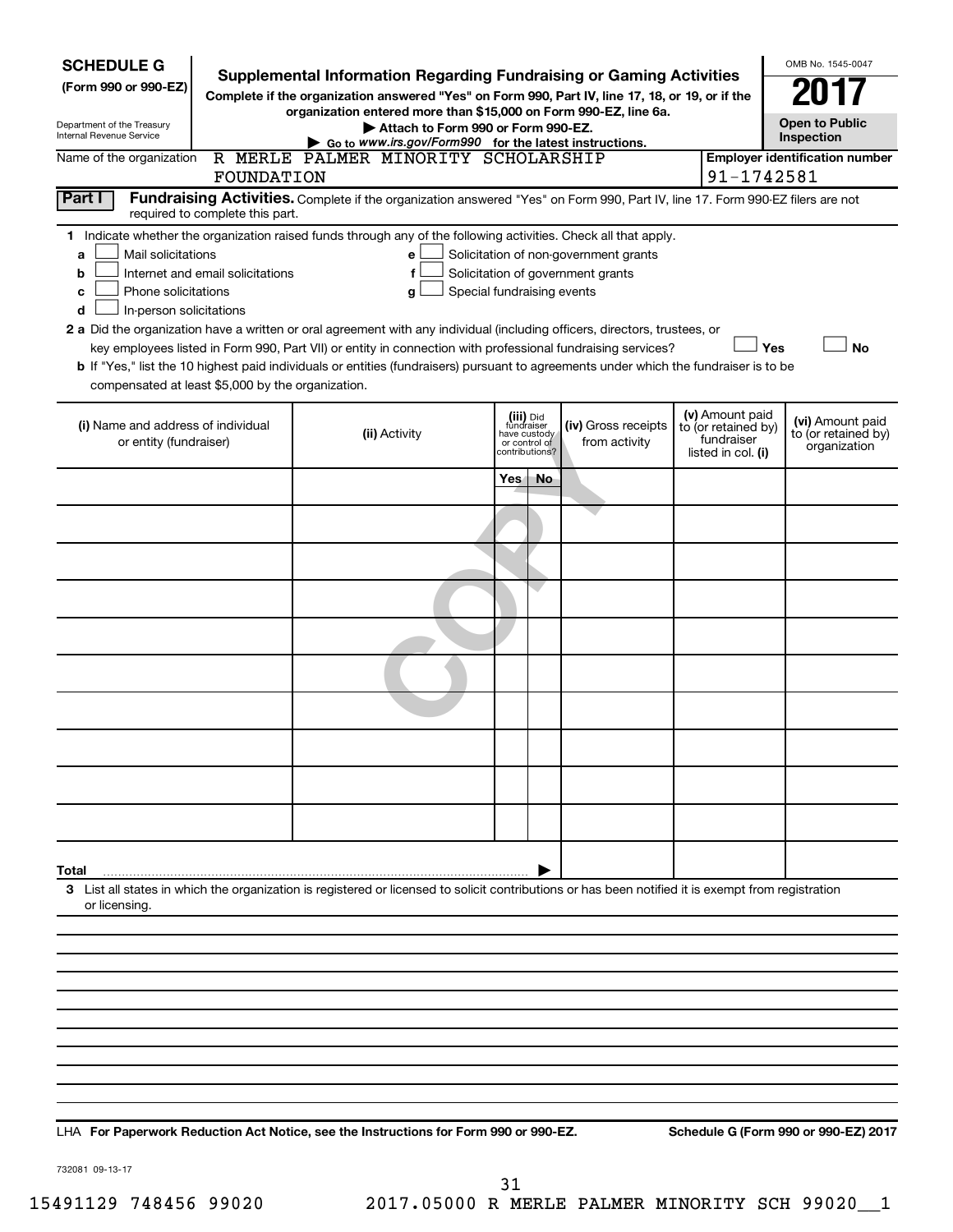91-1742581 Page 2

| <b>Part II</b>  |    | Schedule G (Form 990 or 990-EZ) 2017 FOUNDATION<br>Fundraising Events. Complete if the organization answered "Yes" on Form 990, Part IV, line 18, or reported more than \$15,000                                                                                                                                                                                                                                                                                                                                                                                                                    |                          |                         |                                 | 91-1742581 $_{Page 2}$                                |
|-----------------|----|-----------------------------------------------------------------------------------------------------------------------------------------------------------------------------------------------------------------------------------------------------------------------------------------------------------------------------------------------------------------------------------------------------------------------------------------------------------------------------------------------------------------------------------------------------------------------------------------------------|--------------------------|-------------------------|---------------------------------|-------------------------------------------------------|
|                 |    | of fundraising event contributions and gross income on Form 990-EZ, lines 1 and 6b. List events with gross receipts greater than \$5,000.                                                                                                                                                                                                                                                                                                                                                                                                                                                           |                          |                         |                                 |                                                       |
|                 |    |                                                                                                                                                                                                                                                                                                                                                                                                                                                                                                                                                                                                     | (a) Event #1<br>LUNCHEON | (b) Event #2            | (c) Other events<br><b>NONE</b> | (d) Total events<br>(add col. (a) through<br>col. (c) |
|                 |    |                                                                                                                                                                                                                                                                                                                                                                                                                                                                                                                                                                                                     | (event type)             | (event type)            | (total number)                  |                                                       |
| Revenue         | 1  |                                                                                                                                                                                                                                                                                                                                                                                                                                                                                                                                                                                                     | 149,472.                 |                         |                                 | 149,472.                                              |
|                 |    |                                                                                                                                                                                                                                                                                                                                                                                                                                                                                                                                                                                                     | 149,472.                 |                         |                                 | 149,472.                                              |
|                 | 3  | Gross income (line 1 minus line 2)                                                                                                                                                                                                                                                                                                                                                                                                                                                                                                                                                                  |                          |                         |                                 |                                                       |
|                 |    |                                                                                                                                                                                                                                                                                                                                                                                                                                                                                                                                                                                                     |                          |                         |                                 |                                                       |
|                 | 5  |                                                                                                                                                                                                                                                                                                                                                                                                                                                                                                                                                                                                     |                          |                         |                                 |                                                       |
|                 | 6  |                                                                                                                                                                                                                                                                                                                                                                                                                                                                                                                                                                                                     | 1,585.                   |                         |                                 | 1,585.                                                |
| Direct Expenses | 7  |                                                                                                                                                                                                                                                                                                                                                                                                                                                                                                                                                                                                     | 13,527.                  |                         |                                 | 13,527.                                               |
|                 | 8  |                                                                                                                                                                                                                                                                                                                                                                                                                                                                                                                                                                                                     |                          |                         |                                 |                                                       |
|                 | 9  |                                                                                                                                                                                                                                                                                                                                                                                                                                                                                                                                                                                                     | 10,999.                  |                         |                                 | 10,999.                                               |
|                 | 10 | Direct expense summary. Add lines 4 through 9 in column (d)                                                                                                                                                                                                                                                                                                                                                                                                                                                                                                                                         |                          |                         |                                 | $\overline{26,111.}$                                  |
| <b>Part III</b> |    | 11 Net income summary. Subtract line 10 from line 3, column (d)<br>Gaming. Complete if the organization answered "Yes" on Form 990, Part IV, line 19, or reported more than                                                                                                                                                                                                                                                                                                                                                                                                                         |                          |                         |                                 | $\overline{26,111.}$                                  |
|                 |    | \$15,000 on Form 990-EZ, line 6a.                                                                                                                                                                                                                                                                                                                                                                                                                                                                                                                                                                   |                          |                         |                                 |                                                       |
|                 |    |                                                                                                                                                                                                                                                                                                                                                                                                                                                                                                                                                                                                     |                          | (b) Pull tabs/instant   |                                 | (d) Total gaming (add                                 |
| Revenue         |    |                                                                                                                                                                                                                                                                                                                                                                                                                                                                                                                                                                                                     | (a) Bingo                | bingo/progressive bingo | (c) Other gaming                | col. (a) through col. (c))                            |
|                 |    |                                                                                                                                                                                                                                                                                                                                                                                                                                                                                                                                                                                                     |                          |                         |                                 |                                                       |
|                 |    |                                                                                                                                                                                                                                                                                                                                                                                                                                                                                                                                                                                                     |                          |                         |                                 |                                                       |
| Expenses        | 3  |                                                                                                                                                                                                                                                                                                                                                                                                                                                                                                                                                                                                     |                          |                         |                                 |                                                       |
| ect<br>à        |    |                                                                                                                                                                                                                                                                                                                                                                                                                                                                                                                                                                                                     |                          |                         |                                 |                                                       |
|                 |    |                                                                                                                                                                                                                                                                                                                                                                                                                                                                                                                                                                                                     | Yes<br>%                 | Yes<br>%                | Yes<br>%                        |                                                       |
|                 |    |                                                                                                                                                                                                                                                                                                                                                                                                                                                                                                                                                                                                     | No                       | No                      | No                              |                                                       |
|                 | 7  | Direct expense summary. Add lines 2 through 5 in column (d)                                                                                                                                                                                                                                                                                                                                                                                                                                                                                                                                         |                          |                         | ▶                               |                                                       |
|                 | 8  |                                                                                                                                                                                                                                                                                                                                                                                                                                                                                                                                                                                                     |                          |                         |                                 |                                                       |
| 9               |    | <b>b</b> If "No," explain: <u>contract and a set of the set of the set of the set of the set of the set of the set of the set of the set of the set of the set of the set of the set of the set of the set of the set of the set of t</u><br>10a Were any of the organization's gaming licenses revoked, suspended, or terminated during the tax year?<br><b>b</b> If "Yes," explain: <b>contract to the contract of the contract of the contract of the contract of the contract of the contract of the contract of the contract of the contract of the contract of the contract of the contra</b> |                          |                         |                                 | Yes<br><b>No</b><br>Yes<br><b>No</b>                  |
|                 |    |                                                                                                                                                                                                                                                                                                                                                                                                                                                                                                                                                                                                     |                          |                         |                                 |                                                       |
|                 |    |                                                                                                                                                                                                                                                                                                                                                                                                                                                                                                                                                                                                     |                          |                         |                                 |                                                       |
|                 |    | 732082 09-13-17                                                                                                                                                                                                                                                                                                                                                                                                                                                                                                                                                                                     |                          |                         |                                 | Schedule G (Form 990 or 990-EZ) 2017                  |
|                 |    |                                                                                                                                                                                                                                                                                                                                                                                                                                                                                                                                                                                                     |                          |                         |                                 |                                                       |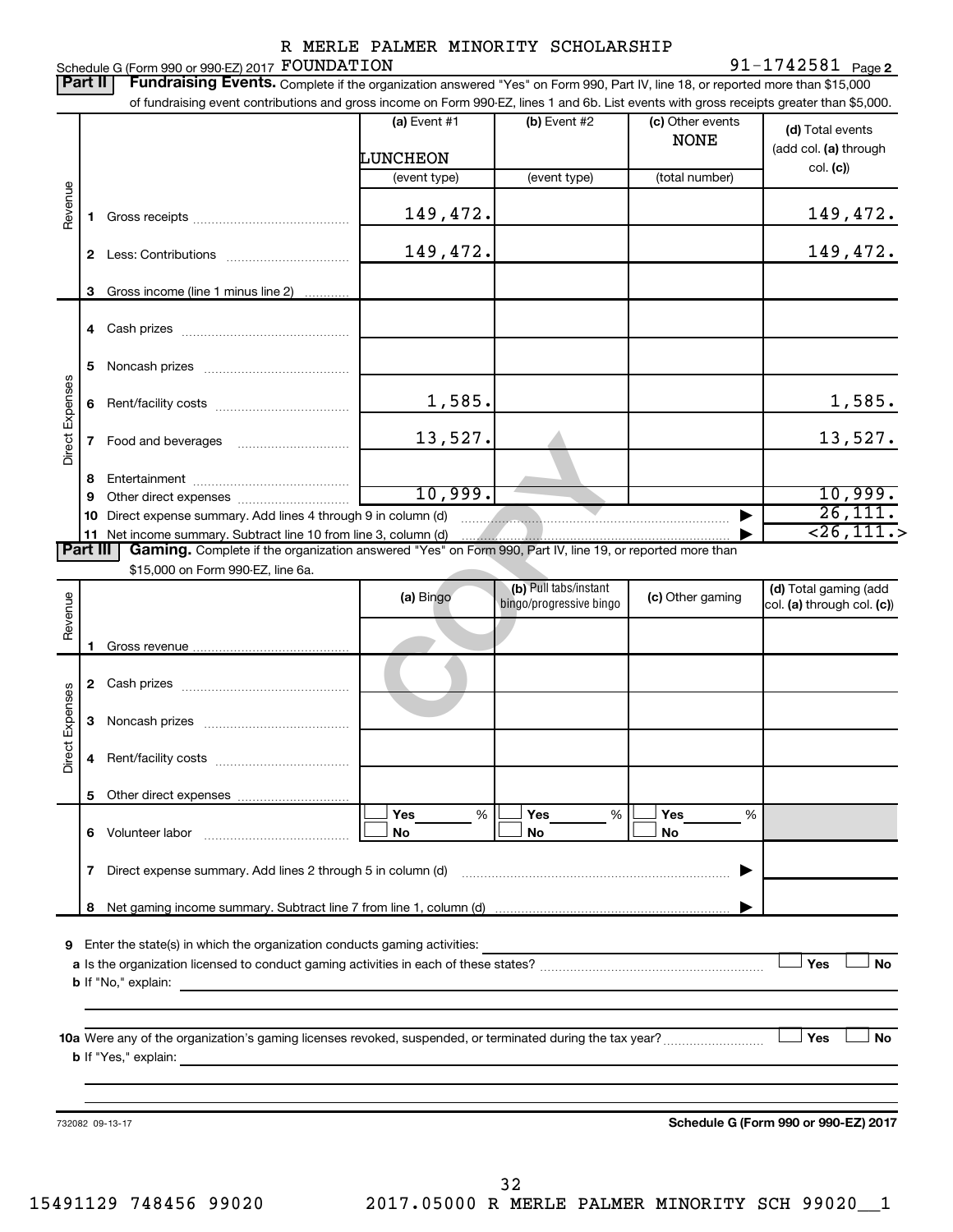| R MERLE PALMER MINORITY SCHOLARSHIP                                                                                                                                                                                                                                   |                 |     |                   |
|-----------------------------------------------------------------------------------------------------------------------------------------------------------------------------------------------------------------------------------------------------------------------|-----------------|-----|-------------------|
| Schedule G (Form 990 or 990-EZ) 2017 FOUNDATION                                                                                                                                                                                                                       |                 |     | 91-1742581 Page 3 |
|                                                                                                                                                                                                                                                                       |                 | Yes | <b>No</b>         |
| 12 Is the organization a grantor, beneficiary or trustee of a trust, or a member of a partnership or other entity formed                                                                                                                                              |                 | Yes | No                |
| <b>13</b> Indicate the percentage of gaming activity conducted in:                                                                                                                                                                                                    |                 |     |                   |
|                                                                                                                                                                                                                                                                       | <b>13a</b>      |     | %                 |
|                                                                                                                                                                                                                                                                       | 13 <sub>b</sub> |     | %                 |
| 14 Enter the name and address of the person who prepares the organization's gaming/special events books and records:                                                                                                                                                  |                 |     |                   |
| Name $\blacktriangleright$<br><u> 1989 - Johann Harry Harry Harry Harry Harry Harry Harry Harry Harry Harry Harry Harry Harry Harry Harry Harry</u>                                                                                                                   |                 |     |                   |
| Address $\blacktriangleright$<br>and the control of the control of the control of the control of the control of the control of the control of the                                                                                                                     |                 |     |                   |
|                                                                                                                                                                                                                                                                       |                 |     | No                |
|                                                                                                                                                                                                                                                                       |                 |     |                   |
| of gaming revenue retained by the third party $\triangleright$ \$                                                                                                                                                                                                     |                 |     |                   |
| c If "Yes," enter name and address of the third party:                                                                                                                                                                                                                |                 |     |                   |
| Name $\blacktriangleright$<br><u> 1980 - Johann Stein, marwolaethau a bhann an t-</u>                                                                                                                                                                                 |                 |     |                   |
| Address $\blacktriangleright$<br><u>and the state of the state of the state of the state of the state of the state of the state of the state of the state of the state of the state of the state of the state of the state of the state of the state of the state</u> |                 |     |                   |
| <b>16</b> Gaming manager information:                                                                                                                                                                                                                                 |                 |     |                   |
| Name $\blacktriangleright$<br><u> 1990 - Johann Barbara, martin a</u>                                                                                                                                                                                                 |                 |     |                   |
| Gaming manager compensation > \$                                                                                                                                                                                                                                      |                 |     |                   |
| Description of services provided $\blacktriangleright$                                                                                                                                                                                                                |                 |     |                   |
|                                                                                                                                                                                                                                                                       |                 |     |                   |
|                                                                                                                                                                                                                                                                       |                 |     |                   |
| Director/officer<br>Employee<br>Independent contractor                                                                                                                                                                                                                |                 |     |                   |
| <b>17</b> Mandatory distributions:                                                                                                                                                                                                                                    |                 |     |                   |
| a Is the organization required under state law to make charitable distributions from the gaming proceeds to                                                                                                                                                           |                 |     |                   |
| retain the state gaming license?                                                                                                                                                                                                                                      |                 | Yes | No                |
| b Enter the amount of distributions required under state law to be distributed to other exempt organizations or spent in the                                                                                                                                          |                 |     |                   |
| organization's own exempt activities during the tax year $\triangleright$ \$<br><b>Part IV</b><br>Supplemental Information. Provide the explanations required by Part I, line 2b, columns (iii) and (v); and Part III, lines 9, 9b, 10b, 15b,                         |                 |     |                   |
| 15c, 16, and 17b, as applicable. Also provide any additional information. See instructions.                                                                                                                                                                           |                 |     |                   |
|                                                                                                                                                                                                                                                                       |                 |     |                   |
|                                                                                                                                                                                                                                                                       |                 |     |                   |
|                                                                                                                                                                                                                                                                       |                 |     |                   |
|                                                                                                                                                                                                                                                                       |                 |     |                   |
|                                                                                                                                                                                                                                                                       |                 |     |                   |
|                                                                                                                                                                                                                                                                       |                 |     |                   |
|                                                                                                                                                                                                                                                                       |                 |     |                   |
|                                                                                                                                                                                                                                                                       |                 |     |                   |
|                                                                                                                                                                                                                                                                       |                 |     |                   |
| Schedule G (Form 990 or 990-EZ) 2017<br>732083 09-13-17                                                                                                                                                                                                               |                 |     |                   |
| 33                                                                                                                                                                                                                                                                    |                 |     |                   |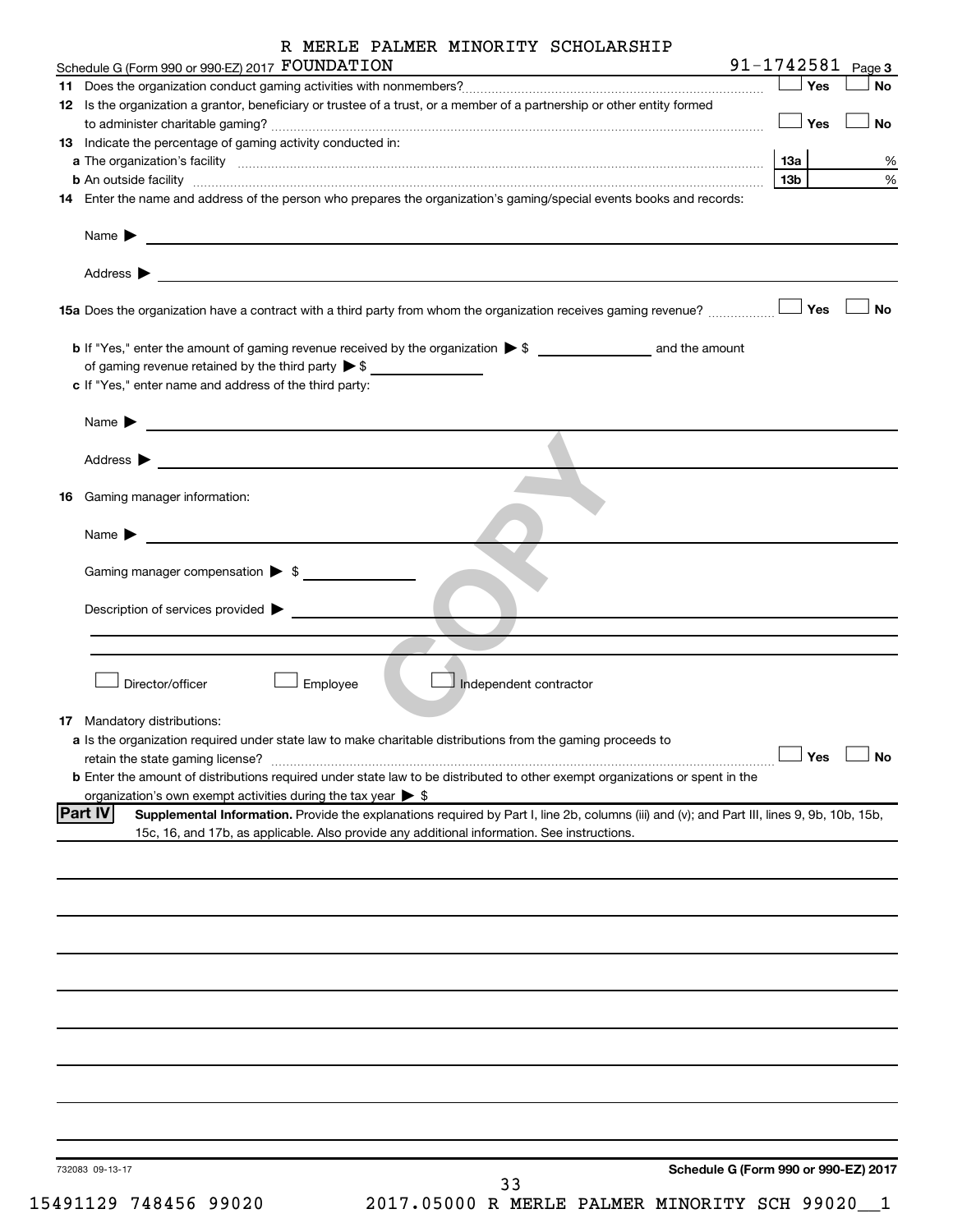|                 |                                                                                                     | R MERLE PALMER MINORITY SCHOLARSHIP<br>FOUNDATION | $91 - 1742581$ Page 4           |
|-----------------|-----------------------------------------------------------------------------------------------------|---------------------------------------------------|---------------------------------|
|                 | Schedule G (Form 990 or 990-EZ) FOUNDATION<br><b>Part IV   Supplemental Information</b> (continued) |                                                   |                                 |
|                 |                                                                                                     |                                                   |                                 |
|                 |                                                                                                     |                                                   |                                 |
|                 |                                                                                                     |                                                   |                                 |
|                 |                                                                                                     |                                                   |                                 |
|                 |                                                                                                     |                                                   |                                 |
|                 |                                                                                                     |                                                   |                                 |
|                 |                                                                                                     |                                                   |                                 |
|                 |                                                                                                     |                                                   |                                 |
|                 |                                                                                                     |                                                   |                                 |
|                 |                                                                                                     |                                                   |                                 |
|                 |                                                                                                     |                                                   |                                 |
|                 |                                                                                                     |                                                   |                                 |
|                 |                                                                                                     |                                                   |                                 |
|                 |                                                                                                     |                                                   |                                 |
|                 |                                                                                                     |                                                   |                                 |
|                 |                                                                                                     |                                                   |                                 |
|                 |                                                                                                     |                                                   |                                 |
|                 |                                                                                                     |                                                   |                                 |
|                 |                                                                                                     |                                                   |                                 |
|                 |                                                                                                     |                                                   |                                 |
|                 |                                                                                                     |                                                   |                                 |
|                 |                                                                                                     |                                                   |                                 |
|                 |                                                                                                     |                                                   |                                 |
|                 |                                                                                                     |                                                   |                                 |
|                 |                                                                                                     |                                                   |                                 |
|                 |                                                                                                     |                                                   |                                 |
|                 |                                                                                                     |                                                   |                                 |
|                 |                                                                                                     |                                                   |                                 |
|                 |                                                                                                     |                                                   |                                 |
|                 |                                                                                                     |                                                   |                                 |
|                 |                                                                                                     |                                                   |                                 |
|                 |                                                                                                     |                                                   |                                 |
|                 |                                                                                                     |                                                   |                                 |
|                 |                                                                                                     |                                                   |                                 |
|                 |                                                                                                     |                                                   |                                 |
|                 |                                                                                                     |                                                   |                                 |
|                 |                                                                                                     |                                                   |                                 |
|                 |                                                                                                     |                                                   |                                 |
|                 |                                                                                                     |                                                   |                                 |
|                 |                                                                                                     |                                                   | Schedule G (Form 990 or 990-EZ) |
| 732084 04-01-17 |                                                                                                     |                                                   |                                 |
|                 |                                                                                                     | 34                                                |                                 |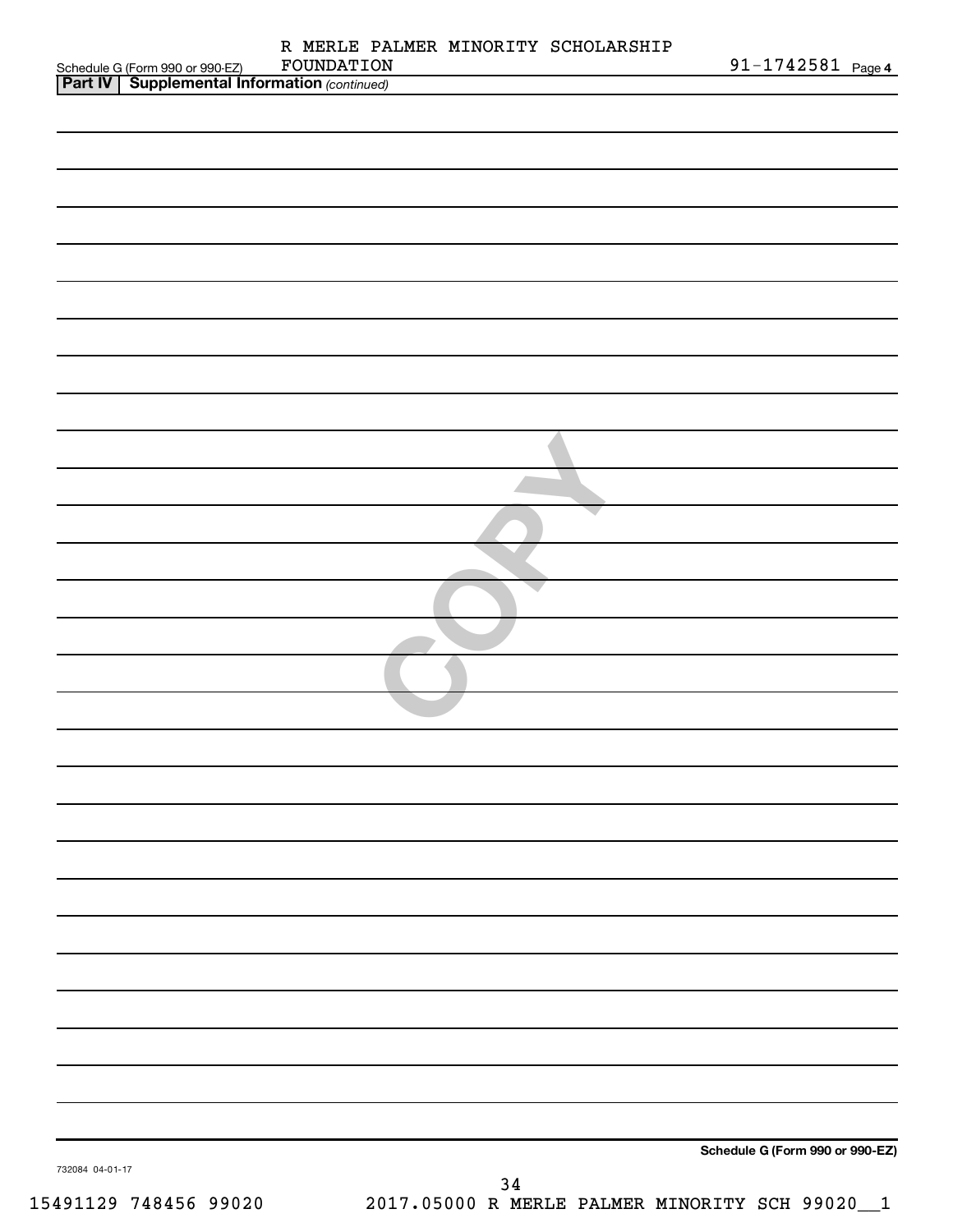| <b>SCHEDULE I</b><br>(Form 990)<br>Department of the Treasury                                                                                                                                                                                                                                                                        | <b>Grants and Other Assistance to Organizations,</b><br>Governments, and Individuals in the United States<br>Complete if the organization answered "Yes" on Form 990, Part IV, line 21 or 22.<br>Attach to Form 990. |           |                                     |                                                       |                                         |                                               |                                          |                                                     |  |  |
|--------------------------------------------------------------------------------------------------------------------------------------------------------------------------------------------------------------------------------------------------------------------------------------------------------------------------------------|----------------------------------------------------------------------------------------------------------------------------------------------------------------------------------------------------------------------|-----------|-------------------------------------|-------------------------------------------------------|-----------------------------------------|-----------------------------------------------|------------------------------------------|-----------------------------------------------------|--|--|
| Internal Revenue Service                                                                                                                                                                                                                                                                                                             |                                                                                                                                                                                                                      |           |                                     | Go to www.irs.gov/Form990 for the latest information. |                                         |                                               |                                          | <b>Open to Public</b><br>Inspection                 |  |  |
| Name of the organization                                                                                                                                                                                                                                                                                                             | FOUNDATION                                                                                                                                                                                                           |           | R MERLE PALMER MINORITY SCHOLARSHIP |                                                       |                                         |                                               |                                          | <b>Employer identification number</b><br>91-1742581 |  |  |
| Part I<br><b>General Information on Grants and Assistance</b>                                                                                                                                                                                                                                                                        |                                                                                                                                                                                                                      |           |                                     |                                                       |                                         |                                               |                                          |                                                     |  |  |
| Does the organization maintain records to substantiate the amount of the grants or assistance, the grantees' eligibility for the grants or assistance, and the selection<br>1<br>$ \mathbf{X} $ Yes<br>Describe in Part IV the organization's procedures for monitoring the use of grant funds in the United States.<br>$\mathbf{2}$ |                                                                                                                                                                                                                      |           |                                     |                                                       |                                         |                                               |                                          |                                                     |  |  |
| Part II                                                                                                                                                                                                                                                                                                                              | Grants and Other Assistance to Domestic Organizations and Domestic Governments. Complete if the organization answered "Yes" on Form 990, Part IV, line 21, for any                                                   |           |                                     |                                                       |                                         |                                               |                                          |                                                     |  |  |
|                                                                                                                                                                                                                                                                                                                                      | recipient that received more than \$5,000. Part II can be duplicated if additional space is needed.                                                                                                                  |           |                                     |                                                       |                                         | (f) Method of                                 |                                          |                                                     |  |  |
|                                                                                                                                                                                                                                                                                                                                      | 1 (a) Name and address of organization<br>or government                                                                                                                                                              | $(b)$ EIN | (c) IRC section<br>(if applicable)  | (d) Amount of<br>cash grant                           | (e) Amount of<br>non-cash<br>assistance | valuation (book,<br>FMV, appraisal,<br>other) | (g) Description of<br>noncash assistance | (h) Purpose of grant<br>or assistance               |  |  |
|                                                                                                                                                                                                                                                                                                                                      |                                                                                                                                                                                                                      |           |                                     |                                                       |                                         |                                               |                                          |                                                     |  |  |
|                                                                                                                                                                                                                                                                                                                                      |                                                                                                                                                                                                                      |           |                                     |                                                       |                                         |                                               |                                          |                                                     |  |  |
|                                                                                                                                                                                                                                                                                                                                      |                                                                                                                                                                                                                      |           |                                     |                                                       |                                         |                                               |                                          |                                                     |  |  |
|                                                                                                                                                                                                                                                                                                                                      |                                                                                                                                                                                                                      |           |                                     |                                                       |                                         |                                               |                                          |                                                     |  |  |
|                                                                                                                                                                                                                                                                                                                                      |                                                                                                                                                                                                                      |           |                                     |                                                       |                                         |                                               |                                          |                                                     |  |  |
|                                                                                                                                                                                                                                                                                                                                      |                                                                                                                                                                                                                      |           |                                     |                                                       |                                         |                                               |                                          |                                                     |  |  |
| $\mathbf{2}$<br>3                                                                                                                                                                                                                                                                                                                    |                                                                                                                                                                                                                      |           |                                     |                                                       |                                         |                                               |                                          |                                                     |  |  |

**For Paperwork Reduction Act Notice, see the Instructions for Form 990. Schedule I (Form 990) (2017)** LHA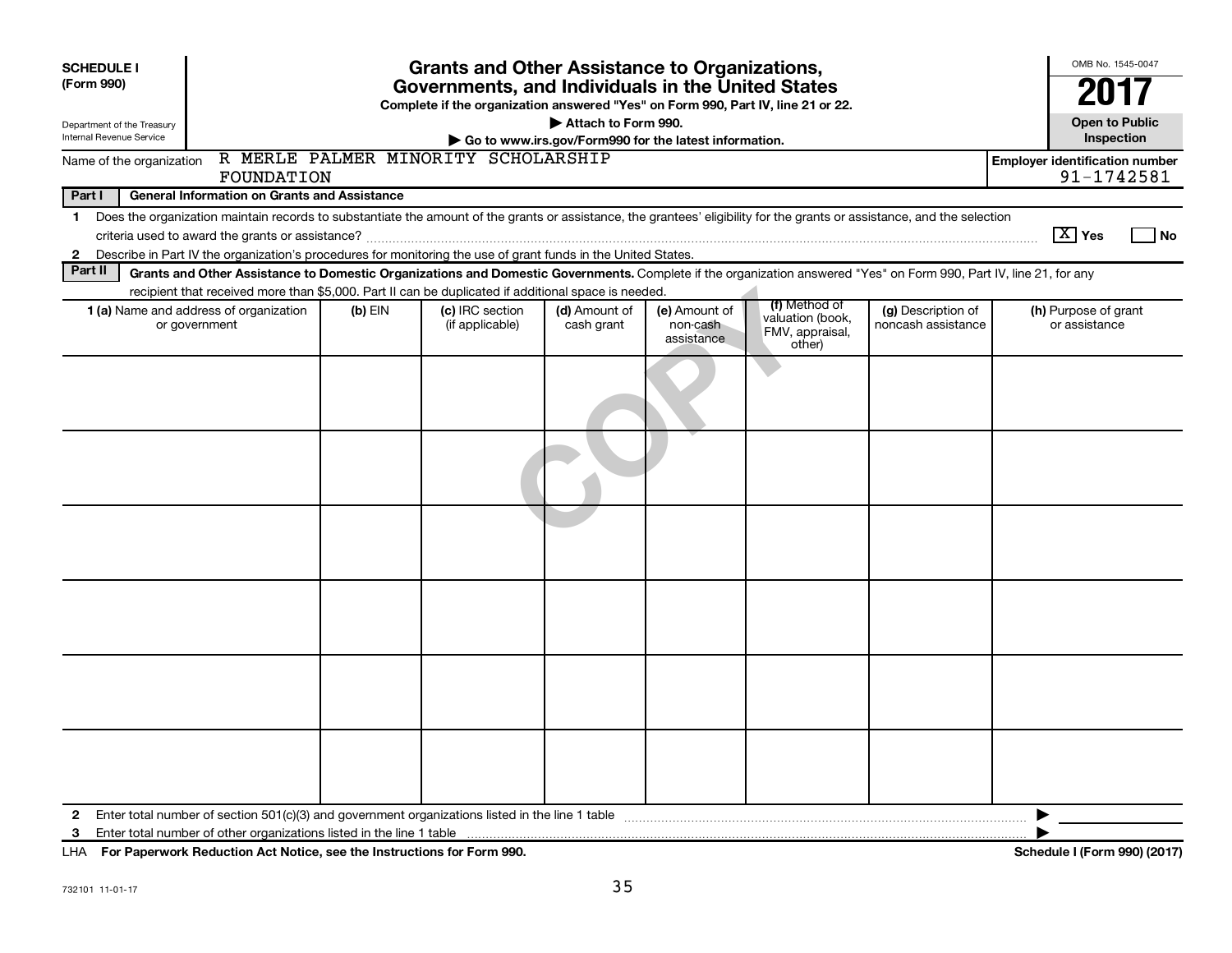Schedule I (Form 990) (2017)  $\qquad \qquad$  **FOUNDATION**  $\qquad \qquad$ FOUNDATION

**2**

Part III | Grants and Other Assistance to Domestic Individuals. Complete if the organization answered "Yes" on Form 990, Part IV, line 22. Part III can be duplicated if additional space is needed.

| (a) Type of grant or assistance                                                                                                                      | (b) Number of<br>recipients | (c) Amount of<br>cash grant | (d) Amount of non-<br>cash assistance | (e) Method of valuation<br>(book, FMV, appraisal, other) | (f) Description of noncash assistance |
|------------------------------------------------------------------------------------------------------------------------------------------------------|-----------------------------|-----------------------------|---------------------------------------|----------------------------------------------------------|---------------------------------------|
|                                                                                                                                                      |                             |                             |                                       |                                                          |                                       |
| COLLEGE SCHOLARSHIPS                                                                                                                                 | 93                          | 309,432.                    | $\mathbf{0}$ .                        |                                                          |                                       |
|                                                                                                                                                      |                             |                             |                                       |                                                          |                                       |
|                                                                                                                                                      |                             |                             |                                       |                                                          |                                       |
|                                                                                                                                                      |                             |                             |                                       |                                                          |                                       |
|                                                                                                                                                      |                             |                             |                                       |                                                          |                                       |
|                                                                                                                                                      |                             |                             |                                       |                                                          |                                       |
|                                                                                                                                                      |                             |                             |                                       |                                                          |                                       |
| Part IV<br>Supplemental Information. Provide the information required in Part I, line 2; Part III, column (b); and any other additional information. |                             |                             |                                       |                                                          |                                       |

PART I, LINE 2:

SCHOLARSHIP FUNDS ARE DISPERSED DIRECTLY TO INDIVIDUAL STUDENT TUITION

ACCOUNTS AT THE VARIOUS HIGHER EDUCATION INSTITUTIONS; INSTEAD OF DIRECTLY

TO SCHOLARSHIP RECIPIENTS.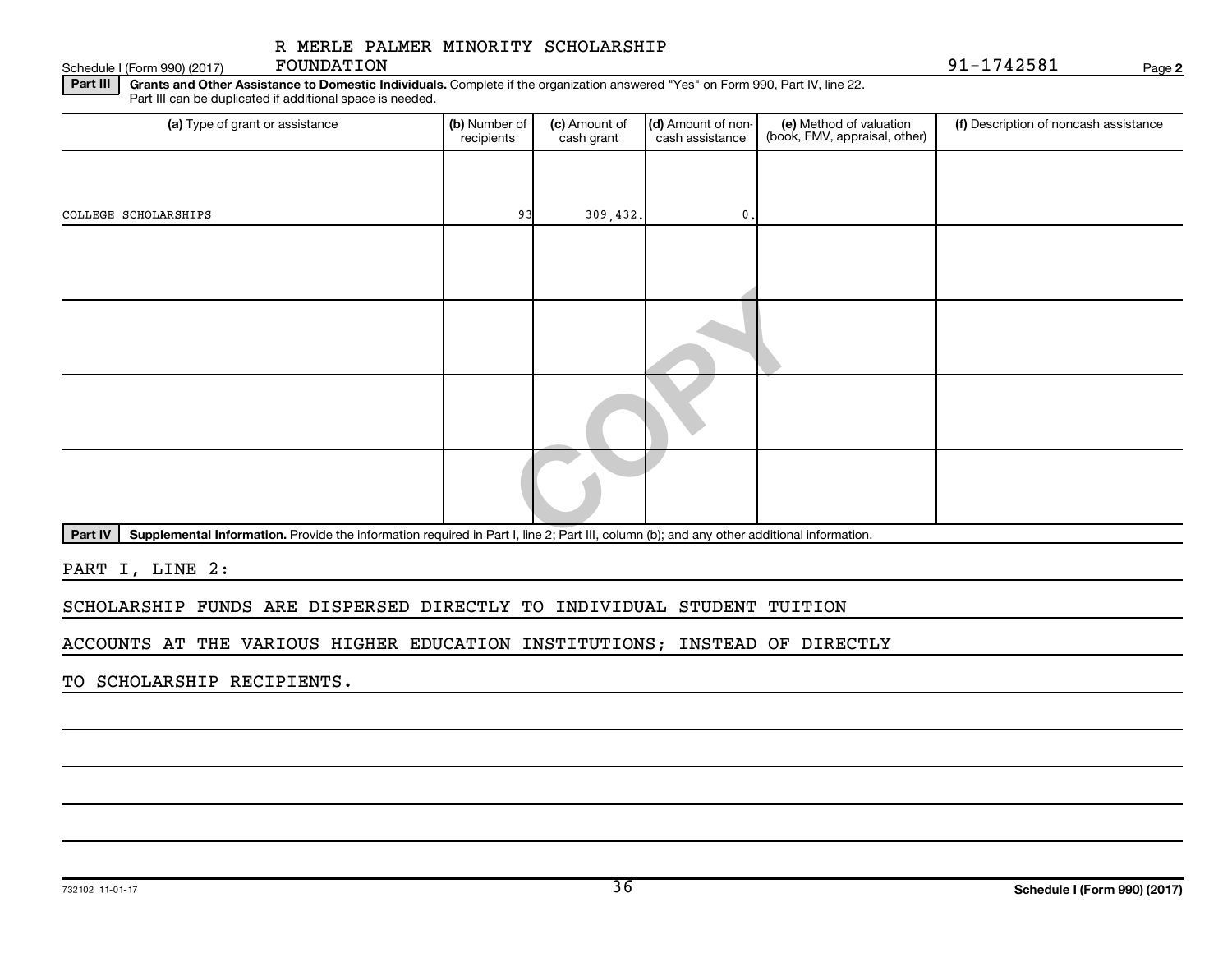**(Form 990 or 990-EZ)**

Department of the Treasury Internal Revenue Service Name of the organization

**Complete to provide information for responses to specific questions on Form 990 or 990-EZ or to provide any additional information. | Attach to Form 990 or 990-EZ. | Go to www.irs.gov/Form990 for the latest information. SCHEDULE O Supplemental Information to Form 990 or 990-EZ** <br>(Form 990 or 990-EZ) Complete to provide information for responses to specific questions on R MERLE PALMER MINORITY SCHOLARSHIP

FOUNDATION 91-1742581

**Open to Public Inspection Employer identification number**

OMB No. 1545-0047

FORM 990, PART I, LINE 1, DESCRIPTION OF ORGANIZATION MISSION:

SOCIAL BARRIERS IN THEIR PURSUIT OF HIGHER EDUCATION. OUR VISION IS FOR

OUR STUDENTS TO SUCCEED IN GRADUATING FROM COLLEGE WITH THE ESSENTIAL

TOOLS TO BE CATALYSTS FOR CHANGE, LEADERS IN OUR COMMUNITY, AND BECOME

PERSONALLY EMPOWERED.

FORM 990, PART III, LINE 1, DESCRIPTION OF ORGANIZATION MISSION:

CHANGE, LEADERS IN OUR COMMUNITY, AND BECOME PERSONALLY EMPOWERED.

FORM 990, PART VI, SECTION B, LINE 11B:

NITY, AND BECOME PERSONALLY<br>
FOUNDATION'S EXECUTIVE DIRE<br>
FOUNDATION BOARD MEMBERS F FORM 990 IS REVIEWED BY THE FOUNDATION'S EXECUTIVE DIRECTOR AND TREASURER,

AND IS THEN DELIVERED TO ALL FOUNDATION BOARD MEMBERS FOR REVIEW AND

DISCUSSION PRIOR TO FILING.

FORM 990, PART VI, SECTION B, LINE 12C:

THE CONFLICT OF INTEREST POLICY IS REVIEWED BY THE BOARD OF DIRECTORS ANNUALLY. WHEN AN APPEARANCE OF CONFLICT IS POSSIBLE, IT IS DISCLOSED AND THE BOARD MEMBER ABSENTS HIM/HERSELF FROM DISCUSSION AND VOTING. ANY SUCH OCCASIONS ARE REFLECTED IN THE BOARD MINUTES.

FORM 990, PART VI, SECTION B, LINE 15:

EXECUTIVE DIRECTOR COMPENSATION IS DETERMINED AFTER A BOARD REVIEW OF THIRD PARTY COMPENSATION DATA RELATED TO EQUIVALENT POSITIONS AND COMPARABLY

SIZED ORGANIZATIONS. BOARD DELIBERATION AND CONSIDERATION IS DOCUMENTED IN

BOARD MEETING MINUTES.

732211 09-07-17 LHA For Paperwork Reduction Act Notice, see the Instructions for Form 990 or 990-EZ. Schedule O (Form 990 or 990-EZ) (2017)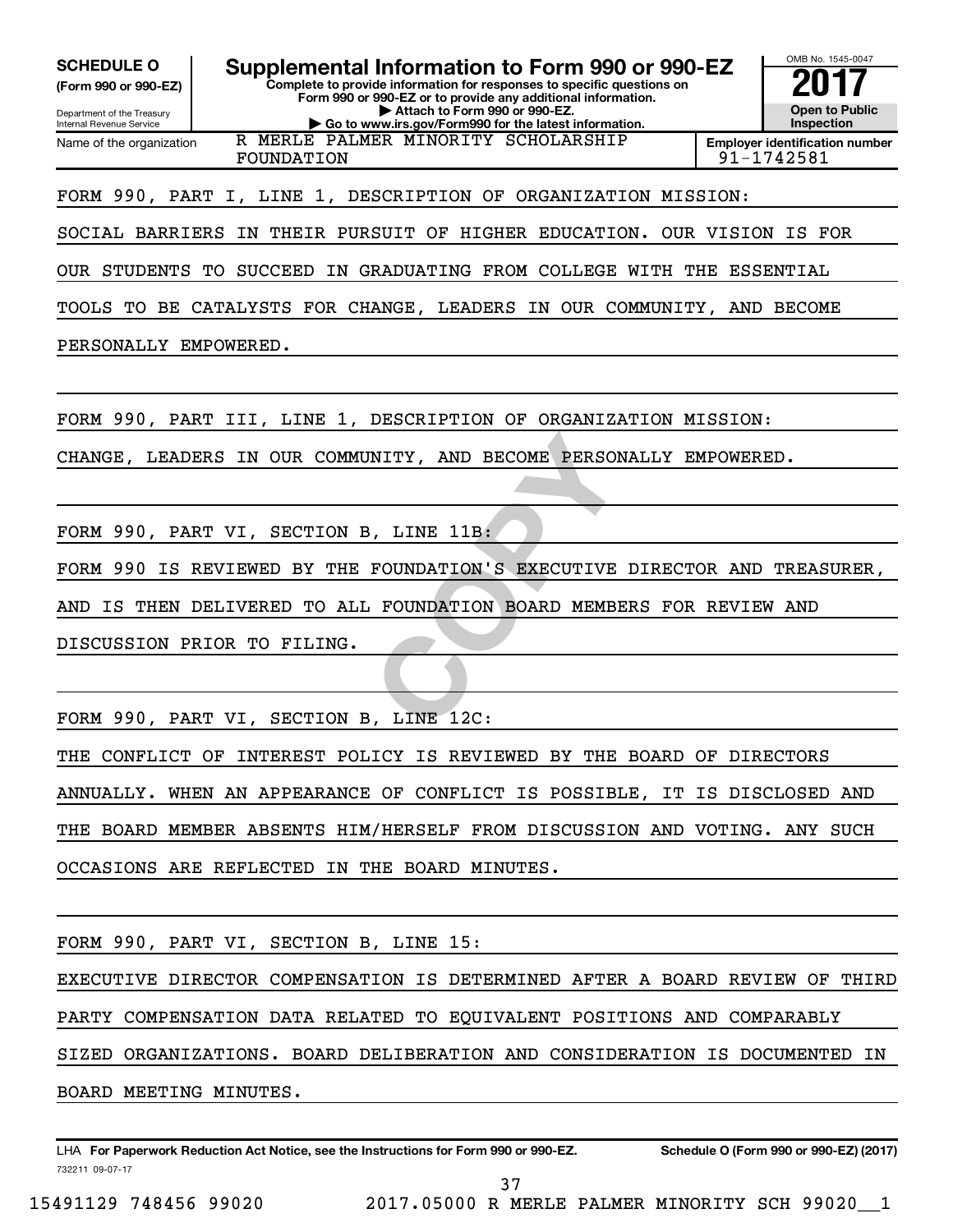| Schedule O (Form 990 or 990-EZ) (2017)<br>Name of the organization R MERLE PALMER MINORITY SCHOLARSHIP<br>FOUNDATION | Page 2<br><b>Employer identification number</b><br>91-1742581 |
|----------------------------------------------------------------------------------------------------------------------|---------------------------------------------------------------|
| FORM 990, PART VI, SECTION C, LINE 19:                                                                               |                                                               |
| COPIES OF THE FORM 990, FINANCIAL STATEMENTS, AND FORM 1023 ARE AVAILABLE                                            |                                                               |
| FOR MAILING TO THE GENERAL PUBLIC UPON REQUEST. IN ADDITION, THE FOUNDATION                                          |                                                               |
| OFFICES ARE OPEN MONDAY-FRIDAY, 9AM-5PM. DOCUMENTS ARE AVAILABLE FOR PUBLIC                                          |                                                               |
| INSPECTION AT THESE TIMES.                                                                                           |                                                               |
|                                                                                                                      |                                                               |
|                                                                                                                      |                                                               |
|                                                                                                                      |                                                               |
|                                                                                                                      |                                                               |
|                                                                                                                      |                                                               |
|                                                                                                                      |                                                               |
|                                                                                                                      |                                                               |
|                                                                                                                      |                                                               |
|                                                                                                                      |                                                               |
|                                                                                                                      |                                                               |
|                                                                                                                      |                                                               |
|                                                                                                                      |                                                               |
|                                                                                                                      |                                                               |
|                                                                                                                      |                                                               |
|                                                                                                                      |                                                               |
|                                                                                                                      |                                                               |
|                                                                                                                      |                                                               |
|                                                                                                                      |                                                               |
|                                                                                                                      |                                                               |
|                                                                                                                      |                                                               |
|                                                                                                                      |                                                               |
|                                                                                                                      |                                                               |
| 732212 09-07-17                                                                                                      | Schedule O (Form 990 or 990-EZ) (2017)                        |
| 38<br>15491129 748456 99020<br>2017.05000 R MERLE PALMER MINORITY SCH 99020                                          | 1                                                             |